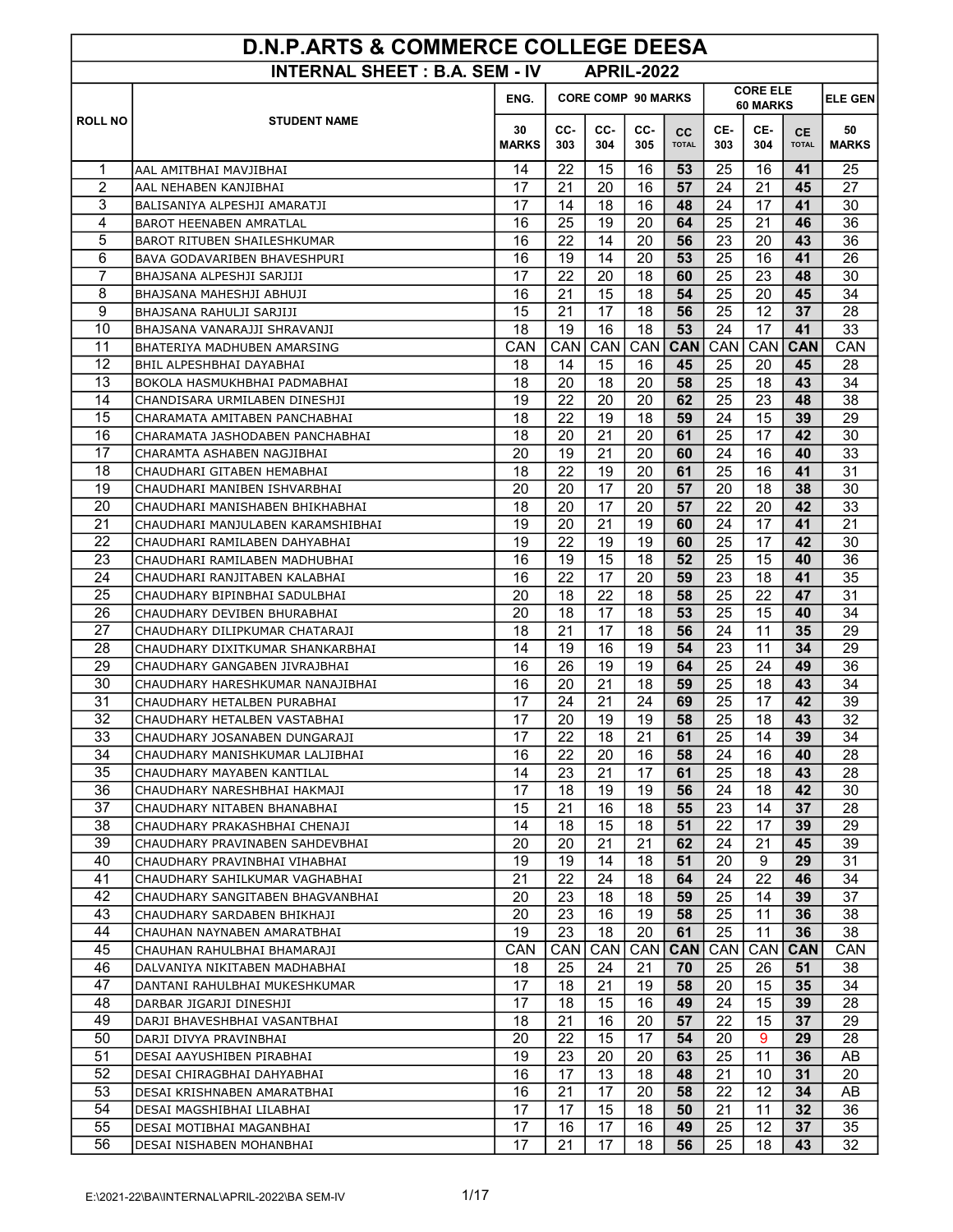| <b>INTERNAL SHEET : B.A. SEM - IV</b><br><b>APRIL-2022</b><br><b>CORE ELE</b><br><b>CORE COMP 90 MARKS</b><br>ENG.<br><b>ELE GEN</b><br>60 MARKS<br><b>ROLL NO</b><br><b>STUDENT NAME</b><br>CC-<br>CC-<br>CC-<br>CE-<br>CE-<br>30<br>50<br>cc<br><b>CE</b><br>303<br><b>MARKS</b><br>303<br>304<br>305<br><b>TOTAL</b><br>304<br><b>TOTAL</b><br><b>MARKS</b><br>57<br>25<br>62<br>25<br>18<br>19<br>18<br>14<br>39<br>36<br>GAUSWAMI ARVINDNATH VASANTNATH<br>22<br>17<br>25<br>20<br>35<br>58<br>17<br>18<br>57<br>45<br>GAUSWAMI HINABEN UTTAMPURI<br>59<br>20<br>25<br>29<br>18<br>17<br>18<br>55<br>11<br>36<br>GAUSWAMI RAHULGAR BHURGAR<br>60<br>17<br>25<br>23<br>34<br>18<br>17<br>19<br>54<br>48<br>GEHLOT CHINALBEN DINESHKUMAR<br>17<br>22<br>22<br>47<br>32<br>61<br>22<br>21<br>65<br>25<br>GELOT BHARATIBEN DALAJI<br>62<br>70<br>26<br>23<br>21<br>25<br>26<br>51<br>43<br>18<br><b>GELOT DIPIKABEN SHANTILAL</b><br>$\overline{32}$<br>63<br>18<br>20<br>18<br>20<br>58<br>25<br>21<br>46<br>GELOT HETALBEN HEMTAJI<br>64<br>25<br>20<br>23<br>18<br>66<br>25<br>26<br>51<br>36<br>GELOT NITABEN KEVAJI<br>32<br>65<br>17<br>21<br>15<br>19<br>55<br>25<br>35<br>10<br>GHADIYA NARANBHAI AMARATBHAI<br>$\overline{21}$<br>34<br>19<br>15<br>18<br>54<br>23<br>11<br>34<br>66<br>GHOGHA KAMLESHKUMAR PRAVINJI<br>67<br>17<br>23<br>12<br>16<br>19<br>17<br>53<br>35<br>28<br>GOHIL LALABHAI JIVANJI<br>20<br>24<br>33<br>18<br>19<br>17<br>56<br>18<br>42<br>68<br>GOSWAMI SANJAYGIRI DASHRATHGIRI<br>69<br>18<br>18<br>15<br>18<br>25<br>10<br>35<br>28<br>51<br>ITALIYA KIRANKUMAR ASHOKBHAI<br>70<br>20<br>23<br>23<br>25<br>24<br>19<br>65<br>49<br>36<br>JOSHI PINKY NARESHBHAI<br>71<br>24<br>42<br>18<br>24<br>17<br>17<br>58<br>18<br>AB<br>JOTANA KOMALBEN KARASHANBHAI<br>72<br>17<br>23<br>61<br>24<br>14<br>38<br>37<br>19<br>19<br>JOTANA NIKITABEN PARABATBHAI<br>73<br>19<br>16<br>19<br>15<br>11<br>26<br>25<br>14<br>54<br>KACHCHHAVA PINTUBHAI ASHOKBHAI<br>74<br>21<br>17<br>19<br>57<br>15<br>25<br>30<br>16<br>10<br>KALOTRA RAJESHKUMAR PANCHABHAI<br>75<br>15<br>18<br>15<br>18<br>51<br>16<br>12<br>28<br>26<br>KHASETIYA ALPESHJI DASHARATHJI<br>CAN<br>76<br>CAN<br>CAN<br>CAN CAN<br>CAN<br>CAN<br><b>CAN</b><br>CAN<br>KHATRI SAPNABEN LALCHANDBHAI<br>77<br>20<br>15<br>19<br>54<br>18<br>12<br>30<br>25<br>16<br>KOLI GOVINDBHAI PAHADJI<br>16<br>17<br>26<br>32<br>78<br>16<br>AB<br>19<br>35<br>9<br>KOTADIYA CHETANKUMAR MEVAJI<br>79<br>19<br>19<br>17<br>20<br>56<br>25<br>13<br>39<br>38<br>KUKADIYA KAJALBEN JAYANTIJI<br>80<br>19<br>52<br>15<br>36<br>18<br>16<br>17<br>21<br>36<br>LODHA RAVINABEN PANCHABHAI<br>81<br>17<br>34<br>38<br>23<br>13<br>20<br>56<br>22<br>12<br>MAJIRANA ANJALIBEN VINODBHAI<br>82<br>16<br>13<br>10<br>23<br>15<br>AB<br>AB<br>16<br>AB<br>MAJIRANA MAHESH CHHOGAJI<br>$\overline{23}$<br>83<br>15<br>20<br>16<br>15<br>51<br>18<br>41<br>29<br>MAJIRANA SURESHBHAI RAMESHBHAI<br>84<br>18<br>21<br>18<br>16<br>55<br>23<br>20<br>43<br>35<br>MAKVANA RAHUL MADARJI<br>85<br>CAN<br><b>CAN</b><br>CAN<br><b>CAN</b><br>CAN<br><b>CAN</b><br><b>CAN</b><br><b>CAN</b><br><b>CAN</b><br>MAKWANA MAHENDRAKUMAR DASHRATHJI<br>86<br>19<br>17<br>18<br>54<br>20<br>35<br>28<br>15<br>15<br>NAI JIGNYABEN POPATBHAI<br>87<br>19<br>18<br>55<br>21<br>15<br>30<br>15<br>18<br>36<br>NAI VINOD CHHAGANBHAI<br>$\overline{32}$<br>15<br>22<br>17<br>18<br>57<br>21<br>10<br>31<br>88<br>OD MITTALBEN GANAPATBHAI<br>89<br>PADHIYAR HETALBEN RAJUBHAI<br>22<br>23<br>12<br>22<br>19<br>35<br>16<br>16<br>57<br>90<br>16<br>21<br>53<br>36<br>38<br>14<br>18<br>18<br>18<br>PANAKUTA JAYESHKUMAR POCHABHAI<br>91<br>14<br>20<br>51<br>20<br>15<br>35<br>24<br>15<br>16<br>PANCHAL VISHAL MUKESHBHAI<br>92<br>17<br>62<br>16<br>34<br>25<br>19<br>18<br>24<br>40<br>PAREGI UMESHKUMAR PRABHUBHAI<br>93<br>17<br>18<br>17<br>20<br>23<br>12<br>24<br>55<br>35<br>PARMAR ANITABEN PRAVINJI<br>94<br>20<br>36<br>14<br>13<br>18<br>51<br>18<br>9<br>27<br>PARMAR ARTIBEN MAHOBATSING<br>95<br>21<br>14<br>16<br>19<br>20<br>60<br>19<br>33<br>36<br>PARMAR ASHABEN KANABHAI<br>96<br>14<br>14<br>13<br>17<br>14<br>23<br>21<br>44<br>9<br>PARMAR DASHARATHBHAI BABUBHAI<br>97<br>13<br>14<br>45<br>15<br>11<br>26<br>26<br>16<br>18<br>PARMAR DASHRATHSINH MANGALSINH<br>98<br>23<br>15<br>15<br>53<br>21<br>15<br>31<br>16<br>36<br>PARMAR DAXABEN VELAJI<br>99<br>23<br>25<br>18<br>18<br>19<br>60<br>16<br>41<br>40<br>PARMAR HETALBEN ARJANBHAI<br>100<br>17<br>22<br>21<br>61<br>23<br>33<br>37<br>18<br>10<br>PARMAR HETALBEN HARJIBHAI<br>26<br>101<br>15<br>16<br>15<br>15<br>46<br>17<br>9<br>25<br>PARMAR JIGARBHAI SHRAVANJI<br>102<br>CAN<br><b>CAN</b><br>CAN<br>CAN <sup> </sup><br><b>CAN</b><br>CAN<br>CAN<br><b>CAN</b><br>CAN<br>PARMAR PUJABEN FULABHAI<br>103<br>15<br>20<br>15<br>18<br>53<br>17<br>26<br>36<br>9<br>PARMAR RAHULKUMAR RAMESHBHAI<br>104<br>15<br>15<br>13<br>18<br>46<br>18<br>9<br>27<br>20<br>PARMAR RAJESHKUMAR RAMESHBHAI<br>105<br>AB<br><b>AB</b><br>AB<br>AB<br><b>AB</b><br><b>AB</b><br>AB<br>AB<br>AB<br>PARMAR RIPALBEN RAVABHAI<br>106<br>14<br>21<br>19<br>18<br>16<br>9<br>25<br>31<br>58<br>PARMAR RUPALBEN CHANDUJI<br>107<br>15<br>20<br>16<br>17<br>53<br>19<br>10<br>29<br>34<br>PARMAR SANGITABEN CHHAGANBHAI<br>108<br>CAN<br>CAN<br>CAN<br>CAN CAN<br>CAN<br><b>CAN</b><br>CAN<br>CAN<br>PARMAR SANJAYBHAI PRADHANJI<br>109<br>14<br>19<br>15<br>18<br>52<br>20<br>10<br>30<br>29<br>PATANI AJAYBHAI VINODBHAI<br>110<br>20<br>22<br>60<br>15<br>34<br>35<br>16<br>18<br>19<br>PATANI AJAYKUMAR BHARATBHAI<br>111<br>17<br>20<br>19<br>55<br>23<br>14<br>37<br>36<br>16<br>PATANI VIPULBHAI BIJOLBHAI<br>112<br>17<br>22<br>22<br>18<br>62<br>21<br>14<br>35<br>24<br>PATEL DINABEN SHAMALAJI | <b>D.N.P.ARTS &amp; COMMERCE COLLEGE DEESA</b> |  |  |  |  |  |  |  |  |  |  |  |
|-----------------------------------------------------------------------------------------------------------------------------------------------------------------------------------------------------------------------------------------------------------------------------------------------------------------------------------------------------------------------------------------------------------------------------------------------------------------------------------------------------------------------------------------------------------------------------------------------------------------------------------------------------------------------------------------------------------------------------------------------------------------------------------------------------------------------------------------------------------------------------------------------------------------------------------------------------------------------------------------------------------------------------------------------------------------------------------------------------------------------------------------------------------------------------------------------------------------------------------------------------------------------------------------------------------------------------------------------------------------------------------------------------------------------------------------------------------------------------------------------------------------------------------------------------------------------------------------------------------------------------------------------------------------------------------------------------------------------------------------------------------------------------------------------------------------------------------------------------------------------------------------------------------------------------------------------------------------------------------------------------------------------------------------------------------------------------------------------------------------------------------------------------------------------------------------------------------------------------------------------------------------------------------------------------------------------------------------------------------------------------------------------------------------------------------------------------------------------------------------------------------------------------------------------------------------------------------------------------------------------------------------------------------------------------------------------------------------------------------------------------------------------------------------------------------------------------------------------------------------------------------------------------------------------------------------------------------------------------------------------------------------------------------------------------------------------------------------------------------------------------------------------------------------------------------------------------------------------------------------------------------------------------------------------------------------------------------------------------------------------------------------------------------------------------------------------------------------------------------------------------------------------------------------------------------------------------------------------------------------------------------------------------------------------------------------------------------------------------------------------------------------------------------------------------------------------------------------------------------------------------------------------------------------------------------------------------------------------------------------------------------------------------------------------------------------------------------------------------------------------------------------------------------------------------------------------------------------------------------------------------------------------------------------------------------------------------------------------------------------------------------------------------------------------------------------------------------------------------------------------------------------------------------------------------------------------------------------------------------------------------------------------------------------------------------------------------------------------------------------------------------------------------------------------------------------------------------------------------------------------------------------------------------------------------------------------------------------------------------------------------------------------------------------------------------------------------------------------------------------------------------------------------------------------------------------------------------------------------------------------------------------------------------------------------------------------------------------------------------------------------------------------------------------------------------------------------------------------------------------------------------------------------------------------------------------------------------------------------------------------------------------------------------------------------------------------------------------------------------------------------------------------------------------------------------------------------------|------------------------------------------------|--|--|--|--|--|--|--|--|--|--|--|
|                                                                                                                                                                                                                                                                                                                                                                                                                                                                                                                                                                                                                                                                                                                                                                                                                                                                                                                                                                                                                                                                                                                                                                                                                                                                                                                                                                                                                                                                                                                                                                                                                                                                                                                                                                                                                                                                                                                                                                                                                                                                                                                                                                                                                                                                                                                                                                                                                                                                                                                                                                                                                                                                                                                                                                                                                                                                                                                                                                                                                                                                                                                                                                                                                                                                                                                                                                                                                                                                                                                                                                                                                                                                                                                                                                                                                                                                                                                                                                                                                                                                                                                                                                                                                                                                                                                                                                                                                                                                                                                                                                                                                                                                                                                                                                                                                                                                                                                                                                                                                                                                                                                                                                                                                                                                                                                                                                                                                                                                                                                                                                                                                                                                                                                                                                                                                                   |                                                |  |  |  |  |  |  |  |  |  |  |  |
|                                                                                                                                                                                                                                                                                                                                                                                                                                                                                                                                                                                                                                                                                                                                                                                                                                                                                                                                                                                                                                                                                                                                                                                                                                                                                                                                                                                                                                                                                                                                                                                                                                                                                                                                                                                                                                                                                                                                                                                                                                                                                                                                                                                                                                                                                                                                                                                                                                                                                                                                                                                                                                                                                                                                                                                                                                                                                                                                                                                                                                                                                                                                                                                                                                                                                                                                                                                                                                                                                                                                                                                                                                                                                                                                                                                                                                                                                                                                                                                                                                                                                                                                                                                                                                                                                                                                                                                                                                                                                                                                                                                                                                                                                                                                                                                                                                                                                                                                                                                                                                                                                                                                                                                                                                                                                                                                                                                                                                                                                                                                                                                                                                                                                                                                                                                                                                   |                                                |  |  |  |  |  |  |  |  |  |  |  |
|                                                                                                                                                                                                                                                                                                                                                                                                                                                                                                                                                                                                                                                                                                                                                                                                                                                                                                                                                                                                                                                                                                                                                                                                                                                                                                                                                                                                                                                                                                                                                                                                                                                                                                                                                                                                                                                                                                                                                                                                                                                                                                                                                                                                                                                                                                                                                                                                                                                                                                                                                                                                                                                                                                                                                                                                                                                                                                                                                                                                                                                                                                                                                                                                                                                                                                                                                                                                                                                                                                                                                                                                                                                                                                                                                                                                                                                                                                                                                                                                                                                                                                                                                                                                                                                                                                                                                                                                                                                                                                                                                                                                                                                                                                                                                                                                                                                                                                                                                                                                                                                                                                                                                                                                                                                                                                                                                                                                                                                                                                                                                                                                                                                                                                                                                                                                                                   |                                                |  |  |  |  |  |  |  |  |  |  |  |
|                                                                                                                                                                                                                                                                                                                                                                                                                                                                                                                                                                                                                                                                                                                                                                                                                                                                                                                                                                                                                                                                                                                                                                                                                                                                                                                                                                                                                                                                                                                                                                                                                                                                                                                                                                                                                                                                                                                                                                                                                                                                                                                                                                                                                                                                                                                                                                                                                                                                                                                                                                                                                                                                                                                                                                                                                                                                                                                                                                                                                                                                                                                                                                                                                                                                                                                                                                                                                                                                                                                                                                                                                                                                                                                                                                                                                                                                                                                                                                                                                                                                                                                                                                                                                                                                                                                                                                                                                                                                                                                                                                                                                                                                                                                                                                                                                                                                                                                                                                                                                                                                                                                                                                                                                                                                                                                                                                                                                                                                                                                                                                                                                                                                                                                                                                                                                                   |                                                |  |  |  |  |  |  |  |  |  |  |  |
|                                                                                                                                                                                                                                                                                                                                                                                                                                                                                                                                                                                                                                                                                                                                                                                                                                                                                                                                                                                                                                                                                                                                                                                                                                                                                                                                                                                                                                                                                                                                                                                                                                                                                                                                                                                                                                                                                                                                                                                                                                                                                                                                                                                                                                                                                                                                                                                                                                                                                                                                                                                                                                                                                                                                                                                                                                                                                                                                                                                                                                                                                                                                                                                                                                                                                                                                                                                                                                                                                                                                                                                                                                                                                                                                                                                                                                                                                                                                                                                                                                                                                                                                                                                                                                                                                                                                                                                                                                                                                                                                                                                                                                                                                                                                                                                                                                                                                                                                                                                                                                                                                                                                                                                                                                                                                                                                                                                                                                                                                                                                                                                                                                                                                                                                                                                                                                   |                                                |  |  |  |  |  |  |  |  |  |  |  |
|                                                                                                                                                                                                                                                                                                                                                                                                                                                                                                                                                                                                                                                                                                                                                                                                                                                                                                                                                                                                                                                                                                                                                                                                                                                                                                                                                                                                                                                                                                                                                                                                                                                                                                                                                                                                                                                                                                                                                                                                                                                                                                                                                                                                                                                                                                                                                                                                                                                                                                                                                                                                                                                                                                                                                                                                                                                                                                                                                                                                                                                                                                                                                                                                                                                                                                                                                                                                                                                                                                                                                                                                                                                                                                                                                                                                                                                                                                                                                                                                                                                                                                                                                                                                                                                                                                                                                                                                                                                                                                                                                                                                                                                                                                                                                                                                                                                                                                                                                                                                                                                                                                                                                                                                                                                                                                                                                                                                                                                                                                                                                                                                                                                                                                                                                                                                                                   |                                                |  |  |  |  |  |  |  |  |  |  |  |
|                                                                                                                                                                                                                                                                                                                                                                                                                                                                                                                                                                                                                                                                                                                                                                                                                                                                                                                                                                                                                                                                                                                                                                                                                                                                                                                                                                                                                                                                                                                                                                                                                                                                                                                                                                                                                                                                                                                                                                                                                                                                                                                                                                                                                                                                                                                                                                                                                                                                                                                                                                                                                                                                                                                                                                                                                                                                                                                                                                                                                                                                                                                                                                                                                                                                                                                                                                                                                                                                                                                                                                                                                                                                                                                                                                                                                                                                                                                                                                                                                                                                                                                                                                                                                                                                                                                                                                                                                                                                                                                                                                                                                                                                                                                                                                                                                                                                                                                                                                                                                                                                                                                                                                                                                                                                                                                                                                                                                                                                                                                                                                                                                                                                                                                                                                                                                                   |                                                |  |  |  |  |  |  |  |  |  |  |  |
|                                                                                                                                                                                                                                                                                                                                                                                                                                                                                                                                                                                                                                                                                                                                                                                                                                                                                                                                                                                                                                                                                                                                                                                                                                                                                                                                                                                                                                                                                                                                                                                                                                                                                                                                                                                                                                                                                                                                                                                                                                                                                                                                                                                                                                                                                                                                                                                                                                                                                                                                                                                                                                                                                                                                                                                                                                                                                                                                                                                                                                                                                                                                                                                                                                                                                                                                                                                                                                                                                                                                                                                                                                                                                                                                                                                                                                                                                                                                                                                                                                                                                                                                                                                                                                                                                                                                                                                                                                                                                                                                                                                                                                                                                                                                                                                                                                                                                                                                                                                                                                                                                                                                                                                                                                                                                                                                                                                                                                                                                                                                                                                                                                                                                                                                                                                                                                   |                                                |  |  |  |  |  |  |  |  |  |  |  |
|                                                                                                                                                                                                                                                                                                                                                                                                                                                                                                                                                                                                                                                                                                                                                                                                                                                                                                                                                                                                                                                                                                                                                                                                                                                                                                                                                                                                                                                                                                                                                                                                                                                                                                                                                                                                                                                                                                                                                                                                                                                                                                                                                                                                                                                                                                                                                                                                                                                                                                                                                                                                                                                                                                                                                                                                                                                                                                                                                                                                                                                                                                                                                                                                                                                                                                                                                                                                                                                                                                                                                                                                                                                                                                                                                                                                                                                                                                                                                                                                                                                                                                                                                                                                                                                                                                                                                                                                                                                                                                                                                                                                                                                                                                                                                                                                                                                                                                                                                                                                                                                                                                                                                                                                                                                                                                                                                                                                                                                                                                                                                                                                                                                                                                                                                                                                                                   |                                                |  |  |  |  |  |  |  |  |  |  |  |
|                                                                                                                                                                                                                                                                                                                                                                                                                                                                                                                                                                                                                                                                                                                                                                                                                                                                                                                                                                                                                                                                                                                                                                                                                                                                                                                                                                                                                                                                                                                                                                                                                                                                                                                                                                                                                                                                                                                                                                                                                                                                                                                                                                                                                                                                                                                                                                                                                                                                                                                                                                                                                                                                                                                                                                                                                                                                                                                                                                                                                                                                                                                                                                                                                                                                                                                                                                                                                                                                                                                                                                                                                                                                                                                                                                                                                                                                                                                                                                                                                                                                                                                                                                                                                                                                                                                                                                                                                                                                                                                                                                                                                                                                                                                                                                                                                                                                                                                                                                                                                                                                                                                                                                                                                                                                                                                                                                                                                                                                                                                                                                                                                                                                                                                                                                                                                                   |                                                |  |  |  |  |  |  |  |  |  |  |  |
|                                                                                                                                                                                                                                                                                                                                                                                                                                                                                                                                                                                                                                                                                                                                                                                                                                                                                                                                                                                                                                                                                                                                                                                                                                                                                                                                                                                                                                                                                                                                                                                                                                                                                                                                                                                                                                                                                                                                                                                                                                                                                                                                                                                                                                                                                                                                                                                                                                                                                                                                                                                                                                                                                                                                                                                                                                                                                                                                                                                                                                                                                                                                                                                                                                                                                                                                                                                                                                                                                                                                                                                                                                                                                                                                                                                                                                                                                                                                                                                                                                                                                                                                                                                                                                                                                                                                                                                                                                                                                                                                                                                                                                                                                                                                                                                                                                                                                                                                                                                                                                                                                                                                                                                                                                                                                                                                                                                                                                                                                                                                                                                                                                                                                                                                                                                                                                   |                                                |  |  |  |  |  |  |  |  |  |  |  |
|                                                                                                                                                                                                                                                                                                                                                                                                                                                                                                                                                                                                                                                                                                                                                                                                                                                                                                                                                                                                                                                                                                                                                                                                                                                                                                                                                                                                                                                                                                                                                                                                                                                                                                                                                                                                                                                                                                                                                                                                                                                                                                                                                                                                                                                                                                                                                                                                                                                                                                                                                                                                                                                                                                                                                                                                                                                                                                                                                                                                                                                                                                                                                                                                                                                                                                                                                                                                                                                                                                                                                                                                                                                                                                                                                                                                                                                                                                                                                                                                                                                                                                                                                                                                                                                                                                                                                                                                                                                                                                                                                                                                                                                                                                                                                                                                                                                                                                                                                                                                                                                                                                                                                                                                                                                                                                                                                                                                                                                                                                                                                                                                                                                                                                                                                                                                                                   |                                                |  |  |  |  |  |  |  |  |  |  |  |
|                                                                                                                                                                                                                                                                                                                                                                                                                                                                                                                                                                                                                                                                                                                                                                                                                                                                                                                                                                                                                                                                                                                                                                                                                                                                                                                                                                                                                                                                                                                                                                                                                                                                                                                                                                                                                                                                                                                                                                                                                                                                                                                                                                                                                                                                                                                                                                                                                                                                                                                                                                                                                                                                                                                                                                                                                                                                                                                                                                                                                                                                                                                                                                                                                                                                                                                                                                                                                                                                                                                                                                                                                                                                                                                                                                                                                                                                                                                                                                                                                                                                                                                                                                                                                                                                                                                                                                                                                                                                                                                                                                                                                                                                                                                                                                                                                                                                                                                                                                                                                                                                                                                                                                                                                                                                                                                                                                                                                                                                                                                                                                                                                                                                                                                                                                                                                                   |                                                |  |  |  |  |  |  |  |  |  |  |  |
|                                                                                                                                                                                                                                                                                                                                                                                                                                                                                                                                                                                                                                                                                                                                                                                                                                                                                                                                                                                                                                                                                                                                                                                                                                                                                                                                                                                                                                                                                                                                                                                                                                                                                                                                                                                                                                                                                                                                                                                                                                                                                                                                                                                                                                                                                                                                                                                                                                                                                                                                                                                                                                                                                                                                                                                                                                                                                                                                                                                                                                                                                                                                                                                                                                                                                                                                                                                                                                                                                                                                                                                                                                                                                                                                                                                                                                                                                                                                                                                                                                                                                                                                                                                                                                                                                                                                                                                                                                                                                                                                                                                                                                                                                                                                                                                                                                                                                                                                                                                                                                                                                                                                                                                                                                                                                                                                                                                                                                                                                                                                                                                                                                                                                                                                                                                                                                   |                                                |  |  |  |  |  |  |  |  |  |  |  |
|                                                                                                                                                                                                                                                                                                                                                                                                                                                                                                                                                                                                                                                                                                                                                                                                                                                                                                                                                                                                                                                                                                                                                                                                                                                                                                                                                                                                                                                                                                                                                                                                                                                                                                                                                                                                                                                                                                                                                                                                                                                                                                                                                                                                                                                                                                                                                                                                                                                                                                                                                                                                                                                                                                                                                                                                                                                                                                                                                                                                                                                                                                                                                                                                                                                                                                                                                                                                                                                                                                                                                                                                                                                                                                                                                                                                                                                                                                                                                                                                                                                                                                                                                                                                                                                                                                                                                                                                                                                                                                                                                                                                                                                                                                                                                                                                                                                                                                                                                                                                                                                                                                                                                                                                                                                                                                                                                                                                                                                                                                                                                                                                                                                                                                                                                                                                                                   |                                                |  |  |  |  |  |  |  |  |  |  |  |
|                                                                                                                                                                                                                                                                                                                                                                                                                                                                                                                                                                                                                                                                                                                                                                                                                                                                                                                                                                                                                                                                                                                                                                                                                                                                                                                                                                                                                                                                                                                                                                                                                                                                                                                                                                                                                                                                                                                                                                                                                                                                                                                                                                                                                                                                                                                                                                                                                                                                                                                                                                                                                                                                                                                                                                                                                                                                                                                                                                                                                                                                                                                                                                                                                                                                                                                                                                                                                                                                                                                                                                                                                                                                                                                                                                                                                                                                                                                                                                                                                                                                                                                                                                                                                                                                                                                                                                                                                                                                                                                                                                                                                                                                                                                                                                                                                                                                                                                                                                                                                                                                                                                                                                                                                                                                                                                                                                                                                                                                                                                                                                                                                                                                                                                                                                                                                                   |                                                |  |  |  |  |  |  |  |  |  |  |  |
|                                                                                                                                                                                                                                                                                                                                                                                                                                                                                                                                                                                                                                                                                                                                                                                                                                                                                                                                                                                                                                                                                                                                                                                                                                                                                                                                                                                                                                                                                                                                                                                                                                                                                                                                                                                                                                                                                                                                                                                                                                                                                                                                                                                                                                                                                                                                                                                                                                                                                                                                                                                                                                                                                                                                                                                                                                                                                                                                                                                                                                                                                                                                                                                                                                                                                                                                                                                                                                                                                                                                                                                                                                                                                                                                                                                                                                                                                                                                                                                                                                                                                                                                                                                                                                                                                                                                                                                                                                                                                                                                                                                                                                                                                                                                                                                                                                                                                                                                                                                                                                                                                                                                                                                                                                                                                                                                                                                                                                                                                                                                                                                                                                                                                                                                                                                                                                   |                                                |  |  |  |  |  |  |  |  |  |  |  |
|                                                                                                                                                                                                                                                                                                                                                                                                                                                                                                                                                                                                                                                                                                                                                                                                                                                                                                                                                                                                                                                                                                                                                                                                                                                                                                                                                                                                                                                                                                                                                                                                                                                                                                                                                                                                                                                                                                                                                                                                                                                                                                                                                                                                                                                                                                                                                                                                                                                                                                                                                                                                                                                                                                                                                                                                                                                                                                                                                                                                                                                                                                                                                                                                                                                                                                                                                                                                                                                                                                                                                                                                                                                                                                                                                                                                                                                                                                                                                                                                                                                                                                                                                                                                                                                                                                                                                                                                                                                                                                                                                                                                                                                                                                                                                                                                                                                                                                                                                                                                                                                                                                                                                                                                                                                                                                                                                                                                                                                                                                                                                                                                                                                                                                                                                                                                                                   |                                                |  |  |  |  |  |  |  |  |  |  |  |
|                                                                                                                                                                                                                                                                                                                                                                                                                                                                                                                                                                                                                                                                                                                                                                                                                                                                                                                                                                                                                                                                                                                                                                                                                                                                                                                                                                                                                                                                                                                                                                                                                                                                                                                                                                                                                                                                                                                                                                                                                                                                                                                                                                                                                                                                                                                                                                                                                                                                                                                                                                                                                                                                                                                                                                                                                                                                                                                                                                                                                                                                                                                                                                                                                                                                                                                                                                                                                                                                                                                                                                                                                                                                                                                                                                                                                                                                                                                                                                                                                                                                                                                                                                                                                                                                                                                                                                                                                                                                                                                                                                                                                                                                                                                                                                                                                                                                                                                                                                                                                                                                                                                                                                                                                                                                                                                                                                                                                                                                                                                                                                                                                                                                                                                                                                                                                                   |                                                |  |  |  |  |  |  |  |  |  |  |  |
|                                                                                                                                                                                                                                                                                                                                                                                                                                                                                                                                                                                                                                                                                                                                                                                                                                                                                                                                                                                                                                                                                                                                                                                                                                                                                                                                                                                                                                                                                                                                                                                                                                                                                                                                                                                                                                                                                                                                                                                                                                                                                                                                                                                                                                                                                                                                                                                                                                                                                                                                                                                                                                                                                                                                                                                                                                                                                                                                                                                                                                                                                                                                                                                                                                                                                                                                                                                                                                                                                                                                                                                                                                                                                                                                                                                                                                                                                                                                                                                                                                                                                                                                                                                                                                                                                                                                                                                                                                                                                                                                                                                                                                                                                                                                                                                                                                                                                                                                                                                                                                                                                                                                                                                                                                                                                                                                                                                                                                                                                                                                                                                                                                                                                                                                                                                                                                   |                                                |  |  |  |  |  |  |  |  |  |  |  |
|                                                                                                                                                                                                                                                                                                                                                                                                                                                                                                                                                                                                                                                                                                                                                                                                                                                                                                                                                                                                                                                                                                                                                                                                                                                                                                                                                                                                                                                                                                                                                                                                                                                                                                                                                                                                                                                                                                                                                                                                                                                                                                                                                                                                                                                                                                                                                                                                                                                                                                                                                                                                                                                                                                                                                                                                                                                                                                                                                                                                                                                                                                                                                                                                                                                                                                                                                                                                                                                                                                                                                                                                                                                                                                                                                                                                                                                                                                                                                                                                                                                                                                                                                                                                                                                                                                                                                                                                                                                                                                                                                                                                                                                                                                                                                                                                                                                                                                                                                                                                                                                                                                                                                                                                                                                                                                                                                                                                                                                                                                                                                                                                                                                                                                                                                                                                                                   |                                                |  |  |  |  |  |  |  |  |  |  |  |
|                                                                                                                                                                                                                                                                                                                                                                                                                                                                                                                                                                                                                                                                                                                                                                                                                                                                                                                                                                                                                                                                                                                                                                                                                                                                                                                                                                                                                                                                                                                                                                                                                                                                                                                                                                                                                                                                                                                                                                                                                                                                                                                                                                                                                                                                                                                                                                                                                                                                                                                                                                                                                                                                                                                                                                                                                                                                                                                                                                                                                                                                                                                                                                                                                                                                                                                                                                                                                                                                                                                                                                                                                                                                                                                                                                                                                                                                                                                                                                                                                                                                                                                                                                                                                                                                                                                                                                                                                                                                                                                                                                                                                                                                                                                                                                                                                                                                                                                                                                                                                                                                                                                                                                                                                                                                                                                                                                                                                                                                                                                                                                                                                                                                                                                                                                                                                                   |                                                |  |  |  |  |  |  |  |  |  |  |  |
|                                                                                                                                                                                                                                                                                                                                                                                                                                                                                                                                                                                                                                                                                                                                                                                                                                                                                                                                                                                                                                                                                                                                                                                                                                                                                                                                                                                                                                                                                                                                                                                                                                                                                                                                                                                                                                                                                                                                                                                                                                                                                                                                                                                                                                                                                                                                                                                                                                                                                                                                                                                                                                                                                                                                                                                                                                                                                                                                                                                                                                                                                                                                                                                                                                                                                                                                                                                                                                                                                                                                                                                                                                                                                                                                                                                                                                                                                                                                                                                                                                                                                                                                                                                                                                                                                                                                                                                                                                                                                                                                                                                                                                                                                                                                                                                                                                                                                                                                                                                                                                                                                                                                                                                                                                                                                                                                                                                                                                                                                                                                                                                                                                                                                                                                                                                                                                   |                                                |  |  |  |  |  |  |  |  |  |  |  |
|                                                                                                                                                                                                                                                                                                                                                                                                                                                                                                                                                                                                                                                                                                                                                                                                                                                                                                                                                                                                                                                                                                                                                                                                                                                                                                                                                                                                                                                                                                                                                                                                                                                                                                                                                                                                                                                                                                                                                                                                                                                                                                                                                                                                                                                                                                                                                                                                                                                                                                                                                                                                                                                                                                                                                                                                                                                                                                                                                                                                                                                                                                                                                                                                                                                                                                                                                                                                                                                                                                                                                                                                                                                                                                                                                                                                                                                                                                                                                                                                                                                                                                                                                                                                                                                                                                                                                                                                                                                                                                                                                                                                                                                                                                                                                                                                                                                                                                                                                                                                                                                                                                                                                                                                                                                                                                                                                                                                                                                                                                                                                                                                                                                                                                                                                                                                                                   |                                                |  |  |  |  |  |  |  |  |  |  |  |
|                                                                                                                                                                                                                                                                                                                                                                                                                                                                                                                                                                                                                                                                                                                                                                                                                                                                                                                                                                                                                                                                                                                                                                                                                                                                                                                                                                                                                                                                                                                                                                                                                                                                                                                                                                                                                                                                                                                                                                                                                                                                                                                                                                                                                                                                                                                                                                                                                                                                                                                                                                                                                                                                                                                                                                                                                                                                                                                                                                                                                                                                                                                                                                                                                                                                                                                                                                                                                                                                                                                                                                                                                                                                                                                                                                                                                                                                                                                                                                                                                                                                                                                                                                                                                                                                                                                                                                                                                                                                                                                                                                                                                                                                                                                                                                                                                                                                                                                                                                                                                                                                                                                                                                                                                                                                                                                                                                                                                                                                                                                                                                                                                                                                                                                                                                                                                                   |                                                |  |  |  |  |  |  |  |  |  |  |  |
|                                                                                                                                                                                                                                                                                                                                                                                                                                                                                                                                                                                                                                                                                                                                                                                                                                                                                                                                                                                                                                                                                                                                                                                                                                                                                                                                                                                                                                                                                                                                                                                                                                                                                                                                                                                                                                                                                                                                                                                                                                                                                                                                                                                                                                                                                                                                                                                                                                                                                                                                                                                                                                                                                                                                                                                                                                                                                                                                                                                                                                                                                                                                                                                                                                                                                                                                                                                                                                                                                                                                                                                                                                                                                                                                                                                                                                                                                                                                                                                                                                                                                                                                                                                                                                                                                                                                                                                                                                                                                                                                                                                                                                                                                                                                                                                                                                                                                                                                                                                                                                                                                                                                                                                                                                                                                                                                                                                                                                                                                                                                                                                                                                                                                                                                                                                                                                   |                                                |  |  |  |  |  |  |  |  |  |  |  |
|                                                                                                                                                                                                                                                                                                                                                                                                                                                                                                                                                                                                                                                                                                                                                                                                                                                                                                                                                                                                                                                                                                                                                                                                                                                                                                                                                                                                                                                                                                                                                                                                                                                                                                                                                                                                                                                                                                                                                                                                                                                                                                                                                                                                                                                                                                                                                                                                                                                                                                                                                                                                                                                                                                                                                                                                                                                                                                                                                                                                                                                                                                                                                                                                                                                                                                                                                                                                                                                                                                                                                                                                                                                                                                                                                                                                                                                                                                                                                                                                                                                                                                                                                                                                                                                                                                                                                                                                                                                                                                                                                                                                                                                                                                                                                                                                                                                                                                                                                                                                                                                                                                                                                                                                                                                                                                                                                                                                                                                                                                                                                                                                                                                                                                                                                                                                                                   |                                                |  |  |  |  |  |  |  |  |  |  |  |
|                                                                                                                                                                                                                                                                                                                                                                                                                                                                                                                                                                                                                                                                                                                                                                                                                                                                                                                                                                                                                                                                                                                                                                                                                                                                                                                                                                                                                                                                                                                                                                                                                                                                                                                                                                                                                                                                                                                                                                                                                                                                                                                                                                                                                                                                                                                                                                                                                                                                                                                                                                                                                                                                                                                                                                                                                                                                                                                                                                                                                                                                                                                                                                                                                                                                                                                                                                                                                                                                                                                                                                                                                                                                                                                                                                                                                                                                                                                                                                                                                                                                                                                                                                                                                                                                                                                                                                                                                                                                                                                                                                                                                                                                                                                                                                                                                                                                                                                                                                                                                                                                                                                                                                                                                                                                                                                                                                                                                                                                                                                                                                                                                                                                                                                                                                                                                                   |                                                |  |  |  |  |  |  |  |  |  |  |  |
|                                                                                                                                                                                                                                                                                                                                                                                                                                                                                                                                                                                                                                                                                                                                                                                                                                                                                                                                                                                                                                                                                                                                                                                                                                                                                                                                                                                                                                                                                                                                                                                                                                                                                                                                                                                                                                                                                                                                                                                                                                                                                                                                                                                                                                                                                                                                                                                                                                                                                                                                                                                                                                                                                                                                                                                                                                                                                                                                                                                                                                                                                                                                                                                                                                                                                                                                                                                                                                                                                                                                                                                                                                                                                                                                                                                                                                                                                                                                                                                                                                                                                                                                                                                                                                                                                                                                                                                                                                                                                                                                                                                                                                                                                                                                                                                                                                                                                                                                                                                                                                                                                                                                                                                                                                                                                                                                                                                                                                                                                                                                                                                                                                                                                                                                                                                                                                   |                                                |  |  |  |  |  |  |  |  |  |  |  |
|                                                                                                                                                                                                                                                                                                                                                                                                                                                                                                                                                                                                                                                                                                                                                                                                                                                                                                                                                                                                                                                                                                                                                                                                                                                                                                                                                                                                                                                                                                                                                                                                                                                                                                                                                                                                                                                                                                                                                                                                                                                                                                                                                                                                                                                                                                                                                                                                                                                                                                                                                                                                                                                                                                                                                                                                                                                                                                                                                                                                                                                                                                                                                                                                                                                                                                                                                                                                                                                                                                                                                                                                                                                                                                                                                                                                                                                                                                                                                                                                                                                                                                                                                                                                                                                                                                                                                                                                                                                                                                                                                                                                                                                                                                                                                                                                                                                                                                                                                                                                                                                                                                                                                                                                                                                                                                                                                                                                                                                                                                                                                                                                                                                                                                                                                                                                                                   |                                                |  |  |  |  |  |  |  |  |  |  |  |
|                                                                                                                                                                                                                                                                                                                                                                                                                                                                                                                                                                                                                                                                                                                                                                                                                                                                                                                                                                                                                                                                                                                                                                                                                                                                                                                                                                                                                                                                                                                                                                                                                                                                                                                                                                                                                                                                                                                                                                                                                                                                                                                                                                                                                                                                                                                                                                                                                                                                                                                                                                                                                                                                                                                                                                                                                                                                                                                                                                                                                                                                                                                                                                                                                                                                                                                                                                                                                                                                                                                                                                                                                                                                                                                                                                                                                                                                                                                                                                                                                                                                                                                                                                                                                                                                                                                                                                                                                                                                                                                                                                                                                                                                                                                                                                                                                                                                                                                                                                                                                                                                                                                                                                                                                                                                                                                                                                                                                                                                                                                                                                                                                                                                                                                                                                                                                                   |                                                |  |  |  |  |  |  |  |  |  |  |  |
|                                                                                                                                                                                                                                                                                                                                                                                                                                                                                                                                                                                                                                                                                                                                                                                                                                                                                                                                                                                                                                                                                                                                                                                                                                                                                                                                                                                                                                                                                                                                                                                                                                                                                                                                                                                                                                                                                                                                                                                                                                                                                                                                                                                                                                                                                                                                                                                                                                                                                                                                                                                                                                                                                                                                                                                                                                                                                                                                                                                                                                                                                                                                                                                                                                                                                                                                                                                                                                                                                                                                                                                                                                                                                                                                                                                                                                                                                                                                                                                                                                                                                                                                                                                                                                                                                                                                                                                                                                                                                                                                                                                                                                                                                                                                                                                                                                                                                                                                                                                                                                                                                                                                                                                                                                                                                                                                                                                                                                                                                                                                                                                                                                                                                                                                                                                                                                   |                                                |  |  |  |  |  |  |  |  |  |  |  |
|                                                                                                                                                                                                                                                                                                                                                                                                                                                                                                                                                                                                                                                                                                                                                                                                                                                                                                                                                                                                                                                                                                                                                                                                                                                                                                                                                                                                                                                                                                                                                                                                                                                                                                                                                                                                                                                                                                                                                                                                                                                                                                                                                                                                                                                                                                                                                                                                                                                                                                                                                                                                                                                                                                                                                                                                                                                                                                                                                                                                                                                                                                                                                                                                                                                                                                                                                                                                                                                                                                                                                                                                                                                                                                                                                                                                                                                                                                                                                                                                                                                                                                                                                                                                                                                                                                                                                                                                                                                                                                                                                                                                                                                                                                                                                                                                                                                                                                                                                                                                                                                                                                                                                                                                                                                                                                                                                                                                                                                                                                                                                                                                                                                                                                                                                                                                                                   |                                                |  |  |  |  |  |  |  |  |  |  |  |
|                                                                                                                                                                                                                                                                                                                                                                                                                                                                                                                                                                                                                                                                                                                                                                                                                                                                                                                                                                                                                                                                                                                                                                                                                                                                                                                                                                                                                                                                                                                                                                                                                                                                                                                                                                                                                                                                                                                                                                                                                                                                                                                                                                                                                                                                                                                                                                                                                                                                                                                                                                                                                                                                                                                                                                                                                                                                                                                                                                                                                                                                                                                                                                                                                                                                                                                                                                                                                                                                                                                                                                                                                                                                                                                                                                                                                                                                                                                                                                                                                                                                                                                                                                                                                                                                                                                                                                                                                                                                                                                                                                                                                                                                                                                                                                                                                                                                                                                                                                                                                                                                                                                                                                                                                                                                                                                                                                                                                                                                                                                                                                                                                                                                                                                                                                                                                                   |                                                |  |  |  |  |  |  |  |  |  |  |  |
|                                                                                                                                                                                                                                                                                                                                                                                                                                                                                                                                                                                                                                                                                                                                                                                                                                                                                                                                                                                                                                                                                                                                                                                                                                                                                                                                                                                                                                                                                                                                                                                                                                                                                                                                                                                                                                                                                                                                                                                                                                                                                                                                                                                                                                                                                                                                                                                                                                                                                                                                                                                                                                                                                                                                                                                                                                                                                                                                                                                                                                                                                                                                                                                                                                                                                                                                                                                                                                                                                                                                                                                                                                                                                                                                                                                                                                                                                                                                                                                                                                                                                                                                                                                                                                                                                                                                                                                                                                                                                                                                                                                                                                                                                                                                                                                                                                                                                                                                                                                                                                                                                                                                                                                                                                                                                                                                                                                                                                                                                                                                                                                                                                                                                                                                                                                                                                   |                                                |  |  |  |  |  |  |  |  |  |  |  |
|                                                                                                                                                                                                                                                                                                                                                                                                                                                                                                                                                                                                                                                                                                                                                                                                                                                                                                                                                                                                                                                                                                                                                                                                                                                                                                                                                                                                                                                                                                                                                                                                                                                                                                                                                                                                                                                                                                                                                                                                                                                                                                                                                                                                                                                                                                                                                                                                                                                                                                                                                                                                                                                                                                                                                                                                                                                                                                                                                                                                                                                                                                                                                                                                                                                                                                                                                                                                                                                                                                                                                                                                                                                                                                                                                                                                                                                                                                                                                                                                                                                                                                                                                                                                                                                                                                                                                                                                                                                                                                                                                                                                                                                                                                                                                                                                                                                                                                                                                                                                                                                                                                                                                                                                                                                                                                                                                                                                                                                                                                                                                                                                                                                                                                                                                                                                                                   |                                                |  |  |  |  |  |  |  |  |  |  |  |
|                                                                                                                                                                                                                                                                                                                                                                                                                                                                                                                                                                                                                                                                                                                                                                                                                                                                                                                                                                                                                                                                                                                                                                                                                                                                                                                                                                                                                                                                                                                                                                                                                                                                                                                                                                                                                                                                                                                                                                                                                                                                                                                                                                                                                                                                                                                                                                                                                                                                                                                                                                                                                                                                                                                                                                                                                                                                                                                                                                                                                                                                                                                                                                                                                                                                                                                                                                                                                                                                                                                                                                                                                                                                                                                                                                                                                                                                                                                                                                                                                                                                                                                                                                                                                                                                                                                                                                                                                                                                                                                                                                                                                                                                                                                                                                                                                                                                                                                                                                                                                                                                                                                                                                                                                                                                                                                                                                                                                                                                                                                                                                                                                                                                                                                                                                                                                                   |                                                |  |  |  |  |  |  |  |  |  |  |  |
|                                                                                                                                                                                                                                                                                                                                                                                                                                                                                                                                                                                                                                                                                                                                                                                                                                                                                                                                                                                                                                                                                                                                                                                                                                                                                                                                                                                                                                                                                                                                                                                                                                                                                                                                                                                                                                                                                                                                                                                                                                                                                                                                                                                                                                                                                                                                                                                                                                                                                                                                                                                                                                                                                                                                                                                                                                                                                                                                                                                                                                                                                                                                                                                                                                                                                                                                                                                                                                                                                                                                                                                                                                                                                                                                                                                                                                                                                                                                                                                                                                                                                                                                                                                                                                                                                                                                                                                                                                                                                                                                                                                                                                                                                                                                                                                                                                                                                                                                                                                                                                                                                                                                                                                                                                                                                                                                                                                                                                                                                                                                                                                                                                                                                                                                                                                                                                   |                                                |  |  |  |  |  |  |  |  |  |  |  |
|                                                                                                                                                                                                                                                                                                                                                                                                                                                                                                                                                                                                                                                                                                                                                                                                                                                                                                                                                                                                                                                                                                                                                                                                                                                                                                                                                                                                                                                                                                                                                                                                                                                                                                                                                                                                                                                                                                                                                                                                                                                                                                                                                                                                                                                                                                                                                                                                                                                                                                                                                                                                                                                                                                                                                                                                                                                                                                                                                                                                                                                                                                                                                                                                                                                                                                                                                                                                                                                                                                                                                                                                                                                                                                                                                                                                                                                                                                                                                                                                                                                                                                                                                                                                                                                                                                                                                                                                                                                                                                                                                                                                                                                                                                                                                                                                                                                                                                                                                                                                                                                                                                                                                                                                                                                                                                                                                                                                                                                                                                                                                                                                                                                                                                                                                                                                                                   |                                                |  |  |  |  |  |  |  |  |  |  |  |
|                                                                                                                                                                                                                                                                                                                                                                                                                                                                                                                                                                                                                                                                                                                                                                                                                                                                                                                                                                                                                                                                                                                                                                                                                                                                                                                                                                                                                                                                                                                                                                                                                                                                                                                                                                                                                                                                                                                                                                                                                                                                                                                                                                                                                                                                                                                                                                                                                                                                                                                                                                                                                                                                                                                                                                                                                                                                                                                                                                                                                                                                                                                                                                                                                                                                                                                                                                                                                                                                                                                                                                                                                                                                                                                                                                                                                                                                                                                                                                                                                                                                                                                                                                                                                                                                                                                                                                                                                                                                                                                                                                                                                                                                                                                                                                                                                                                                                                                                                                                                                                                                                                                                                                                                                                                                                                                                                                                                                                                                                                                                                                                                                                                                                                                                                                                                                                   |                                                |  |  |  |  |  |  |  |  |  |  |  |
|                                                                                                                                                                                                                                                                                                                                                                                                                                                                                                                                                                                                                                                                                                                                                                                                                                                                                                                                                                                                                                                                                                                                                                                                                                                                                                                                                                                                                                                                                                                                                                                                                                                                                                                                                                                                                                                                                                                                                                                                                                                                                                                                                                                                                                                                                                                                                                                                                                                                                                                                                                                                                                                                                                                                                                                                                                                                                                                                                                                                                                                                                                                                                                                                                                                                                                                                                                                                                                                                                                                                                                                                                                                                                                                                                                                                                                                                                                                                                                                                                                                                                                                                                                                                                                                                                                                                                                                                                                                                                                                                                                                                                                                                                                                                                                                                                                                                                                                                                                                                                                                                                                                                                                                                                                                                                                                                                                                                                                                                                                                                                                                                                                                                                                                                                                                                                                   |                                                |  |  |  |  |  |  |  |  |  |  |  |
|                                                                                                                                                                                                                                                                                                                                                                                                                                                                                                                                                                                                                                                                                                                                                                                                                                                                                                                                                                                                                                                                                                                                                                                                                                                                                                                                                                                                                                                                                                                                                                                                                                                                                                                                                                                                                                                                                                                                                                                                                                                                                                                                                                                                                                                                                                                                                                                                                                                                                                                                                                                                                                                                                                                                                                                                                                                                                                                                                                                                                                                                                                                                                                                                                                                                                                                                                                                                                                                                                                                                                                                                                                                                                                                                                                                                                                                                                                                                                                                                                                                                                                                                                                                                                                                                                                                                                                                                                                                                                                                                                                                                                                                                                                                                                                                                                                                                                                                                                                                                                                                                                                                                                                                                                                                                                                                                                                                                                                                                                                                                                                                                                                                                                                                                                                                                                                   |                                                |  |  |  |  |  |  |  |  |  |  |  |
|                                                                                                                                                                                                                                                                                                                                                                                                                                                                                                                                                                                                                                                                                                                                                                                                                                                                                                                                                                                                                                                                                                                                                                                                                                                                                                                                                                                                                                                                                                                                                                                                                                                                                                                                                                                                                                                                                                                                                                                                                                                                                                                                                                                                                                                                                                                                                                                                                                                                                                                                                                                                                                                                                                                                                                                                                                                                                                                                                                                                                                                                                                                                                                                                                                                                                                                                                                                                                                                                                                                                                                                                                                                                                                                                                                                                                                                                                                                                                                                                                                                                                                                                                                                                                                                                                                                                                                                                                                                                                                                                                                                                                                                                                                                                                                                                                                                                                                                                                                                                                                                                                                                                                                                                                                                                                                                                                                                                                                                                                                                                                                                                                                                                                                                                                                                                                                   |                                                |  |  |  |  |  |  |  |  |  |  |  |
|                                                                                                                                                                                                                                                                                                                                                                                                                                                                                                                                                                                                                                                                                                                                                                                                                                                                                                                                                                                                                                                                                                                                                                                                                                                                                                                                                                                                                                                                                                                                                                                                                                                                                                                                                                                                                                                                                                                                                                                                                                                                                                                                                                                                                                                                                                                                                                                                                                                                                                                                                                                                                                                                                                                                                                                                                                                                                                                                                                                                                                                                                                                                                                                                                                                                                                                                                                                                                                                                                                                                                                                                                                                                                                                                                                                                                                                                                                                                                                                                                                                                                                                                                                                                                                                                                                                                                                                                                                                                                                                                                                                                                                                                                                                                                                                                                                                                                                                                                                                                                                                                                                                                                                                                                                                                                                                                                                                                                                                                                                                                                                                                                                                                                                                                                                                                                                   |                                                |  |  |  |  |  |  |  |  |  |  |  |
|                                                                                                                                                                                                                                                                                                                                                                                                                                                                                                                                                                                                                                                                                                                                                                                                                                                                                                                                                                                                                                                                                                                                                                                                                                                                                                                                                                                                                                                                                                                                                                                                                                                                                                                                                                                                                                                                                                                                                                                                                                                                                                                                                                                                                                                                                                                                                                                                                                                                                                                                                                                                                                                                                                                                                                                                                                                                                                                                                                                                                                                                                                                                                                                                                                                                                                                                                                                                                                                                                                                                                                                                                                                                                                                                                                                                                                                                                                                                                                                                                                                                                                                                                                                                                                                                                                                                                                                                                                                                                                                                                                                                                                                                                                                                                                                                                                                                                                                                                                                                                                                                                                                                                                                                                                                                                                                                                                                                                                                                                                                                                                                                                                                                                                                                                                                                                                   |                                                |  |  |  |  |  |  |  |  |  |  |  |
|                                                                                                                                                                                                                                                                                                                                                                                                                                                                                                                                                                                                                                                                                                                                                                                                                                                                                                                                                                                                                                                                                                                                                                                                                                                                                                                                                                                                                                                                                                                                                                                                                                                                                                                                                                                                                                                                                                                                                                                                                                                                                                                                                                                                                                                                                                                                                                                                                                                                                                                                                                                                                                                                                                                                                                                                                                                                                                                                                                                                                                                                                                                                                                                                                                                                                                                                                                                                                                                                                                                                                                                                                                                                                                                                                                                                                                                                                                                                                                                                                                                                                                                                                                                                                                                                                                                                                                                                                                                                                                                                                                                                                                                                                                                                                                                                                                                                                                                                                                                                                                                                                                                                                                                                                                                                                                                                                                                                                                                                                                                                                                                                                                                                                                                                                                                                                                   |                                                |  |  |  |  |  |  |  |  |  |  |  |
|                                                                                                                                                                                                                                                                                                                                                                                                                                                                                                                                                                                                                                                                                                                                                                                                                                                                                                                                                                                                                                                                                                                                                                                                                                                                                                                                                                                                                                                                                                                                                                                                                                                                                                                                                                                                                                                                                                                                                                                                                                                                                                                                                                                                                                                                                                                                                                                                                                                                                                                                                                                                                                                                                                                                                                                                                                                                                                                                                                                                                                                                                                                                                                                                                                                                                                                                                                                                                                                                                                                                                                                                                                                                                                                                                                                                                                                                                                                                                                                                                                                                                                                                                                                                                                                                                                                                                                                                                                                                                                                                                                                                                                                                                                                                                                                                                                                                                                                                                                                                                                                                                                                                                                                                                                                                                                                                                                                                                                                                                                                                                                                                                                                                                                                                                                                                                                   |                                                |  |  |  |  |  |  |  |  |  |  |  |
|                                                                                                                                                                                                                                                                                                                                                                                                                                                                                                                                                                                                                                                                                                                                                                                                                                                                                                                                                                                                                                                                                                                                                                                                                                                                                                                                                                                                                                                                                                                                                                                                                                                                                                                                                                                                                                                                                                                                                                                                                                                                                                                                                                                                                                                                                                                                                                                                                                                                                                                                                                                                                                                                                                                                                                                                                                                                                                                                                                                                                                                                                                                                                                                                                                                                                                                                                                                                                                                                                                                                                                                                                                                                                                                                                                                                                                                                                                                                                                                                                                                                                                                                                                                                                                                                                                                                                                                                                                                                                                                                                                                                                                                                                                                                                                                                                                                                                                                                                                                                                                                                                                                                                                                                                                                                                                                                                                                                                                                                                                                                                                                                                                                                                                                                                                                                                                   |                                                |  |  |  |  |  |  |  |  |  |  |  |
|                                                                                                                                                                                                                                                                                                                                                                                                                                                                                                                                                                                                                                                                                                                                                                                                                                                                                                                                                                                                                                                                                                                                                                                                                                                                                                                                                                                                                                                                                                                                                                                                                                                                                                                                                                                                                                                                                                                                                                                                                                                                                                                                                                                                                                                                                                                                                                                                                                                                                                                                                                                                                                                                                                                                                                                                                                                                                                                                                                                                                                                                                                                                                                                                                                                                                                                                                                                                                                                                                                                                                                                                                                                                                                                                                                                                                                                                                                                                                                                                                                                                                                                                                                                                                                                                                                                                                                                                                                                                                                                                                                                                                                                                                                                                                                                                                                                                                                                                                                                                                                                                                                                                                                                                                                                                                                                                                                                                                                                                                                                                                                                                                                                                                                                                                                                                                                   |                                                |  |  |  |  |  |  |  |  |  |  |  |
|                                                                                                                                                                                                                                                                                                                                                                                                                                                                                                                                                                                                                                                                                                                                                                                                                                                                                                                                                                                                                                                                                                                                                                                                                                                                                                                                                                                                                                                                                                                                                                                                                                                                                                                                                                                                                                                                                                                                                                                                                                                                                                                                                                                                                                                                                                                                                                                                                                                                                                                                                                                                                                                                                                                                                                                                                                                                                                                                                                                                                                                                                                                                                                                                                                                                                                                                                                                                                                                                                                                                                                                                                                                                                                                                                                                                                                                                                                                                                                                                                                                                                                                                                                                                                                                                                                                                                                                                                                                                                                                                                                                                                                                                                                                                                                                                                                                                                                                                                                                                                                                                                                                                                                                                                                                                                                                                                                                                                                                                                                                                                                                                                                                                                                                                                                                                                                   |                                                |  |  |  |  |  |  |  |  |  |  |  |
|                                                                                                                                                                                                                                                                                                                                                                                                                                                                                                                                                                                                                                                                                                                                                                                                                                                                                                                                                                                                                                                                                                                                                                                                                                                                                                                                                                                                                                                                                                                                                                                                                                                                                                                                                                                                                                                                                                                                                                                                                                                                                                                                                                                                                                                                                                                                                                                                                                                                                                                                                                                                                                                                                                                                                                                                                                                                                                                                                                                                                                                                                                                                                                                                                                                                                                                                                                                                                                                                                                                                                                                                                                                                                                                                                                                                                                                                                                                                                                                                                                                                                                                                                                                                                                                                                                                                                                                                                                                                                                                                                                                                                                                                                                                                                                                                                                                                                                                                                                                                                                                                                                                                                                                                                                                                                                                                                                                                                                                                                                                                                                                                                                                                                                                                                                                                                                   |                                                |  |  |  |  |  |  |  |  |  |  |  |
|                                                                                                                                                                                                                                                                                                                                                                                                                                                                                                                                                                                                                                                                                                                                                                                                                                                                                                                                                                                                                                                                                                                                                                                                                                                                                                                                                                                                                                                                                                                                                                                                                                                                                                                                                                                                                                                                                                                                                                                                                                                                                                                                                                                                                                                                                                                                                                                                                                                                                                                                                                                                                                                                                                                                                                                                                                                                                                                                                                                                                                                                                                                                                                                                                                                                                                                                                                                                                                                                                                                                                                                                                                                                                                                                                                                                                                                                                                                                                                                                                                                                                                                                                                                                                                                                                                                                                                                                                                                                                                                                                                                                                                                                                                                                                                                                                                                                                                                                                                                                                                                                                                                                                                                                                                                                                                                                                                                                                                                                                                                                                                                                                                                                                                                                                                                                                                   |                                                |  |  |  |  |  |  |  |  |  |  |  |
|                                                                                                                                                                                                                                                                                                                                                                                                                                                                                                                                                                                                                                                                                                                                                                                                                                                                                                                                                                                                                                                                                                                                                                                                                                                                                                                                                                                                                                                                                                                                                                                                                                                                                                                                                                                                                                                                                                                                                                                                                                                                                                                                                                                                                                                                                                                                                                                                                                                                                                                                                                                                                                                                                                                                                                                                                                                                                                                                                                                                                                                                                                                                                                                                                                                                                                                                                                                                                                                                                                                                                                                                                                                                                                                                                                                                                                                                                                                                                                                                                                                                                                                                                                                                                                                                                                                                                                                                                                                                                                                                                                                                                                                                                                                                                                                                                                                                                                                                                                                                                                                                                                                                                                                                                                                                                                                                                                                                                                                                                                                                                                                                                                                                                                                                                                                                                                   |                                                |  |  |  |  |  |  |  |  |  |  |  |
|                                                                                                                                                                                                                                                                                                                                                                                                                                                                                                                                                                                                                                                                                                                                                                                                                                                                                                                                                                                                                                                                                                                                                                                                                                                                                                                                                                                                                                                                                                                                                                                                                                                                                                                                                                                                                                                                                                                                                                                                                                                                                                                                                                                                                                                                                                                                                                                                                                                                                                                                                                                                                                                                                                                                                                                                                                                                                                                                                                                                                                                                                                                                                                                                                                                                                                                                                                                                                                                                                                                                                                                                                                                                                                                                                                                                                                                                                                                                                                                                                                                                                                                                                                                                                                                                                                                                                                                                                                                                                                                                                                                                                                                                                                                                                                                                                                                                                                                                                                                                                                                                                                                                                                                                                                                                                                                                                                                                                                                                                                                                                                                                                                                                                                                                                                                                                                   |                                                |  |  |  |  |  |  |  |  |  |  |  |
|                                                                                                                                                                                                                                                                                                                                                                                                                                                                                                                                                                                                                                                                                                                                                                                                                                                                                                                                                                                                                                                                                                                                                                                                                                                                                                                                                                                                                                                                                                                                                                                                                                                                                                                                                                                                                                                                                                                                                                                                                                                                                                                                                                                                                                                                                                                                                                                                                                                                                                                                                                                                                                                                                                                                                                                                                                                                                                                                                                                                                                                                                                                                                                                                                                                                                                                                                                                                                                                                                                                                                                                                                                                                                                                                                                                                                                                                                                                                                                                                                                                                                                                                                                                                                                                                                                                                                                                                                                                                                                                                                                                                                                                                                                                                                                                                                                                                                                                                                                                                                                                                                                                                                                                                                                                                                                                                                                                                                                                                                                                                                                                                                                                                                                                                                                                                                                   |                                                |  |  |  |  |  |  |  |  |  |  |  |
|                                                                                                                                                                                                                                                                                                                                                                                                                                                                                                                                                                                                                                                                                                                                                                                                                                                                                                                                                                                                                                                                                                                                                                                                                                                                                                                                                                                                                                                                                                                                                                                                                                                                                                                                                                                                                                                                                                                                                                                                                                                                                                                                                                                                                                                                                                                                                                                                                                                                                                                                                                                                                                                                                                                                                                                                                                                                                                                                                                                                                                                                                                                                                                                                                                                                                                                                                                                                                                                                                                                                                                                                                                                                                                                                                                                                                                                                                                                                                                                                                                                                                                                                                                                                                                                                                                                                                                                                                                                                                                                                                                                                                                                                                                                                                                                                                                                                                                                                                                                                                                                                                                                                                                                                                                                                                                                                                                                                                                                                                                                                                                                                                                                                                                                                                                                                                                   |                                                |  |  |  |  |  |  |  |  |  |  |  |
|                                                                                                                                                                                                                                                                                                                                                                                                                                                                                                                                                                                                                                                                                                                                                                                                                                                                                                                                                                                                                                                                                                                                                                                                                                                                                                                                                                                                                                                                                                                                                                                                                                                                                                                                                                                                                                                                                                                                                                                                                                                                                                                                                                                                                                                                                                                                                                                                                                                                                                                                                                                                                                                                                                                                                                                                                                                                                                                                                                                                                                                                                                                                                                                                                                                                                                                                                                                                                                                                                                                                                                                                                                                                                                                                                                                                                                                                                                                                                                                                                                                                                                                                                                                                                                                                                                                                                                                                                                                                                                                                                                                                                                                                                                                                                                                                                                                                                                                                                                                                                                                                                                                                                                                                                                                                                                                                                                                                                                                                                                                                                                                                                                                                                                                                                                                                                                   |                                                |  |  |  |  |  |  |  |  |  |  |  |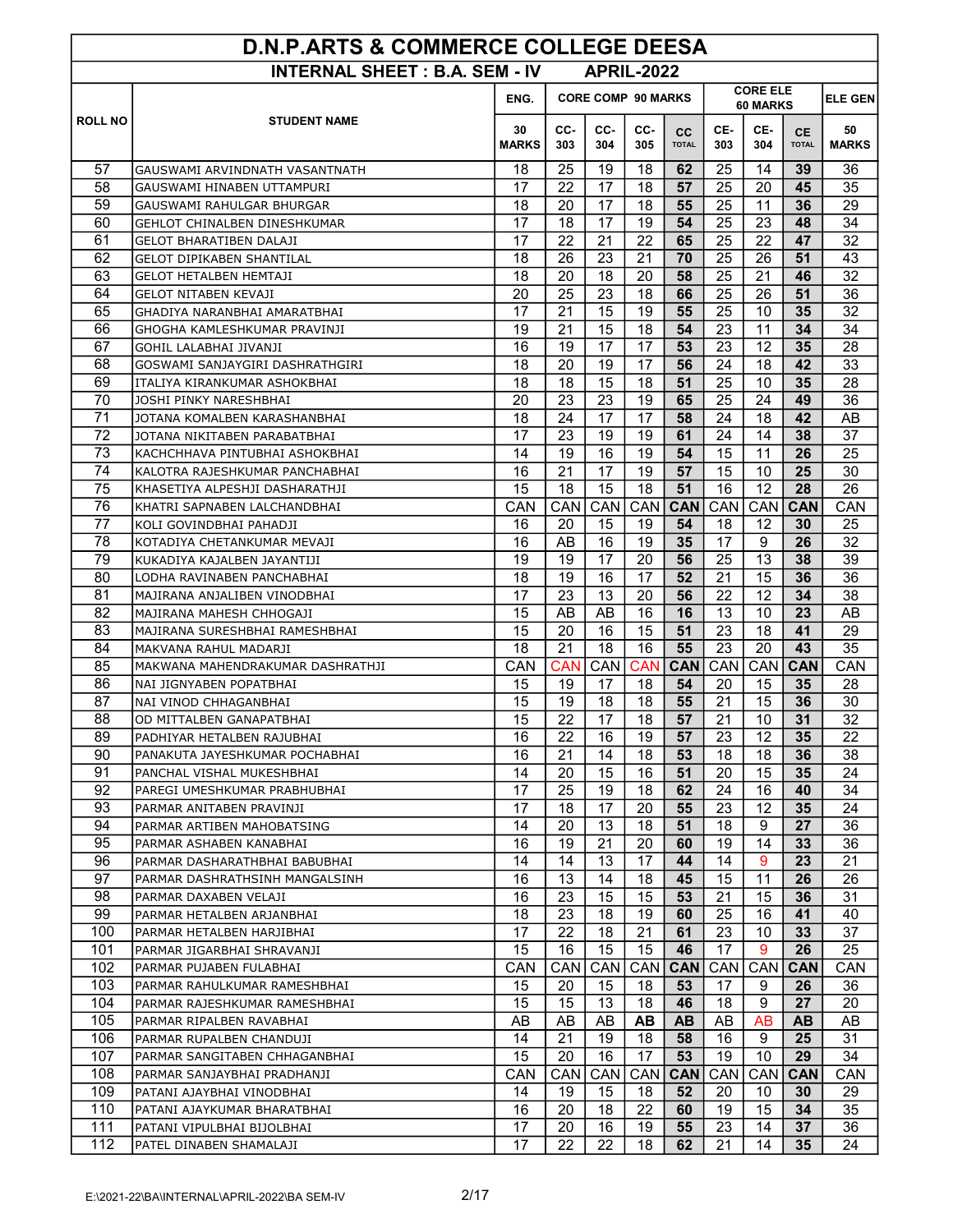| D.N.P.ARTS & COMMERCE COLLEGE DEESA |                                                      |                                                                  |            |            |                   |                           |            |            |                           |                    |
|-------------------------------------|------------------------------------------------------|------------------------------------------------------------------|------------|------------|-------------------|---------------------------|------------|------------|---------------------------|--------------------|
|                                     | <b>INTERNAL SHEET: B.A. SEM - IV</b>                 |                                                                  |            |            | <b>APRIL-2022</b> |                           |            |            |                           |                    |
|                                     |                                                      | <b>CORE ELE</b><br><b>CORE COMP 90 MARKS</b><br>ENG.<br>60 MARKS |            |            |                   |                           |            |            |                           | <b>ELE GEN</b>     |
| <b>ROLL NO</b>                      | <b>STUDENT NAME</b>                                  | 30<br><b>MARKS</b>                                               | CC-<br>303 | CC-<br>304 | CC-<br>305        | <b>CC</b><br><b>TOTAL</b> | CE-<br>303 | CE-<br>304 | <b>CE</b><br><b>TOTAL</b> | 50<br><b>MARKS</b> |
| 113                                 | PRAJAPATI ARVINDKUMAR CHENAJI                        | 17                                                               | 21         | 17         | 19                | 57                        | 18         | 14         | 32                        | 29                 |
| 114                                 | PRAJAPATI BHAVIKABEN KARAMSHIBHAI                    | 20                                                               | 24         | 24         | 18                | 66                        | 25         | 25         | 50                        | 39                 |
| 115                                 | PRAJAPATI HARESHBHAI KISHANLAL                       | 17                                                               | 19         | 15         | 18                | 52                        | 20         | 10         | 30                        | 34                 |
| 116                                 | PRAJAPATI KALPESHBHAI RAJUBHAI                       | 19                                                               | 21         | 17         | 20                | 58                        | 25         | 13         | 38                        | 34                 |
| 117                                 | PRAJAPATI KISHANKUMAR DASHARATHBHAI                  | 16                                                               | 22         | 21         | 19                | 62                        | 23         | 13         | 36                        | 37                 |
| 118                                 | PRAJAPATI MAYABEN MADHAJI                            | 18                                                               | 20         | 20         | 18                | 58                        | 23         | 13         | 36                        | 34                 |
| 119                                 | PRAJAPATI NEHABEN DILIPBHAI                          | 16                                                               | 22         | 19         | 19                | 60                        | 22         | 14         | 36                        | 34                 |
| 120                                 | PRAJAPATI NIRAMABEN SUKHABHAI                        | 17                                                               | 20         | 15         | 19                | 54                        | 18         | 14         | 32                        | 36                 |
| 121                                 | PRAJAPATI RINKUBEN BHURABHAI                         | 18                                                               | 18         | 15         | 20                | 53                        | 25         | 11         | 36                        | 34                 |
| 122                                 | PUROHIT KALPESH MOHANLAL                             | CAN                                                              | CAN        | CAN        | <b>CAN</b>        | <b>CAN</b>                | CAN        | CAN        | <b>CAN</b>                | CAN                |
| $\overline{123}$                    | RABARI ASHABEN DAHYABHAI                             | 20                                                               | 22         | 17         | 16                | 55                        | 20         | 13         | 33                        | 36                 |
| 124                                 | RABARI BHAVESHBHAI MAFABHAI                          | 15                                                               | 22         | 21         | 21                | 64                        | 19         | 18         | 37                        | 37                 |
| 125                                 | RABARI JAYESHKUMAR BABUBHAI                          | 18                                                               | 21         | 20         | 21                | 62                        | 25         | 14         | 39                        | 36                 |
| 126                                 | RABARI NARSINHBHAI MAFABHAI                          | 16                                                               | 17         | 15         | 18                | 50                        | 14         | 10         | 24                        | 30                 |
| 127                                 | RABARI OKHABHAI NANAJIBHAII                          | 15                                                               | 19         | 14         | 17                | 50                        | 20         | 13         | 33                        | 32                 |
| 128                                 | RABARI RUDABHAI NAGJIBHAI                            | 18                                                               | 18         | 17         | 19                | 54                        | 23         | 16         | 39                        | 34                 |
| 129                                 | RABARI SONIBEN DAHYABHAI                             | 18                                                               | 18         | 19         | 20                | 57                        | 23         | 12         | 35                        | 34                 |
| 130                                 | RAJYA MEHULBHAI NAGJIBHAI                            | 18                                                               | 17         | 15         | 17                | 49                        | 22         | 10         | 32                        | 32                 |
| 131                                 | RANERA VISHNUJI KANCHANJI                            | 20                                                               | 19         | 20         | 19                | 58                        | 25         | 18         | 43                        | 34                 |
| 132                                 | RATHOD KIRANBEN NADHAJI                              | 19                                                               | 22         | 23         | 21                | 66                        | 25         | 10         | 35                        | 36                 |
| 133                                 | RATHOD PRIYANKABEN JAYANTIBHAI                       | 16                                                               | 23         | 17         | 20                | 60                        | 23         | 21         | 44                        | 34                 |
| 134                                 | RAVAL SHRADDHABEN RAMESHBHAI                         | 17                                                               | 21         | 19         | 21                | 61                        | 23         | 13         | 36                        | 36                 |
| 135<br>136                          | RAVIYANIYA JITUJI VANVIRJI                           | 18                                                               | 22         | 17         | 19                | 58                        | 23         | 14         | 37                        | 36                 |
|                                     | SABAD RAJESHBHAI HAMIRABHAI                          | 17<br>18                                                         | 15<br>18   | 16<br>18   | 18<br>16          | 49<br>52                  | 21<br>25   | 14<br>25   | 35<br>50                  | 29<br>28           |
| 137<br>138                          | SANKHALA RAJKUMAR BHARATBHAI                         | 16                                                               | 20         | 19         | 18                | 57                        | 25         | 18         | 43                        | 28                 |
| 139                                 | SHAH DHRUVI RAJUBHAI<br>SOLANKI ALPESHBHAI PADMABHAI | 14                                                               | 17         | 14         | 16                | 47                        | 23         | 15         | 38                        | 30                 |
| 140                                 | SOLANKI ANILJI AJAMALJI                              | 18                                                               | 14         | 15         | 15                | 44                        | 25         | 15         | 40                        | 36                 |
| 141                                 | SOLANKI BIJALJI DHARMAJI                             | 17                                                               | 19         | 16         | 18                | 53                        | 18         | 17         | 35                        | 34                 |
| 142                                 | SOLANKI DILIPBHAI KANAJI                             | 16                                                               | 16         | 13         | 18                | 47                        | 22         | 15         | 37                        | 27                 |
| 143                                 | SOLANKI HITESHKUMAR JAYRUPJI                         | 17                                                               | 22         | 18         | 17                | 57                        | 25         | 18         | 43                        | 36                 |
| 144                                 | SOLANKI KALPESHKUMAR SHANKARLAL                      | 16                                                               | 20         | 17         | 16                | 53                        | 22         | 17         | 39                        | 32                 |
| 145                                 | SOLANKI KANCHANJI DEVCHANDJI                         | 16                                                               | 20         | 19         | 21                | 60                        | 24         | 17         | 41                        | 32                 |
| 146                                 | SOLANKI KHUSHBUBEN SHIVAJEE                          | CAN                                                              | CAN        | CAN        |                   | CAN   CAN                 | CAN        | CAN        | <b>CAN</b>                | <b>CAN</b>         |
| 147                                 | SOLANKI KINJALBEN AMARATBHAI                         | 18                                                               | 18         | 18         | 21                | 57                        | 25         | 16         | 41                        | 42                 |
| 148                                 | SOLANKI MEHUL YOGESHBHAI                             | 20                                                               | 18         | 22         | 18                | 58                        | 25         | 23         | 48                        | 30                 |
| 149                                 | SOLANKI NITABA DALAPATSINH                           | 18                                                               | 20         | 18         | 16                | 54                        | 23         | 14         | 37                        | 27                 |
| 150                                 | SOLANKI VIPULSING ATARSING                           | 17                                                               | 19         | 20         | 20                | 59                        | 25         | 15         | 40                        | 34                 |
| 151                                 | SOLANKI VISHALKUMAR RAMESHJI                         | 18                                                               | 20         | 21         | 17                | 58                        | 21         | 17         | 38                        | 34                 |
| 152                                 | SUTHAR BHARATKUMAR MAFAJI                            | 19                                                               | 18         | 17         | 17                | 52                        | 23         | 15         | 38                        | 37                 |
| 153                                 | SUTHAR KIRANKUMAR RAMESHBHAI                         | 20                                                               | 17         | 20         | 18                | 55                        | 25         | 15         | 40                        | 29                 |
| 154                                 | SUTHAR RAHULBHAI MAHADEVBHAI                         | 17                                                               | 22         | 19         | 16                | 57                        | 19         | 14         | 33                        | 34                 |
| 155                                 | SUTHAR RAVINABEN BADAJI                              | 19                                                               | 24         | 24         | 18                | 66                        | 25         | 15         | 40                        | 37                 |
| 156                                 | SUTHAR SURYABEN ISHVARJI                             | 18                                                               | 22         | 15         | 18                | 55                        | 23         | 16         | 39                        | 36                 |
| 157                                 | THAKOR JALUBHA DHARMUJI                              | 17                                                               | 18         | 17         | 19                | 54                        | 21         | 16         | 37                        | 27                 |
| 158                                 | THAKOR KAJALBEN RAMESHJI                             | 18                                                               | 23         | 22         | 18                | 63                        | 25         | 21         | 46                        | 33                 |
| 159                                 | THAKOR NARESHJI VERSHIJI                             | 18                                                               | 18         | 15         | 18                | 51                        | 16         | 11         | 27                        | 21                 |
| 160                                 | THAKOR PAYALBEN VINODJI                              | 20                                                               | 20         | 16         | 18                | 54                        | 19         | 17         | 36                        | 26                 |
| 161                                 | THAKOR RAJBAI VANRAJSINH                             | 19                                                               | 19         | 19         | 18                | 56                        | 24         | 21         | 45                        | 27                 |
| 162                                 | THAKOR VIPULKUMAR MUKESHJI                           | 15                                                               | 19         | 15         | 18                | 52                        | 19         | 12         | 31                        | 28                 |
| 163                                 | THAVRANI NEHABEN PRAHLADBHAI                         | 17                                                               | 18         | 17         | 17                | 52                        | 24         | 20         | 44                        | 28                 |
| 164                                 | THAVRANI NITABEN DALAJI                              | 18                                                               | 18         | 18         | 18                | 54                        | 25         | 18         | 43                        | 37                 |
| 165                                 | TRIVEDI DHARTIKUMARI CHAMPAKLAL                      | 18                                                               | 25         | 15         | 17                | 57                        | 25         | 12         | 37                        | 36                 |
| 166                                 | VAGHELA ASHVINJI VADANJI                             | 21                                                               | 15         | 17         | 18                | 50                        | 25         | 18         | 43                        | 36                 |
| 167                                 | VAGHELA HETALABA GANPATSINH                          | 19                                                               | 24         | 20         | 20                | 64                        | 25         | 18         | 43                        | 32                 |
| 168                                 | VAGHELA KESHARSINH HAJURSINH                         | 19                                                               | 17         | 20         | 18                | 55                        | 25         | 18         | 43                        | 28                 |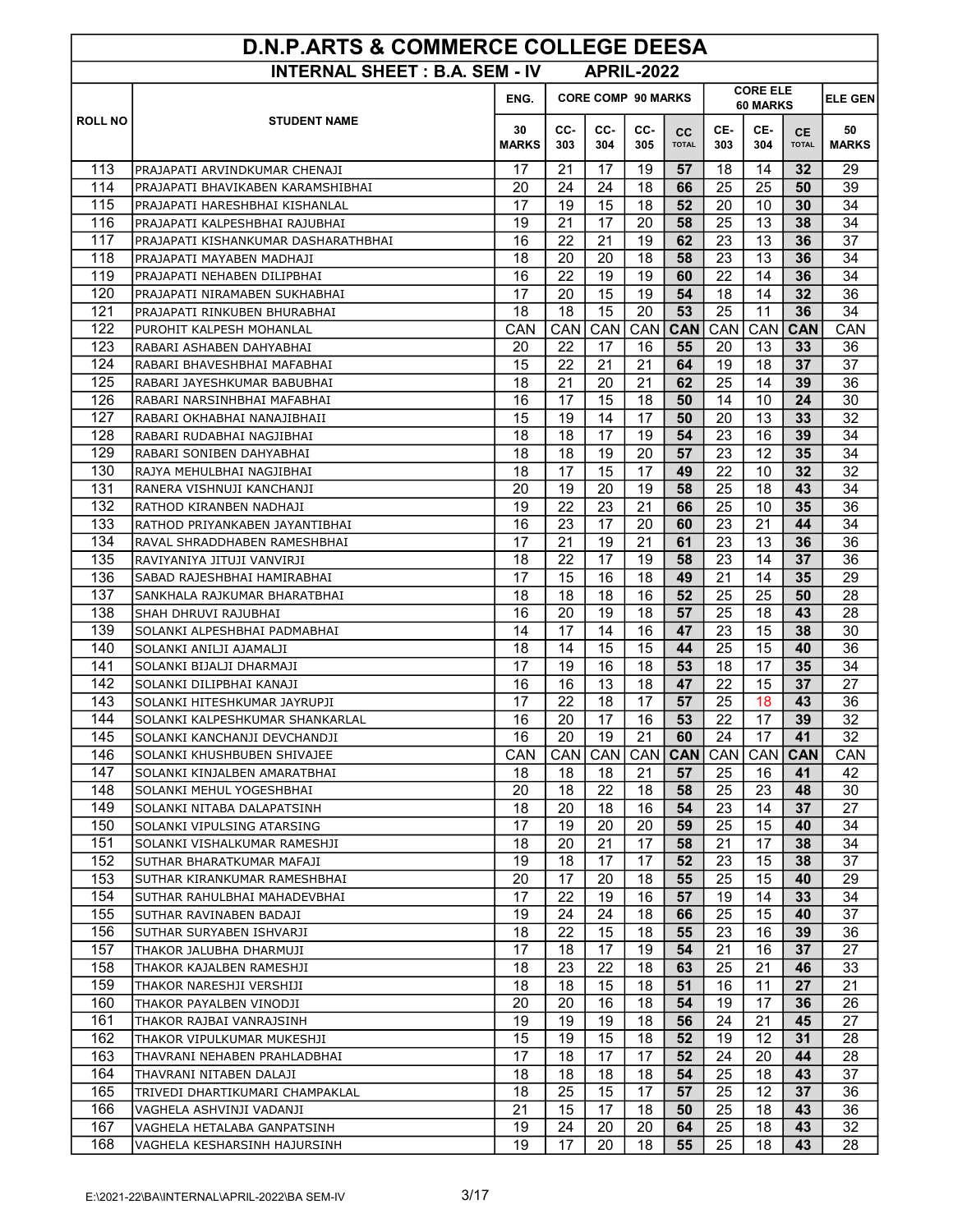| <b>INTERNAL SHEET: B.A. SEM - IV</b><br><b>APRIL-2022</b><br><b>CORE COMP 90 MARKS</b><br>ENG.     |                      |                                   |              |              |  |  |  |  |  |  |  |  |  |
|----------------------------------------------------------------------------------------------------|----------------------|-----------------------------------|--------------|--------------|--|--|--|--|--|--|--|--|--|
|                                                                                                    |                      |                                   |              |              |  |  |  |  |  |  |  |  |  |
|                                                                                                    |                      | <b>CORE ELE</b><br><b>ELE GEN</b> |              |              |  |  |  |  |  |  |  |  |  |
|                                                                                                    |                      | 60 MARKS                          |              |              |  |  |  |  |  |  |  |  |  |
| <b>ROLL NO</b><br><b>STUDENT NAME</b><br>CC-<br>CC-<br>CC-<br>30                                   | CE-<br><b>CC</b>     | CE-                               | CE.          | 50           |  |  |  |  |  |  |  |  |  |
| <b>MARKS</b><br>303<br>304<br>305                                                                  | 303<br><b>TOTAL</b>  | 304                               | <b>TOTAL</b> | <b>MARKS</b> |  |  |  |  |  |  |  |  |  |
| 169<br>CAN<br>CAN<br>CAN<br>CAN<br>VAGHELA LAXIBA HIRBHA                                           | <b>CAN</b><br>CAN    | CAN                               | <b>CAN</b>   | CAN          |  |  |  |  |  |  |  |  |  |
| 170<br>25<br>24<br>20<br>19<br>VYAS ARPITABEN BHARATBHAI                                           | 69<br>26             | 26                                | 52           | 36           |  |  |  |  |  |  |  |  |  |
| 171<br>16<br>20<br>20<br>20<br>KOYATAR PARESHKUMAR JOGAJI                                          | 25<br>60             | 15                                | 40           | 28           |  |  |  |  |  |  |  |  |  |
| 172<br>14<br>18<br>20<br>18<br>MAKAWANA JAYESH CHEHUJI                                             | 56<br>25             | 13                                | 38           | 36           |  |  |  |  |  |  |  |  |  |
| 24<br>173<br>16<br>19<br>19<br>MESARA ANKITKUMAR PRADHANJI                                         | 24<br>62             | 10                                | 34           | 27           |  |  |  |  |  |  |  |  |  |
| 174<br>22<br>16<br>18<br>13<br>THAKOR ANANDJI RAMESHJI                                             | 53<br>19             | 11                                | 30           | 24           |  |  |  |  |  |  |  |  |  |
| 15<br>19<br>175<br>16<br>16<br>DARJI DIPAKKUMAR SAVRUPCHAND                                        | 50<br>14             | 10                                | 24           | 24           |  |  |  |  |  |  |  |  |  |
| 201<br>16<br>22<br>18<br>21<br>AAL ANKITABEN BABUBHAI                                              | 61<br>21             | 21                                | 42           | 33           |  |  |  |  |  |  |  |  |  |
| 202<br>AB<br>AB<br>AB<br>AB<br>AAL PIYUSHKUMAR RAMESHBHAI                                          | <b>AB</b><br>AB      | AB                                | <b>AB</b>    | AB           |  |  |  |  |  |  |  |  |  |
| 19<br>15<br>22<br>19<br>203<br>ANAVADIYA KARANKUMAR KANTILAL                                       | 17<br>56             | 16                                | 33           | 25           |  |  |  |  |  |  |  |  |  |
| 204<br>19<br>15<br>14<br>18<br>ANAWADIYA NIKITABEN POPATBHAI                                       | 47<br>20             | 18                                | 38           | 28           |  |  |  |  |  |  |  |  |  |
| 205<br>19<br>12<br>16<br>14<br>ANSARI ASRAFHUSEN RAHIMUDDIN                                        | 42<br>17             | 14                                | 31           | 20           |  |  |  |  |  |  |  |  |  |
| 17<br>13<br>206<br>12<br>17<br>BADANI SANJAYKUMAR SURESHBHAI<br>207<br>18<br>18<br>14<br>20        | 42<br>16<br>52<br>16 | 17<br>18                          | 33<br>34     | 27<br>32     |  |  |  |  |  |  |  |  |  |
| BAROD AMITABEN BHURABHAI<br>16<br>12<br>208<br>18<br>20                                            | 17<br>50             | 18                                | 35           | 29           |  |  |  |  |  |  |  |  |  |
| BAROD NARSINHBHAI BHEMABHAI<br>209<br>22<br>22<br>20<br>22<br>BAROT KRUTIBEN SANJAYBHAI            | 21<br>66             | 19                                | 40           | 37           |  |  |  |  |  |  |  |  |  |
| 14<br>12<br>13<br>210<br>16<br>BHADIYATAR MUKESHBHAI SHAMBHUJI                                     | 41<br>15             | 15                                | 30           | AB           |  |  |  |  |  |  |  |  |  |
| 211<br>15<br>14<br>14<br>18<br>BHATERIYA KINJALBEN MANUSINH                                        | 16<br>47             | 15                                | 31           | 25           |  |  |  |  |  |  |  |  |  |
| 212<br>15<br>22<br>18<br>20<br>BHUNESHA RAHULJI BHUPATJI                                           | 60<br>19             | 16                                | 35           | 30           |  |  |  |  |  |  |  |  |  |
| 18<br>20<br>213<br>16<br>19<br>BOKARVADIYA SURAJJI BHURAJI                                         | 18<br>57             | 16                                | 34           | 31           |  |  |  |  |  |  |  |  |  |
| 214<br>AB<br>AB<br>AB<br>AB<br>CHAMACHIYA JAYSHREEBEN KANAIYALAL                                   | <b>AB</b><br>AB      | AB                                | <b>AB</b>    | AB           |  |  |  |  |  |  |  |  |  |
| 215<br>17<br>17<br>20<br>20<br>CHAMAR NAYANABEN BHURABHAI                                          | 24<br>57             | 19                                | 43           | 39           |  |  |  |  |  |  |  |  |  |
| 216<br>21<br>19<br>21<br>19<br>CHARMATA SHAKTIBEN PARBATBHAI                                       | 24<br>61             | 21                                | 45           | 30           |  |  |  |  |  |  |  |  |  |
| 217<br>20<br>21<br>18<br>20<br>CHAUDHARI ALKABEN VAHTABHAI                                         | 59<br>22             | 19                                | 41           | 32           |  |  |  |  |  |  |  |  |  |
| 20<br>21<br>21<br>218<br>17<br>CHAUDHARI HINABEN DHENGABHAI                                        | 59<br>25             | 21                                | 46           | 34           |  |  |  |  |  |  |  |  |  |
| 219<br>CAN<br>CAN<br>CAN<br>CAN<br>CHAUDHARI LAXMIBEN SEMABHAI                                     | <b>CAN</b><br>CAN    | CAN                               | <b>CAN</b>   | CAN          |  |  |  |  |  |  |  |  |  |
| 220<br>21<br>23<br>22<br>24<br>CHAUDHARI RINABEN DAHYABHAI                                         | 25<br>69             | 22                                | 47           | 41           |  |  |  |  |  |  |  |  |  |
| 221<br>21<br>20<br>20<br>22<br>CHAUDHARI SANGITABEN BHURABHAI                                      | 62<br>21             | 19                                | 40           | 37           |  |  |  |  |  |  |  |  |  |
| 222<br>AB<br>AB<br>AB<br>AB<br>CHAUDHARY ASHISHKUMAR TALAJI                                        | <b>AB</b><br>AB      | AB                                | <b>AB</b>    | AB           |  |  |  |  |  |  |  |  |  |
| 17<br>17<br>22<br>223<br>17<br>CHAUDHARY ASHVINKUMAR RAJAJI                                        | 20<br>56             | 19                                | 39           | 28           |  |  |  |  |  |  |  |  |  |
| 224<br>16<br>19<br>19<br>18<br>CHAUDHARY BHAGVATEEBEN GORDHANJI                                    | 56<br>21             | 17                                | 38           | 30           |  |  |  |  |  |  |  |  |  |
| 225<br>15<br>13<br>16<br>16<br>CHAUDHARY BHUPENDRAKUMAR BHARATAJI                                  | 45<br>16             | 17                                | 33           | 26           |  |  |  |  |  |  |  |  |  |
| 226<br>12<br>20<br>CHAUDHARY DHANRAJBHAI RAMASUNGBHAI<br>19<br>17                                  | 49<br>17             | 17                                | 34           | 32           |  |  |  |  |  |  |  |  |  |
| 227<br>16<br>14<br>16<br>21<br>CHAUDHARY HITESHKUMAR PIRAJI                                        | 51<br>20             | 18                                | 38           | 34           |  |  |  |  |  |  |  |  |  |
| 20<br>228<br>21<br>20<br>20<br>CHAUDHARY JYOTSANABEN HARCHANDJI                                    | 61<br>25             | 21                                | 46           | 36           |  |  |  |  |  |  |  |  |  |
| 229<br>14<br>18<br>17<br>16<br>CHAUDHARY MAHENDRAKUMAR ARAJANJI                                    | 51<br>17             | 15                                | 32           | 24           |  |  |  |  |  |  |  |  |  |
| 230<br>18<br>18<br>20<br>18<br>CHAUDHARY MUKESHBHAI BABUJI                                         | 56<br>16             | 16                                | 32           | 22           |  |  |  |  |  |  |  |  |  |
| 231<br>18<br>15<br>17<br>15<br>CHAUDHARY NAYANABEN KUMPAJI                                         | 47<br>19             | 17                                | 36           | 37           |  |  |  |  |  |  |  |  |  |
| 232<br>15<br>13<br>15<br>12<br>CHAUDHARY PRAKASHKUMAR BHARTAJI                                     | 40<br>16             | 15                                | 31           | 32           |  |  |  |  |  |  |  |  |  |
| 15<br>21<br>17<br>233<br>17<br>CHAUDHARY PRAVINABEN NANJIBHAI                                      | 55<br>23             | 18                                | 41           | 34           |  |  |  |  |  |  |  |  |  |
| 234<br>16<br>13<br>15<br>12<br>CHAUDHARY RAHULBHAI NARINGJI                                        | 40<br>16             | 15                                | 31           | 28           |  |  |  |  |  |  |  |  |  |
| 235<br>16<br>14<br>16<br>12<br>CHAUDHARY RAHULKUMAR UDAJI                                          | 42<br>20             | 15                                | 35           | 36           |  |  |  |  |  |  |  |  |  |
| 236<br>18<br>15<br>17<br>14<br>CHAUDHARY RANABHAI RAMAJI                                           | 20<br>46             | 19                                | 39           | 36           |  |  |  |  |  |  |  |  |  |
| 237<br>20<br>22<br>23<br>23<br>CHAUDHARY SANJANABEN JAYANTIBHAI                                    | 68<br>21             | 18                                | 39           | 34           |  |  |  |  |  |  |  |  |  |
| 14<br>15<br>238<br>15<br>12<br>CHAUDHARY VIKRAMKUMAR MADAJI                                        | 42<br>17             | 15                                | 32           | 32           |  |  |  |  |  |  |  |  |  |
| 239<br>12<br>16<br>16<br>12<br>CHAVDA AMITABEN BHARATBHAI                                          | 40<br>16             | 17                                | 33           | 42           |  |  |  |  |  |  |  |  |  |
| 240<br>18<br>24<br>24<br>20<br>CHELANA KOMALBEN MOTIBHAI                                           | 68<br>21             | 19                                | 40           | 39           |  |  |  |  |  |  |  |  |  |
| 241<br>15<br>12<br>13<br>12<br>CHORASIYA SAHIL DIPAKBHAI<br>242                                    | 37<br>15             | 15                                | 30           | 30           |  |  |  |  |  |  |  |  |  |
| 16<br>15<br>16<br>DABHI ANUBEN LAXMANBHAI<br>14<br>17<br>17<br>19<br>14                            | 45<br>19<br>50<br>16 | 15                                | 34<br>32     | 39<br>30     |  |  |  |  |  |  |  |  |  |
| 243<br>DABHI DHIRABHAI RAMESHBHAI<br>244<br>15                                                     | 18                   | 16                                | 37           |              |  |  |  |  |  |  |  |  |  |
| 16<br>19<br>18<br>DABHI JASVINBHAI UTTAMJI<br>245<br>16<br>17<br>17<br>20<br>DABHI JITUBHAI UTAMJI | 52<br>54<br>21       | 19<br>19                          | 40           | 37<br>36     |  |  |  |  |  |  |  |  |  |
| 246<br>15<br>13<br>DARBAR AJAMALJI RANAJI<br>15<br>16                                              | 44<br>16             | 15                                | 31           | 33           |  |  |  |  |  |  |  |  |  |
| 247<br>16<br>20<br>DELVADIYA PARESHKUMAR SHIVAJI<br>20<br>21                                       | 61<br>25             | 20                                | 45           | 39           |  |  |  |  |  |  |  |  |  |
| 16<br>248<br>21<br>20<br>21<br>DESAI HETALBEN KHENGARBHAI                                          | 62<br>18             | 17                                | 35           | 36           |  |  |  |  |  |  |  |  |  |
| 249<br>17<br>20<br>18<br>21<br>DESAI JASHVANTBHAI BHAGVANBHAI                                      | 59<br>22             | 20                                | 42           | 33           |  |  |  |  |  |  |  |  |  |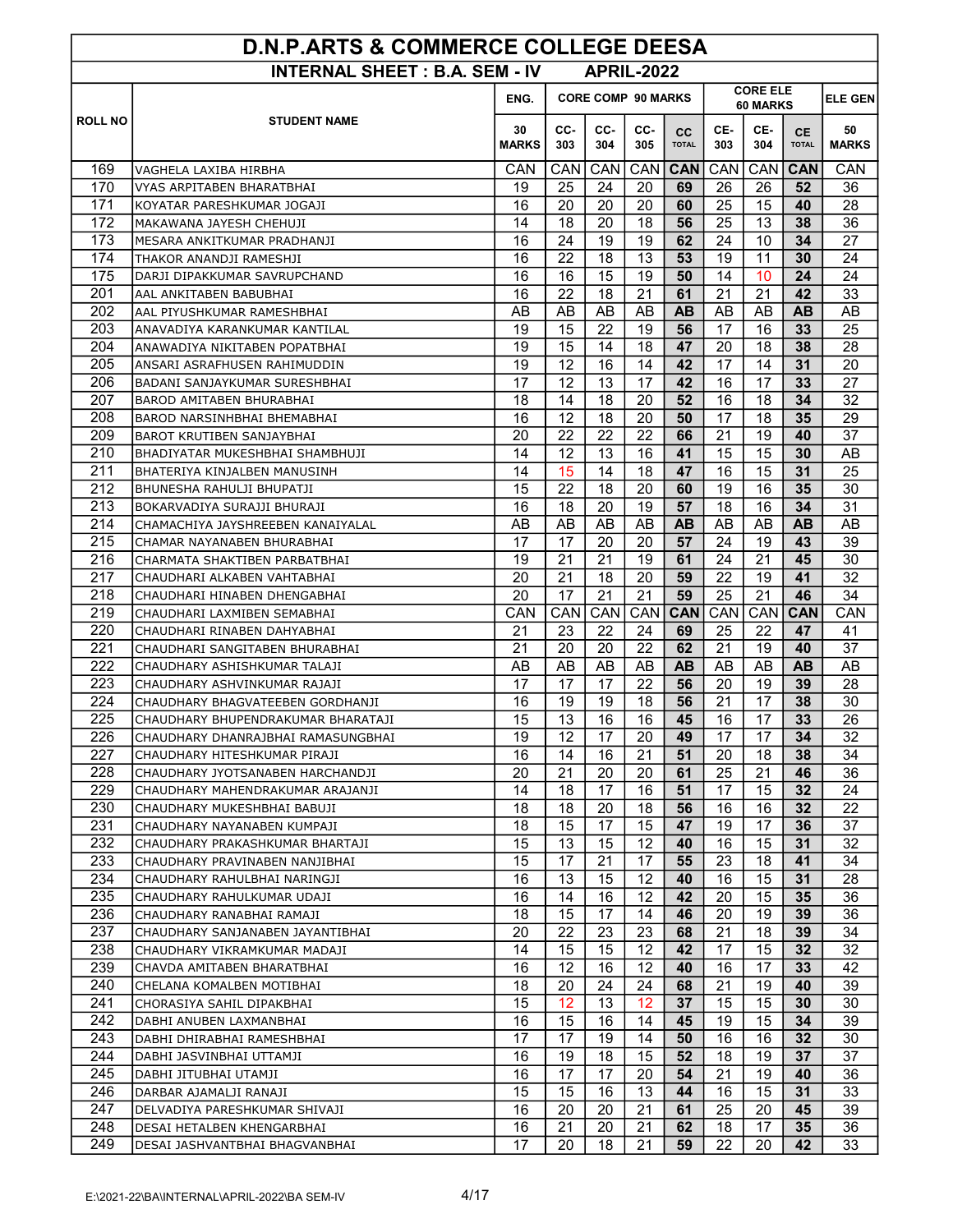| <b>D.N.P.ARTS &amp; COMMERCE COLLEGE DEESA</b>            |                                                             |                    |                                                          |            |            |                    |            |                  |                           |                    |  |
|-----------------------------------------------------------|-------------------------------------------------------------|--------------------|----------------------------------------------------------|------------|------------|--------------------|------------|------------------|---------------------------|--------------------|--|
| <b>INTERNAL SHEET: B.A. SEM - IV</b><br><b>APRIL-2022</b> |                                                             |                    |                                                          |            |            |                    |            |                  |                           |                    |  |
|                                                           |                                                             | ENG.               | <b>CORE ELE</b><br><b>CORE COMP 90 MARKS</b><br>60 MARKS |            |            |                    |            |                  |                           | <b>ELE GEN</b>     |  |
| <b>ROLL NO</b>                                            | <b>STUDENT NAME</b>                                         | 30<br><b>MARKS</b> | CC-<br>303                                               | CC-<br>304 | CC-<br>305 | cc<br><b>TOTAL</b> | CE-<br>303 | CE-<br>304       | <b>CE</b><br><b>TOTAL</b> | 50<br><b>MARKS</b> |  |
| 250                                                       | DESAI KALYANBHAI KANABHAI                                   | 18                 | 20                                                       | 14         | 18         | 52                 | 21         | 16               | 37                        | 40                 |  |
| 251                                                       | DESAI KALYANBHAI MOTIBHAI                                   | 17                 | 12                                                       | 13         | 12         | 37                 | 19         | 14               | 33                        | 20                 |  |
| 252                                                       | DESAI MUKESHBHAI HIRABHAI                                   | 14                 | 18                                                       | 14         | 13         | 45                 | 16         | 16               | 32                        | 24                 |  |
| 253                                                       | DESAI RITABEN MEGHARAJBHAI                                  | 16                 | 13                                                       | 16         | 12         | 41                 | 17         | 17               | 34                        | 34                 |  |
| 254                                                       | GADHAVI POOJABEN MADANDAN                                   | 16                 | 16                                                       | 19         | 16         | 51                 | 23         | 19               | 42                        | 37                 |  |
| 255                                                       | GADHECHA AGNA RAMESHBHAI                                    | 19                 | 19                                                       | 20         | 20         | 59                 | 25         | 20               | 45                        | 36                 |  |
| 256                                                       | GADHVI DARSHNABEN SURAJDAN                                  | 16                 | $\overline{17}$                                          | 17         | 15         | 49                 | 17         | 17               | 34                        | 34                 |  |
| 257                                                       | GAUSWAMI BHOOMIKABEN VITHTHALGIRI                           | 18                 | 19                                                       | 20         | 22         | 61                 | 23         | 20               | 43                        | 39                 |  |
| 258                                                       | GAUSWAMI SANGITABEN RAMESHPURI                              | 18                 | 15                                                       | 20         | 16         | 51                 | 23         | 21               | 44                        | 38                 |  |
| 259                                                       | GELOT NIKITABEN BADAJI                                      | 17                 | 15                                                       | 16         | 14         | 45                 | 18         | 18               | 36                        | 36                 |  |
| 260                                                       | <b>GELOT POOJABEN RAMESHKUMAR</b>                           | 15                 | 17                                                       | 15         | 14         | 46                 | 19         | 16               | 35                        | 37                 |  |
| 261                                                       | <b>GELOT VINODKUMAR BHARATBHAI</b>                          | 15                 | 15                                                       | 19         | 14         | 48                 | 16         | 16               | 32                        | 30                 |  |
| 262                                                       | GOSAI NARESHGAR UTTAMGAR                                    | 16                 | 17                                                       | 19         | 22         | 58                 | 21         | 20               | 41                        | 36                 |  |
| 263                                                       | GUJOR ARUNBHAI KALYANBHAI                                   | 14                 | 12                                                       | 12         | 10         | 34                 | 12         | AB               | 12                        | AB                 |  |
| 264                                                       | GURJAR DIPESHKUMAR GORADHANBHAI                             | 16                 | 12                                                       | 14         | 10         | 36                 | 16         | AB               | 16                        | AB                 |  |
| 265                                                       | ITOLIYA SANJAYJI KAMSHIJI                                   | 14                 | 21                                                       | 19         | 15         | 55                 | 25         | 18               | 43                        | 37                 |  |
| 266                                                       | ITOLIYA VISHNUJI SHAMBHUJI                                  | 14                 | 17                                                       | 20         | 12         | 49                 | 17         | 15               | 32                        | 34                 |  |
| 267                                                       | JADAV ANITABA KANSING                                       | 16                 | 20                                                       | 21         | 18         | 59                 | 28         | 19               | 47                        | 38                 |  |
| 268                                                       | JOSHI PANKAJKUMAR DALPATBHAI                                | CAN                | CAN                                                      | CAN        | CAN        | <b>CAN</b>         | CAN        | CAN              | <b>CAN</b>                | CAN                |  |
| 269                                                       | JOSHI PAYAL GAURISHANKAR                                    | 16                 | 18                                                       | 19         | 17         | 54                 | 20         | 19               | 39                        | 36                 |  |
| 270                                                       | KHATANA JINALBEN BABUBHAI                                   | 14                 | 22                                                       | 17         | 14         | 53                 | 19         | 17               | 36                        | 34                 |  |
| 271                                                       | KOLI ALPESHJI KANTIJI                                       | 15                 | 18                                                       | 16         | 12         | 46                 | 16         | 15               | 31                        | 36                 |  |
| 272                                                       | KOLI ARVINDKUMAR NANUJI                                     | 16                 | 13                                                       | 14         | 12         | 39                 | 16         | 15               | 31                        | 30                 |  |
| 273                                                       | MAJIRANA JIGARBHAI REVABHAI                                 | 16                 | 16                                                       | 19         | 15         | 50                 | 18         | 16               | 34                        | 36                 |  |
| 274<br>275                                                | MAJIRANA SAVITRIBEN HASMUKHBHAI                             | 16                 | 17                                                       | 18         | 16         | 51                 | 24         | 19               | 43                        | 36                 |  |
| 276                                                       | MAKAWANA REENABEN PANCHABHAI                                | CAN<br>14          | CAN<br>12                                                | CAN<br>12  | CAN<br>12  | <b>CAN</b><br>36   | CAN<br>15  | <b>CAN</b><br>14 | <b>CAN</b><br>29          | CAN<br>26          |  |
| 277                                                       | MAKVANA GANPATBHAI MAGANBHAI<br>MAKVANA SHILPABEN SHRAVANJI | 18                 | 19                                                       | 20         | 21         | 60                 | 20         | 19               | 39                        | 37                 |  |
| 278                                                       | MAKWANA HIRENKUMAR ATULKUMAR                                | 13                 | 13                                                       | 14         | 13         | 40                 | 16         | 13               | 29                        | 27                 |  |
| 279                                                       | MALI JATINKUMAR MAHESHKUMAR                                 | 13                 | 16                                                       | 19         | 16         | 51                 | 17         | 17               | 34                        | 24                 |  |
| 280                                                       | MALI MUKESHKUMAR MOTIJI                                     | 18                 | 14                                                       | 15         | 14         | 43                 | 17         | 16               | 33                        | 32                 |  |
| 281                                                       | MALI PRAVINABEN JAGAMALBHAI                                 | 16                 | 18                                                       | 18         | 19         | 55                 | 19         | 17               | 36                        | 37                 |  |
| 282                                                       | MALI SHAILESHKUMAR DINESHBHAI                               | 14                 | 19                                                       | 16         | 16         | 51                 | 19         | 18               | 37                        | 32                 |  |
| 283                                                       | MANDORI BUSHARABEN MAHMADUVESHKHAN                          | 16                 | 18                                                       | 19         | 16         | 53                 | 20         | 19               | 39                        | 34                 |  |
| 284                                                       | MODI KEVALBHAI PRAVINBHAI                                   | 12                 | 12                                                       | 14         | 12         | 38                 | 17         | 16               | 33                        | 32                 |  |
| 285                                                       | MODI KINJAL MUKESHBHAI                                      | 16                 | 17                                                       | 18         | 15         | 50                 | 22         | 18               | 40                        | 34                 |  |
| 286                                                       | MULIYANA MAHESHBHAI DASHRATHBHAI                            | 13                 | 14                                                       | 17         | 14         | 45                 | 16         | 16               | 32                        | 25                 |  |
| 287                                                       | MULIYANA VIJAYBHAI KANTIBHAI                                | 16                 | 17                                                       | 16         | 14         | 47                 | 19         | 18               | 37                        | 34                 |  |
| 288                                                       | NAI DHAVALKUMAR DINESHBHAI                                  | 16                 | 21                                                       | 15         | 13         | 49                 | 19         | 17               | 36                        | 36                 |  |
| 289                                                       | NAI KINJAL NAROTAMBHAI                                      | 20                 | 19                                                       | 19         | 15         | 53                 | 19         | 18               | 37                        | 32                 |  |
| 290                                                       | NAI KOMALBEN VISHNUBHAI                                     | 20                 | 21                                                       | 17         | 19         | 57                 | 19         | 19               | 38                        | 34                 |  |
| 291                                                       | NAI MAMATABEN RAVAJIBHAI                                    | 16                 | 18                                                       | 18         | 15         | 51                 | 22         | 19               | 41                        | 35                 |  |
| 292                                                       | NAI MUMTABEN SHANTIBHAI                                     | 17                 | 18                                                       | 18         | 21         | 57                 | 21         | 20               | 41                        | 37                 |  |
| 293                                                       | NAI PINKYBEN RAVJIBHAI                                      | 17                 | 16                                                       | 16         | 17         | 49                 | 21         | 19               | 40                        | 34                 |  |
| 294                                                       | NAI RUPALBEN VISHNUBHAI                                     | 14                 | 16                                                       | 13         | 12         | 41                 | 16         | 13               | 29                        | 26                 |  |
| 295                                                       | NAYI KIRANKUMAR AMRATBHAI                                   | 18                 | 15                                                       | 15         | 12         | 42                 | 17         | 17               | 34                        | 30                 |  |
| 296                                                       | NAYI SANJAYKUMAR KANTIBHAI                                  | $\overline{17}$    | 15                                                       | 15         | 14         | 44                 | 17         | 18               | 35                        | 35                 |  |
| 297                                                       | PADHIYAR KAMINIBEN DINESHKUMAR                              | 15                 | 20                                                       | 18         | 15         | 53                 | 20         | 15               | 35                        | 34                 |  |
| 298                                                       | PADHIYAR MANJUBEN MANSAJI                                   | 19                 | 20                                                       | 20         | 17         | 57                 | 20         | 18               | 38                        | 32                 |  |
| 299                                                       | PARMAR ASHABEN RAMESHBHAI                                   | 15                 | 18                                                       | 14         | 14         | 46                 | 16         | 14               | 30                        | 26                 |  |
| 300                                                       | PARMAR ASHVINKUMAR BABUJI                                   | AB                 | 12                                                       | 12         | 12         | 36                 | 16         | 14               | 30                        | 28                 |  |
| 301                                                       | PARMAR ASMITABEN MOHANBHAI                                  | 16                 | 18                                                       | 16         | 22         | 56                 | 21         | 19               | 40                        | 32                 |  |
| 302                                                       | PARMAR DIPAKBHAI PARABATJI                                  | 15                 | 17                                                       | 13         | 13         | 43                 | 19         | 16               | 35                        | 29                 |  |
| 303                                                       | PARMAR DIPAKKUMAR MOTIBHAI                                  | 15                 | 15                                                       | 14         | 12         | 41                 | 17         | 15               | 32                        | 27                 |  |
| 304                                                       | PARMAR GAYATRI DINESHKUMAR                                  | 16                 | 16                                                       | 18         | 16         | 50                 | 23         | 17               | 40                        | 28                 |  |
| 305                                                       | PARMAR HARESHSINH ISHVARSINH                                | 17                 | 14                                                       | 17         | 16         | 47                 | 18         | 16               | 34                        | 26                 |  |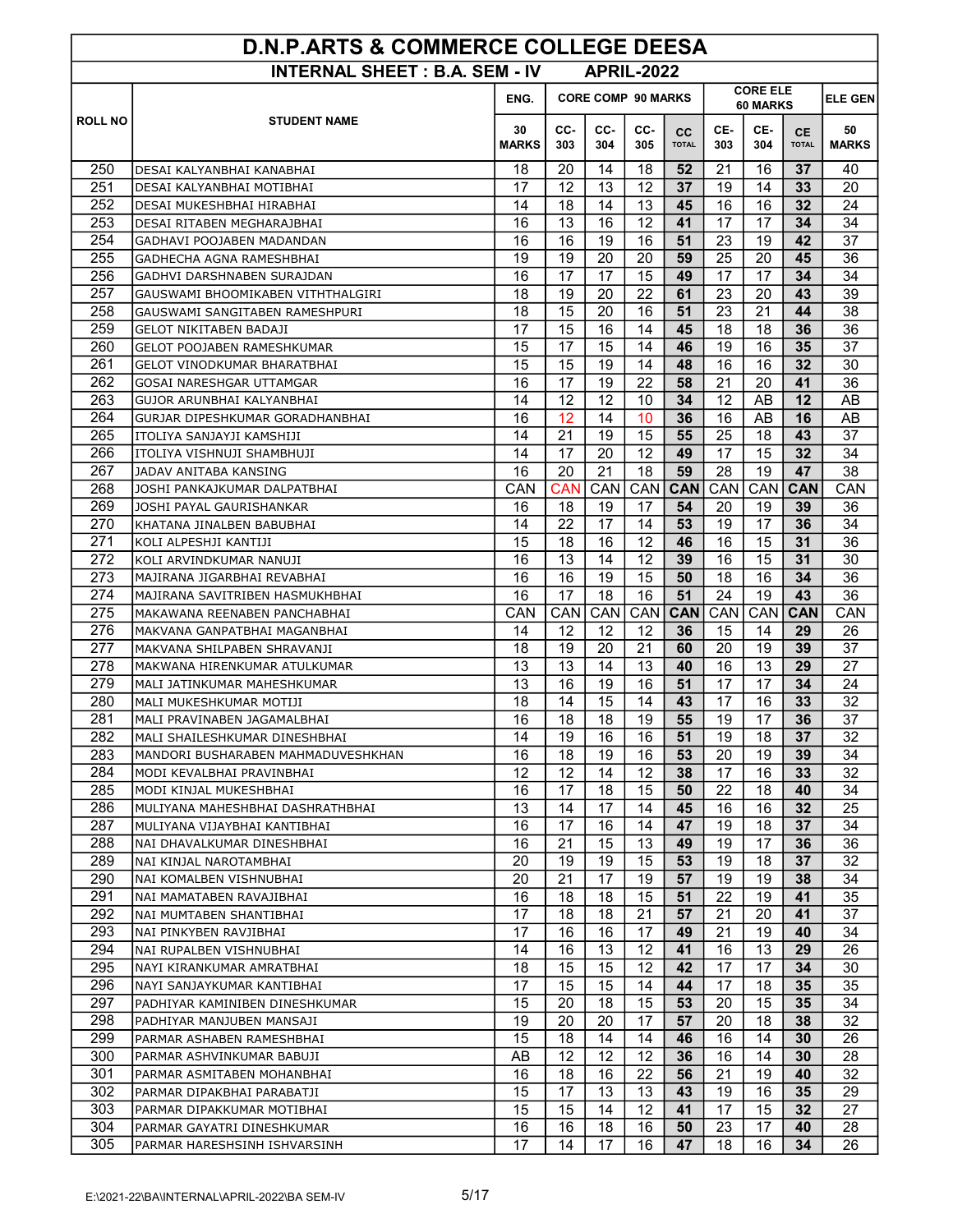| <b>D.N.P.ARTS &amp; COMMERCE COLLEGE DEESA</b>            |                                                             |                    |                 |            |                           |                             |                  |                 |                           |                    |  |
|-----------------------------------------------------------|-------------------------------------------------------------|--------------------|-----------------|------------|---------------------------|-----------------------------|------------------|-----------------|---------------------------|--------------------|--|
| <b>INTERNAL SHEET: B.A. SEM - IV</b><br><b>APRIL-2022</b> |                                                             |                    |                 |            |                           |                             |                  |                 |                           |                    |  |
|                                                           |                                                             | ENG.               |                 |            | <b>CORE COMP 90 MARKS</b> | <b>CORE ELE</b><br>60 MARKS | <b>ELE GEN</b>   |                 |                           |                    |  |
| <b>ROLL NO</b>                                            | <b>STUDENT NAME</b>                                         | 30<br><b>MARKS</b> | CC-<br>303      | CC-<br>304 | CC-<br>305                | cc<br><b>TOTAL</b>          | CE-<br>303       | CE-<br>304      | <b>CE</b><br><b>TOTAL</b> | 50<br><b>MARKS</b> |  |
| 306                                                       | PARMAR HINABEN NENURAM                                      | 16                 | 15              | 17         | 22                        | 54                          | 20               | 19              | 39                        | 32                 |  |
| 307                                                       | PARMAR PADMIKSING MANSING                                   | 18                 | 17              | 16         | 20                        | 53                          | 21               | 19              | 40                        | 30                 |  |
| 308                                                       | PARMAR PANKHABEN THANAJI                                    | 16                 | 13              | 13         | 14                        | 40                          | 22               | 19              | 41                        | 26                 |  |
| 309                                                       | PARMAR PRAVINSING BHEMSING                                  | 16                 | 22              | 13         | 14                        | 49                          | 20               | 18              | 38                        | 29                 |  |
| 310                                                       | PARMAR RANJEETBHAI MAFABHAI                                 | 17                 | 18              | 16         | 14                        | 48                          | 21               | 15              | 36                        | 36                 |  |
| 311                                                       | PARMAR SHILPABEN ANARJI                                     | 16                 | 19              | 19         | 22                        | 60                          | 23               | 19              | 42                        | 36                 |  |
| 312                                                       | PARMAR TEJALBEN BABUBHAI                                    | 14                 | $\overline{13}$ | 14         | 12                        | 39                          | 17               | $\overline{15}$ | 32                        | 26                 |  |
| 313                                                       | PARMAR VISHALSING PRAHLADSING                               | 16                 | 18              | 20         | 21                        | 59                          | 19               | 18              | 37                        | 34                 |  |
| 314                                                       | PIPRANI SAKIR JAKIRBHAI                                     | 18                 | 16              | 18         | 15                        | 49                          | $\overline{21}$  | 18              | 39                        | 33                 |  |
| 315                                                       | PRAJAPATI ARVINDKUMAR MULABHAI                              | 19                 | 15              | 14         | 15                        | 44                          | 21               | 18              | 39                        | 34                 |  |
| 316                                                       | PRAJAPATI ASHOKBHAI ISHVARBHAI                              | 14                 | 14              | 19         | 14                        | 47                          | 19               | 17              | 36                        | 25                 |  |
| 317                                                       | PRAJAPATI BHARTIBEN RAMESHJI                                | 17                 | 19              | 16         | 15                        | 50                          | 23               | 19              | 42                        | 38                 |  |
| 318                                                       | PRAJAPATI JANKIBEN RAMESHBHAI                               | 16                 | 13              | 17         | 14                        | 44                          | 21               | 18              | 39                        | 32                 |  |
| 319                                                       | PRAJAPATI MAMTABEN VALJIBHAI                                | 17                 | 15              | 19         | 18                        | 52                          | 23               | 19              | 42                        | 38                 |  |
| 320                                                       | PRAJAPATI NIKITABEN ASHOKBHAI                               | 17                 | 19              | 18         | 18                        | 55                          | 22               | 16              | 38                        | 32                 |  |
| 321                                                       | PRAJAPATI PAYALBEN NAGJIBHAI                                | 16                 | 12              | 13         | 12                        | 37                          | 18               | 15              | 33                        | 25                 |  |
| 322                                                       | PRAJAPATI SHAILESHBHAI AMARATBHAI                           | 16                 | $\overline{15}$ | 16         | 14                        | 45                          | 19               | 16              | 35                        | 28                 |  |
| 323                                                       | PRAJAPATI VIPULBHAI AMARATBHAI                              | 17                 | 17              | 19         | 14                        | 50                          | 22               | 18              | 40                        | 37                 |  |
| 324                                                       | RABARI ANSUBEN HIMATBHAI                                    | 14                 | 17              | 17         | 15                        | 49                          | 19               | 16              | 35                        | 33                 |  |
| 325                                                       | RABARI HITESHBHAI VAHAJIBHAI                                | 16                 | 19              | 14         | 12                        | 45                          | 19               | 15              | 34                        | 29                 |  |
| 326                                                       | RABARI KRISHNABEN VIRABHAI                                  | 14                 | 14              | 17         | 15                        | 46                          | 22               | 17              | 39                        | 36                 |  |
| 327                                                       | RABARI MENABEN MAVJIBHAI                                    | 17                 | 20              | 18         | 16                        | 54                          | 23               | 17              | 40                        | 32                 |  |
| 328                                                       | RABARI NARSIHBHAI ISHAVARBHAI                               | 18                 | 14              | 18         | 26                        | 58                          | 21               | 15              | 36                        | 34                 |  |
| 329                                                       | RABARI TEJABHAI ARJANBHAI                                   | 15                 | 17              | 17         | 21                        | 55                          | 22               | 16              | 38                        | 25                 |  |
| 330                                                       | RAJGOR NAVINKUMAR AMIRAMBHAI                                | 15                 | 13              | 14         | 10                        | 37                          | 17               | 14              | 31                        | 20                 |  |
| 331                                                       | RAJPUT RAMSINH BHAGVANSINH                                  | AB                 | 19              | 16         | 12                        | 47                          | 16               | 12              | 28                        | AB                 |  |
| 332                                                       | RATHOD PRAVINKUMAR KHEMAJI                                  | 18                 | 14              | 13         | 12                        | 39                          | $\overline{17}$  | AB              | 17                        | 34                 |  |
| 333                                                       | RAVAL ARVINDBHAI LILABHAI                                   | 18                 | 15              | 17         | 15                        | 47                          | 18               | 17              | 35                        | 34                 |  |
| 334                                                       | SAKHALANIYA VIPULJI DASHARATHJI                             | 16                 | 18              | 16         | 16                        | 50                          | 22               | 17              | 39                        | 32                 |  |
| 335                                                       | SANKHALA PINKIBEN KASTURJI                                  | 16                 | 12              | 16         | 23                        | 51                          | 17               | 15              | 32                        | 33                 |  |
| 336                                                       | SANKHALA SANJAYKUMAR JIVAJI                                 | 16                 | 17              | 14         | 16                        | 47                          | 17               | 16              | 33                        | 26                 |  |
| 337                                                       | SEJU ALPESHBHAI RAMESHBHAI                                  | 16                 | 12              | 17         | 16                        | 45                          | 18               | 15              | 33                        | 30                 |  |
| 338                                                       | SOLANKI PARSHANBA PARTHISINH                                | 14                 | 1/              | 16         | 19                        | 52                          | 24               | 19              | 43                        | 27                 |  |
| 339                                                       | SOLANKI SANJAYKUMAR RAMESHJI                                | 14                 | 12              | 14         | 12                        | 38                          | 17               | 14              | 31                        | 27                 |  |
| 340                                                       | SOLANKI SHAMALBHAI PIRAJI                                   | 18                 | 14              | 17         | 17                        | 48                          | 21               | 18              | 39                        | 34                 |  |
| 341                                                       | SOLANKI UTAMJI GOVAJI                                       | 15                 | 15              | 14         | 12                        | 41                          | 17               | 15              | 32                        | 33                 |  |
| 342                                                       | SOLANKI VIKRAMKUMAR SOMAJI                                  | 15                 | 14              | AB         | AB                        | 14                          | AB               | 13              | 13                        | AB                 |  |
| 343<br>344                                                | SORAVADA HETALBEN PRADHANJI                                 | 17                 | 13              | 14<br>CAN  | 17                        | 44                          | 20<br><b>CAN</b> | 17              | 37                        | 30<br><b>CAN</b>   |  |
| 345                                                       | SOTVADIYA PRAKASHKUMAR ASHOKJI<br>SUNDESHA PRERNA AJAYKUMAR | CAN<br>16          | CAN<br>17       | 20         | CAN<br>17                 | <b>CAN</b><br>54            | 19               | CAN<br>16       | <b>CAN</b><br>35          | 29                 |  |
| 346                                                       | SUTHAR KIRANKUMAR DEVAJI                                    | 14                 | 14              | 16         | 15                        | 45                          | 17               | 18              | 35                        | 24                 |  |
| 347                                                       | SUTHAR MAMATABEN JAYRAMJI                                   | 16                 | 17              | 20         | 12                        | 49                          | 20               | 15              | 35                        | 32                 |  |
| 348                                                       | SUTHAR RAMILABEN JAYRAMJI                                   | 17                 | 19              | 20         | 18                        | 57                          | 21               | 16              | 37                        | 27                 |  |
| 349                                                       | SUTHAR SAVITABEN GOVINDBHAI                                 | 19                 | 18              | 20         | 24                        | 62                          | 22               | 18              | 40                        | 34                 |  |
| 350                                                       | SUTHAR SHILPABEN RAMESHBHAI                                 | 14                 | 19              | 19         | 16                        | 54                          | 20               | 16              | 36                        | 32                 |  |
| 351                                                       | SUTHAR SURESH ISHWARJI                                      | 18                 | 16              | 16         | 17                        | 49                          | 21               | 19              | 40                        | 28                 |  |
| 352                                                       | TABIYAD ABHISHEKBHAI BANSILAL                               | 13                 | 17              | 14         | 13                        | 44                          | 20               | 15              | 35                        | 23                 |  |
| 353                                                       | TANK RAMILABEN MOTIJI                                       | 17                 | 19              | 17         | 22                        | 58                          | 18               | 19              | 37                        | 29                 |  |
| 354                                                       | TANK VASANTKUMAR SOMABHAI                                   | 17                 | 13              | 17         | 14                        | 44                          | 17               | 15              | 32                        | 30                 |  |
| 355                                                       | THAKKAR NIKITABEN GHANSHYAMBHAI                             | 16                 | 20              | 19         | 19                        | 58                          | 22               | 17              | 39                        | 38                 |  |
| 356                                                       | THAKOR ALKESHJI LILAJI                                      | 17                 | 19              | 16         | 16                        | 51                          | 22               | 16              | 38                        | 33                 |  |
| 357                                                       | THAKOR BHAGVANSINH GOPALJI                                  | 16                 | 19              | 16         | 18                        | 53                          | 23               | 17              | 40                        | 34                 |  |
| 358                                                       | THAKOR BHARATJI MEGHAJI                                     | 17                 | 17              | 18         | 12                        | 47                          | 16               | 15              | 31                        | 20                 |  |
| 359                                                       | THAKOR HIRBHA JAGUJI                                        | 16                 | 16              | 20         | 21                        | 57                          | 21               | 17              | 38                        | 33                 |  |
| 360                                                       | THAKOR KINJALBEN GOVINDJI                                   | 16                 | 17              | 18         | 16                        | 51                          | 23               | 16              | 39                        | 32                 |  |
| 361                                                       | THAKOR RAHULKUMAR MEVAJI                                    | 17                 | 16              | 16         | 14                        | 46                          | 16               | 15              | 31                        | 23                 |  |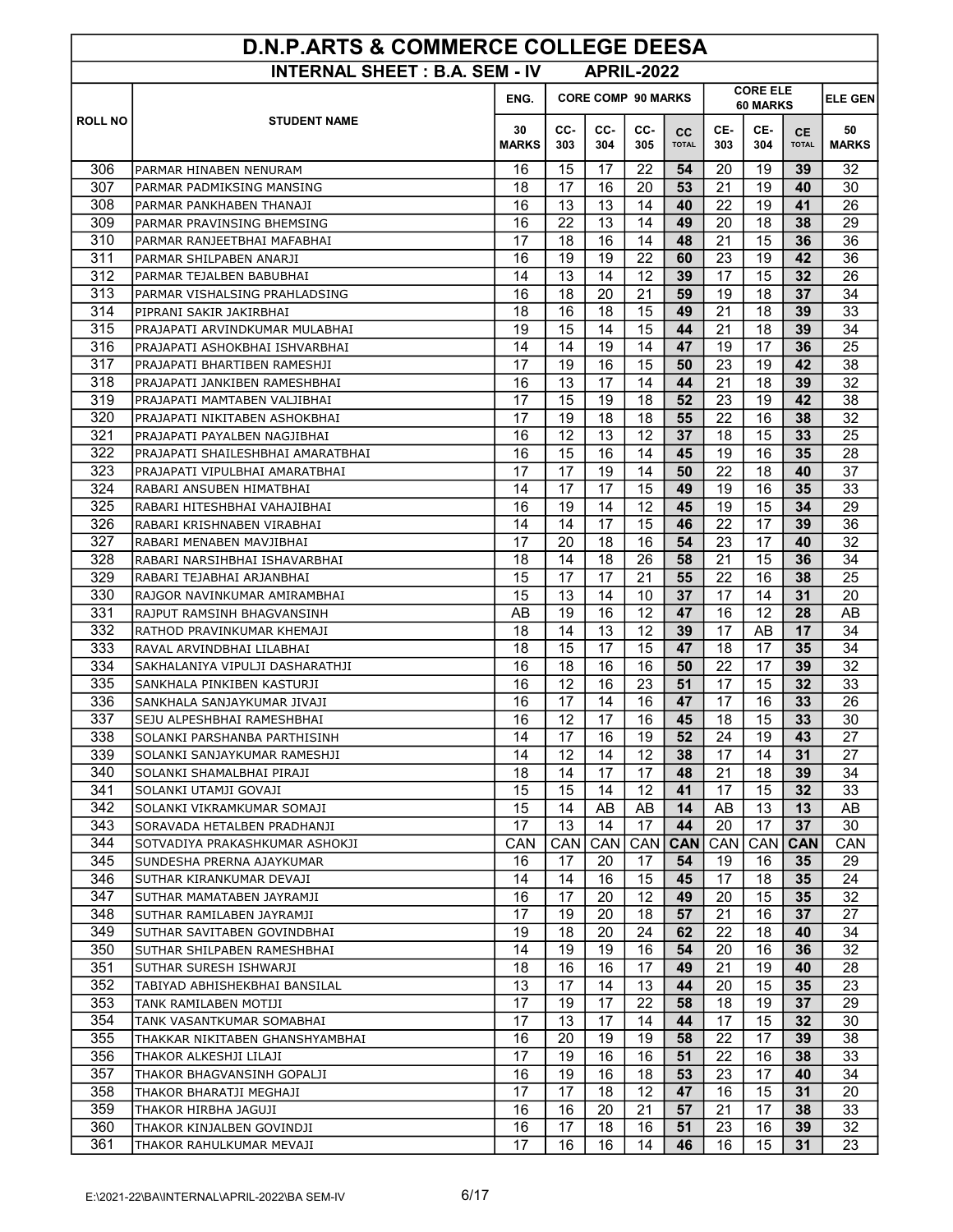| <b>D.N.P.ARTS &amp; COMMERCE COLLEGE DEESA</b> |                                                              |                                                                                    |            |                   |                   |                    |            |            |                           |                    |
|------------------------------------------------|--------------------------------------------------------------|------------------------------------------------------------------------------------|------------|-------------------|-------------------|--------------------|------------|------------|---------------------------|--------------------|
|                                                | <b>INTERNAL SHEET: B.A. SEM - IV</b>                         |                                                                                    |            | <b>APRIL-2022</b> |                   |                    |            |            |                           |                    |
|                                                |                                                              | <b>CORE ELE</b><br><b>CORE COMP 90 MARKS</b><br>ENG.<br><b>ELE GEN</b><br>60 MARKS |            |                   |                   |                    |            |            |                           |                    |
| <b>ROLL NO</b>                                 | <b>STUDENT NAME</b>                                          |                                                                                    |            |                   |                   |                    |            |            |                           |                    |
|                                                |                                                              | 30<br><b>MARKS</b>                                                                 | CC-<br>303 | CC-<br>304        | CC-<br>305        | cc<br><b>TOTAL</b> | CE-<br>303 | CE-<br>304 | <b>CE</b><br><b>TOTAL</b> | 50<br><b>MARKS</b> |
|                                                |                                                              |                                                                                    |            |                   |                   |                    |            |            |                           |                    |
| 362                                            | THAKOR SANJUBHA VANRAJSANG                                   | 17                                                                                 | 13         | 13                | 12                | 38                 | 16         | 15         | 31                        | 23                 |
| 363<br>364                                     | THAKOR SONALBEN KHANJIJI                                     | 18<br>16                                                                           | 23<br>18   | 17<br>20          | 22<br>17          | 62<br>55           | 23<br>21   | 17<br>18   | 40<br>39                  | 38<br>30           |
| 365                                            | THAKOR TEJALBEN BHARATJI<br>THAKOR VARSHABEN DHUNKHAJI       | CAN                                                                                | CAN        | <b>CAN</b>        | <b>CAN</b>        | <b>CAN</b>         | CAN        | CAN.       | <b>CAN</b>                | CAN                |
| 366                                            | THAKOR VIKRAMJI PRADHANJI                                    | 17                                                                                 | 15         | 18                | 13                | 46                 | 20         | 17         | 37                        | 30                 |
| 367                                            | TRIVEDI SMIT SURESHKUMAR                                     | 18                                                                                 | 20         | 19                | 21                | 60                 | 19         | 19         | 38                        | 34                 |
| 368                                            | VAGHELA RAVIBHAI ISHVARBHAI                                  | AB                                                                                 | AB         | AB                | AB                | <b>AB</b>          | AB         | AB         | <b>AB</b>                 | AB                 |
| 369                                            | VAREDIYA SARASWATIBEN MAFABHAI                               | 16                                                                                 | 19         | 20                | 20                | 59                 | 23         | 16         | 39                        | 27                 |
| 370                                            | VATAMA KESHARBHAI LEBABHAI                                   | 18                                                                                 | 19         | 17                | 16                | 52                 | 17         | 16         | 33                        | 32                 |
| 371                                            | VEDANCHIYA KAMLESHJI HEMCHANDJI                              | 15                                                                                 | 17         | 17                | 15                | 49                 | 21         | 18         | 39                        | 33                 |
| 372                                            | VEDANCHIYA KAPILABEN PARBATAJI                               | 21                                                                                 | 15         | 19                | 21                | 55                 | 21         | 19         | 40                        | 36                 |
| 373                                            | NAI KOMALBEN SUKHDEVBHAI                                     | 17                                                                                 | 14         | 18                | 15                | 47                 | 19         | 19         | 38                        | 25                 |
| 374                                            | NAI RIDDHIBEN RAGHUBHAI                                      | 15                                                                                 | 15         | 18                | 18                | 51                 | 19         | 16         | 35                        | 26                 |
| 375                                            | SOLANKI ABHESINGJI NATVARJI                                  | 16                                                                                 | 13         | 16                | 14                | 43                 | 18         | 17         | 35                        | 34                 |
| 401                                            | AAL JIGARBHAI ISHVARBHAI                                     | 16                                                                                 | 12         | 21                | 13                | 46                 | 23         | 19         | 42                        | 28                 |
| 402                                            | BAROT BHUMIKABEN MUKESHBHAI                                  | 16                                                                                 | 20         | 21                | 18                | 59                 | 26         | 26         | 52                        | 39                 |
| 403                                            | BAROT DISANKKUMAR PRAHLADBHAI                                | 16                                                                                 | 16         | 17                | 15                | 48                 | 20         | 26         | 46                        | 32                 |
| 404                                            | BHARAVAD MAHESHKUMAR GUGABHAI                                | 16                                                                                 | 13         | 18                | 13                | 44                 | 24         | 26         | 50                        | 26                 |
| 405                                            | BHIL JAYESHBHAI MAHADEVBHAI                                  | 14                                                                                 | 16         | 16                | 13                | 45                 | 15         | 16         | 31                        | 26                 |
| 406                                            | BHIL PRAVINBHAI OKHABHAI                                     | 15                                                                                 | 14         | 17                | 14                | 45                 | 23         | 20         | 43                        | 30                 |
| 407                                            | BHIL RAHULBHAI ISHVARBHAI                                    | 17                                                                                 | 18         | 19                | 17                | 54                 | 24         | 26         | 50                        | 30                 |
| 408                                            | BHUMBHALIYA JIGNESHABEN TALJABHAI                            | 18                                                                                 | 20         | 21                | 17                | 58                 | 26         | 22         | 48                        | 36                 |
| 409                                            | CHAUDHARI DINESHBHAI MITHABHAI                               | 17                                                                                 | 17         | 16                | 12                | 45                 | 20         | 19         | 39                        | 24                 |
| 410                                            | CHAUDHARI GAMANBHAI BHURABHAI                                | 16                                                                                 | 15         | 15                | 18                | 48                 | 23         | 19         | 42                        | 30                 |
| 411                                            | CHAUDHARI HARESHBHAI ISHVARBHAI                              | 17                                                                                 | 17         | 20                | 16                | 53                 | 26         | 20         | 46                        | 36                 |
| 412                                            | CHAUDHARI KAVITABEN BHAGVANBHAI                              | 14                                                                                 | 18         | 21                | 18                | 57                 | 26         | 23         | 49                        | 36                 |
| 413                                            | CHAUDHARI PRABHUBHAI DEVRAJBHAI                              | 16                                                                                 | 18         | 24                | 21                | 63                 | 26         | 26         | 52                        | 37                 |
| 414                                            | CHAUDHARI SURESHBHAI KALABHAI                                | 16                                                                                 | 18         | 23                | 15                | 56                 | 26         | 26         | 52                        | 34                 |
| 415                                            | CHAUDHARY BHAVNABEN PARTHIBHAI                               | 17                                                                                 | 21         | 20                | 14                | 55                 | 26         | 24         | 50                        | 28                 |
| 416                                            | CHAUDHARY DEVIBEN VAKTABHAI                                  | 19                                                                                 | 20         | 25                | 25                | 70                 | 26         | 26         | 52                        | 40                 |
| 417                                            | CHAUDHARY DINESHBHAI VAKTABHAI                               | 18                                                                                 | 19         | 19                | 20                | 58                 | 26         | 26         | 52                        | 32                 |
| 418                                            | CHAUDHARY HARCHANDBHAI HIRAJI                                | 15                                                                                 | 15         | 15                | 13                | 43                 | 24         | 20         | 44                        | 20                 |
| 419                                            | CHAUDHARY HEMNAT PRAHLADJI                                   | 14                                                                                 | 17         | 19                | 14                | 50                 | 20         | 20         | 40                        | 24                 |
| 420                                            | CHAUDHARY JOSANABEN MOTIJI                                   | 16                                                                                 | 20         | 25                | 18                | 63                 | 23         | 20         | 43                        | 32                 |
| 421                                            | CHAUDHARY JYOTSANABEN SHANKARJI                              | 16                                                                                 | 16         | 23                | 15                | 54                 | 26         | 18         | 44                        | 28                 |
| 422                                            | CHAUDHARY KAMLESHBHAI MEGHABHAI                              | CAN                                                                                | CAN        | CAN               |                   | CAN CAN            | CAN        | CAN        | <b>CAN</b>                | CAN                |
| 423                                            | CHAUDHARY MAHENDRASING BHARATAJI                             | 14                                                                                 | 19         | 19                | 12                | 50                 | 22         | 18         | 40                        | 27                 |
| 424<br>425                                     | CHAUDHARY MEENABEN POKRAJI                                   | 13<br>18                                                                           | 19<br>17   | 23<br>20          | 16                | 58<br>50           | 26         | 20<br>23   | 46                        | 32                 |
| 426                                            | CHAUDHARY NARESHBHAI SAHDEVBHAI                              | 17                                                                                 | 18         | 19                | 13<br>17          | 54                 | 26<br>24   | 26         | 49<br>50                  | 32<br>26           |
| 427                                            | CHAUDHARY NITABEN CHHAGANBHAI<br>CHAUDHARY PRAVINABEN BABUJI | 16                                                                                 | 16         | 19                | 19                | 54                 | 23         | 17         | 40                        | 30                 |
| 428                                            | CHAUDHARY RAHULBHAI ANDABHAI                                 | 18                                                                                 | 20         | 20                | 13                | 53                 | 23         | 26         | 49                        | 36                 |
| 429                                            | CHAUDHARY VISHNABEN RAMESHBHAI                               | 17                                                                                 | 21         | 23                | 22                | 66                 | 26         | 26         | 52                        | 36                 |
| 430                                            | CHAUDHRY JEEGNABEN AMBABHAI                                  | 18                                                                                 | 22         | 20                | 21                | 63                 | 26         | 24         | 50                        | 35                 |
| 431                                            | CHHAPIYA SHRAVANJI LADJIJI                                   | 15                                                                                 | 19         | 21                | 13                | 53                 | 22         | 18         | 40                        | 23                 |
| 432                                            | DABHI VAHAJIBHAI CHAMNAJI                                    | 14                                                                                 | 13         | 18                | 16                | 47                 | 20         | 19         | 39                        | 28                 |
| 433                                            | DARAJI SEJALBEN ARVINDBHAI                                   | 15                                                                                 | 19         | 23                | 16                | 58                 | 24         | 26         | 50                        | 34                 |
| 434                                            | DARJI JAYESHKUMAR VASANAJI                                   | CAN                                                                                | CAN        | CAN               | CAN               | <b>CAN</b>         | CAN        | CAN        | <b>CAN</b>                | CAN                |
| 435                                            | DESAI AARVIKBHAI BABUBHAI                                    | 16                                                                                 | 17         | 16                | $12 \overline{ }$ | 45                 | 16         | 18         | 34                        | 20                 |
| 436                                            | DESAI AMISHABEN MAFABHAI                                     | 15                                                                                 | 18         | 19                | 15                | 52                 | 23         | 24         | 47                        | 32                 |
| 437                                            | DESAI ASHABEN BABUBHAI                                       | 17                                                                                 | 12         | 20                | 16                | 48                 | 26         | 24         | 50                        | 30                 |
| 438                                            | DESAI BANSARIBEN SURESHBHAI                                  | 16                                                                                 | 13         | 16                | 12                | 41                 | 17         | 15         | 32                        | 37                 |
| 439                                            | DESAI HETALBEN PANCHABHAI                                    | 18                                                                                 | 21         | 23                | 15                | 59                 | 26         | 26         | 52                        | 36                 |
| 440                                            | DESAI JAYESHKUMAR KARAMSHIBHAI                               | 14                                                                                 | 17         | 18                | 14                | 49                 | 22         | 18         | 40                        | 25                 |
| 441                                            | DESAI JINALBEN REVABHAI                                      | 15                                                                                 | 17         | 20                | 12                | 49                 | 26         | 24         | 50                        | 32                 |
| 442                                            | DESAI KINJALBEN KURSHIBHAI                                   | 14                                                                                 | 21         | 26                | 24                | 71                 | 26         | 26         | 52                        | 36                 |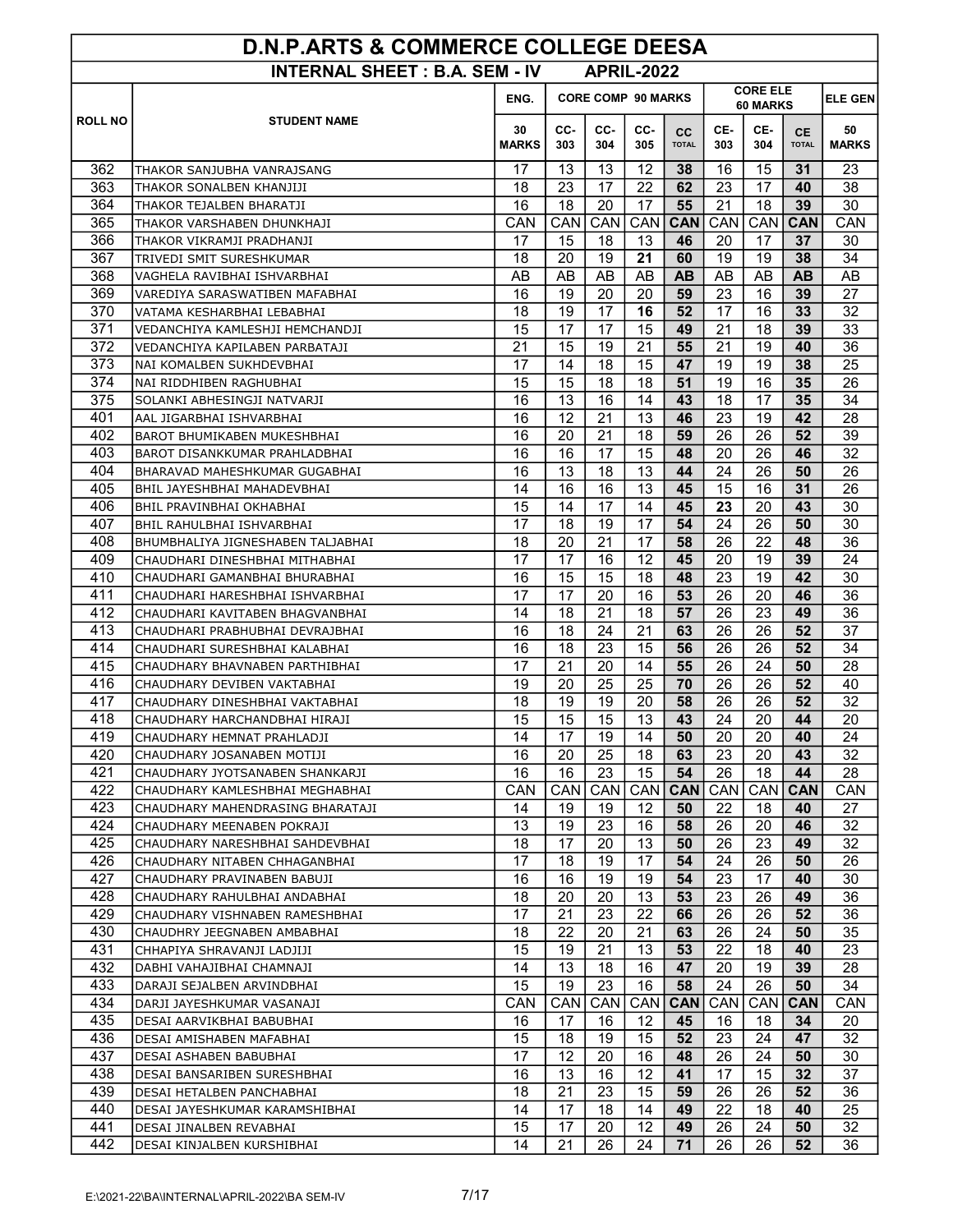| <b>D.N.P.ARTS &amp; COMMERCE COLLEGE DEESA</b> |                                                               |                    |                                                                 |                   |            |                           |            |                 |                           |                    |
|------------------------------------------------|---------------------------------------------------------------|--------------------|-----------------------------------------------------------------|-------------------|------------|---------------------------|------------|-----------------|---------------------------|--------------------|
|                                                | <b>INTERNAL SHEET: B.A. SEM - IV</b>                          |                    |                                                                 | <b>APRIL-2022</b> |            |                           |            |                 |                           |                    |
|                                                |                                                               | ENG.               | <b>CORE ELE</b><br><b>CORE COMP 90 MARKS</b><br><b>60 MARKS</b> |                   |            |                           |            |                 |                           | <b>ELE GEN</b>     |
| <b>ROLL NO</b>                                 | <b>STUDENT NAME</b>                                           | 30<br><b>MARKS</b> | CC-<br>303                                                      | CC-<br>304        | CC-<br>305 | <b>CC</b><br><b>TOTAL</b> | CE-<br>303 | CE-<br>304      | <b>CE</b><br><b>TOTAL</b> | 50<br><b>MARKS</b> |
| 443                                            | DESAI KRISHNABEN BABUBHAI                                     | 14                 | AB                                                              | 21                | 12         | 33                        | 23         | 20              | 43                        | 32                 |
| 444                                            | DESAI NEHALBEN MAFABHAI                                       | 15                 | 20                                                              | 22                | 15         | 57                        | 26         | 20              | 46                        | 24                 |
| 445                                            | DESAI PARBATBHAI MAVJIBHAI                                    | AB                 | AB                                                              | AB                | AB         | AВ                        | AB         | AB              | AВ                        | AB                 |
| 446                                            | DESAI PRIYANKABEN ISHVARBHAI                                  | 14                 | 24                                                              | 21                | 16         | 61                        | 22         | 22              | 44                        | 28                 |
| 447                                            | DESAI RAHULBHAI RAMJIBHAI                                     | CAN                | CAN                                                             | CAN               | CAN        | <b>CAN</b>                | CAN        | CAN             | <b>CAN</b>                | CAN                |
| 448                                            | DESAI RAVINBHAI BHURABHAI                                     | 13                 | 18                                                              | 17                | 12         | 47                        | 20         | 23              | 43                        | 24                 |
| 449                                            | DESAI SANGITABEN MOHANBHAI                                    | 18                 | 18                                                              | 20                | 13         | 51                        | 22         | 24              | 46                        | 30                 |
| 450                                            | DESHAI RAXABEN MOTIBHAI                                       | 13                 | 21                                                              | 23                | 16         | 60                        | 19         | 26              | 45                        | 26                 |
| 451                                            | GAUSWAMI SANJAYBHARTHI PRAKASHBHARTHI                         | 12                 | 18                                                              | 18                | 18         | 54                        | 20         | 20              | 40                        | 26                 |
| 452                                            | GELOT PAYALBEN KANAIYALAL                                     | 21                 | 18                                                              | 24                | 24         | 66                        | 25         | 25              | 50                        | 32                 |
| 453                                            | GELOT VISHNUBHAI RAMESHJI                                     | 13                 | 17                                                              | 16                | 14         | 47                        | 20         | 18              | 38                        | 27                 |
| 454                                            | GOHIL PINTUBHAI ZAVERBHAI                                     | 13                 | 18                                                              | 23                | 24         | 65                        | 23         | 20              | 43                        | 32                 |
| 455                                            | GOSWAMI SANJAYGIRI DINESHGIRI                                 | 16                 | 19                                                              | 18                | 13         | 50                        | 20         | 19              | 39                        | 29                 |
| 456                                            | JESATAR VISHNUJI VIKARAMJI                                    | 14                 | 17                                                              | 20                | 13         | 50                        | 19         | 20              | 39                        | 27                 |
| 457                                            | JOSHI MANISHABEN LALCHANDBHAI                                 | 16                 | 18                                                              | 18                | 16         | 52                        | 23         | 26              | 49                        | 30                 |
| 458                                            | JOSHI POOJABEN RAMESHBHAI                                     | 14                 | 17                                                              | 16                | 14         | 47                        | 26         | 16              | 42                        | 28                 |
| 459                                            | JOSHI SUKHDEVBHAI PRAKASHBHAI                                 | 14                 | 19                                                              | 20                | 16         | 55                        | 20         | $\overline{25}$ | 45                        | 30                 |
| 460                                            | KALMA KARSHANBHAI MERUBHAI                                    | 14                 | 18                                                              | 17                | 13         | 48                        | 23         | 25              | 48                        | 32                 |
| 461                                            | KATARIYA MANJUBEN SHANKARBHAI                                 | 12                 | 15                                                              | AB                | 14         | 29                        | 20         | 16              | 36                        | $\overline{27}$    |
| 462                                            | KATHAROTIYA ANKURBEN UKAJI                                    | 14                 | 18                                                              | 20                | 13         | 51                        | 23         | 18              | 41                        | 29                 |
| 463                                            | KHATANA ATINBHAI ODHARBHAI                                    | 12                 | 18                                                              | 21                | 12         | 51                        | 18         | 22              | 40                        | 25                 |
| 464                                            | KHATANA RAVINBHAI ISHVARBHAI                                  | AB                 | AB                                                              | AB                | 12         | 12                        | AB         | AB              | $\bf{0}$                  | AB                 |
| 465                                            | KOLI NANJIBHAI VIRABHAI                                       | 10                 | 18                                                              | 17                | 13         | 48                        | 23         | 17              | 40                        | 25                 |
| 466                                            | KUMRECHA PUSHPABEN MOTIJI                                     | 13                 | 22                                                              | 17                | 13         | 52                        | 24         | 20              | 44                        | 24                 |
| 467                                            | LUHAR KALPESHBHAI MAGANBHAI                                   | 11                 | 19                                                              | 14                | 10         | 43                        | 18         | 16              | 34                        | 20                 |
| 468                                            | MAJIRANA BHAVESHKUMAR RAMESHBHAI                              | 14                 | 18                                                              | 17                | 12         | 47                        | 20         | 22              | 42<br>46                  | 24                 |
| 469                                            | MAJIRANA HAKMABHAI NARSINHBHAI                                | 12                 | 18<br>16                                                        | 19                | 14         | 51                        | 23         | 23              |                           | 29                 |
| 470<br>471                                     | MAJIRANA RAHUL UDAJI                                          | 12<br>AB           | AB                                                              | 18<br>AB          | 15<br>AB   | 49<br><b>AB</b>           | 18<br>AB   | 22<br>AB        | 40<br><b>AB</b>           | 22<br>AB           |
| 472                                            | MAKAVANA PRAVINBHAI RAMESHJI<br>MAKAWANA KIRANBHAI DINESHBHAI | 16                 | 12                                                              | 16                | 11         | 39                        | 18         | 18              | 36                        | 26                 |
| 473                                            | MAKAWANA NAVAGHANBHAI CHENJIJI                                | 14                 | 12                                                              | 21                | 14         | 47                        | 18         | 26              | 44                        | 36                 |
| 474                                            | MAKVANA HARGOVANBHAI GANPATBHAI                               | 15                 | 12                                                              | 23                | 12         | 47                        | 18         | 24              | 42                        | 32                 |
| 475                                            | MAKVANA MAYABEN RAMESHBHAI                                    | 13                 | 18                                                              | 18                | 12         | 48                        | 19         | 18              | 37                        | 27                 |
| 476                                            | MALI HINABEN KAMLESHKUMAR                                     | 15                 | 18                                                              | 20                | 13         | 51                        | 19         | 24              | 43                        | 32                 |
| 477                                            | MALUPARA PRAKASHBHAI NATVARBHAI                               | 14                 | 16                                                              | 19                | 14         | 49                        | 19         | 20              | 39                        | 31                 |
| 478                                            | MALUPURA KAMLESHBHAI NATVARBHAI                               | 12                 | 19                                                              | 20                | 13         | 52                        | 20         | 26              | 46                        | 32                 |
| 479                                            | MANAVAR GULABBEN VASHARAMBHAI                                 | 12                 | 17                                                              | 19                | 14         | 50                        | 20         | 19              | 39                        | 30                 |
| 480                                            | MANSURI SAHAJADA JALALUDDIN                                   | 13                 | 17                                                              | 14                | 11         | 42                        | 20         | 19              | 39                        | 21                 |
| 481                                            | MODI DIPIKABEN NATAVARBHAI                                    | 13                 | 15                                                              | 18                | 13         | 46                        | 22         | 20              | 42                        | 22                 |
| 482                                            | MODI HETALBEN DINESHBHAI                                      | 15                 | 12                                                              | 22                | 12         | 46                        | 26         | 23              | 49                        | 31                 |
| 483                                            | NAI ARATIBEN BHURABHAI                                        | 18                 | 12 <sup>°</sup>                                                 | 26                | 15         | 53                        | 26         | 26              | 52                        | 36                 |
| 484                                            | NAI VISHALKUMAR ASHVINBHAI                                    | 14                 | 15                                                              | 18                | 10         | 43                        | 20         | 16              | 36                        | 23                 |
| 485                                            | NAYI VISHNUBHAI ISHWARBHAI                                    | 14                 | 19                                                              | 22                | 16         | 57                        | 26         | 26              | 52                        | 37                 |
| 486                                            | NAYI YOGITABEN BABUBHAI                                       | 19                 | 20                                                              | 24                | 21         | 65                        | 26         | 26              | 52                        | 35                 |
| 487                                            | PADHIYAR KOMAL HITESHKUMAR                                    | 20                 | 16                                                              | 21                | 23         | 60                        | 25         | 24              | 49                        | 34                 |
| 488                                            | PADHIYAR MASUMBEN KAMLESHBHAI                                 | 18                 | 18                                                              | 17                | 14         | 49                        | 23         | 24              | 47                        | 33                 |
| 489                                            | PANCHAL DARSHNABEN KANTILAL                                   | 21                 | 16                                                              | 26                | 24         | 66                        | 26         | 26              | 52                        | 34                 |
| 490                                            | PANKUTA LAXMIBEN PANCHABHAI                                   | 19                 | 18                                                              | 23                | 23         | 64                        | 26         | 26              | 52                        | 35                 |
| 491                                            | PARMAR ARVINDBHAI JAGSHIBHAI                                  | 15                 | 26                                                              | 17                | 12         | 55                        | 19         | 17              | 36                        | 29                 |
| 492                                            | PARMAR DINESHBHAI MOTIBHAI                                    | 18                 | 19                                                              | 19                | 21         | 59                        | 26         | 23              | 49                        | 32                 |
| 493                                            | PARMAR HETALBEN BABUBHAI                                      | 16                 | 19                                                              | 22                | 13         | 54                        | 25         | 24              | 49                        | 34                 |
| 494                                            | PARMAR HIRALBEN DASHRATHBHAI                                  | 16                 | 22                                                              | 22                | 24         | 68                        | 26         | 26              | 52                        | 32                 |
| 495                                            | PARMAR INDIRABEN RAMESHBHAI                                   | 14                 | 17                                                              | 19                | 16         | 52                        | 26         | 23              | 49                        | 32                 |
| 496                                            | PARMAR JIGARJI JAVANJI                                        | 14                 | 12                                                              | 19                | 12         | 43                        | 20         | 16              | 36                        | 30                 |
| 497                                            | PARMAR JIGARKUMAR SAVABHAI                                    | 14                 | 15                                                              | 17                | 12         | 44                        | 16         | 19              | 35                        | 24                 |
| 498                                            | PARMAR JIGNESHKUMAR SHRAVANJI                                 | 15                 | 15                                                              | 17                | 12         | 44                        | 19         | 19              | 38                        | 30                 |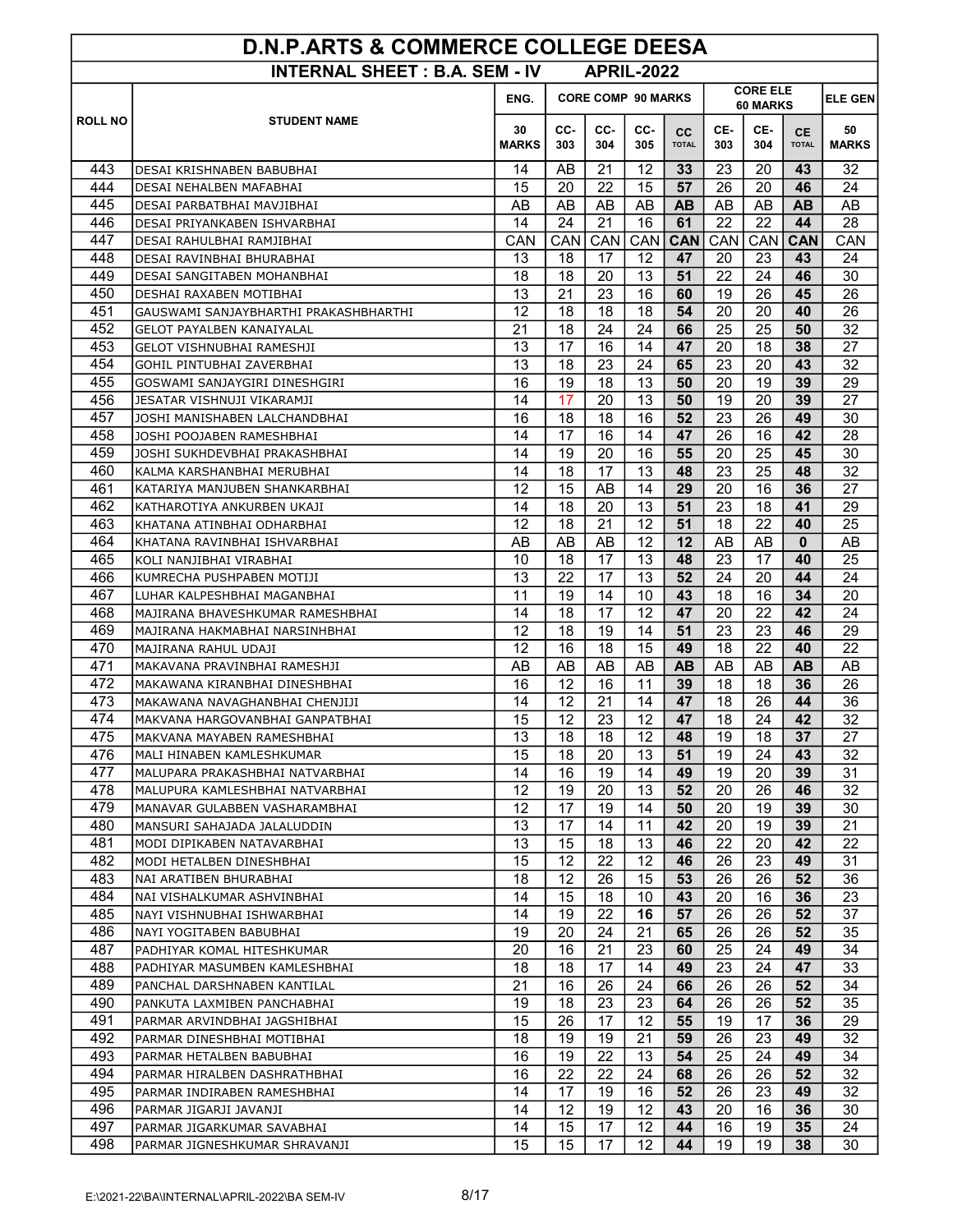| <b>D.N.P.ARTS &amp; COMMERCE COLLEGE DEESA</b>            |                                                           |              |                                                          |          |          |              |                 |                  |                 |              |
|-----------------------------------------------------------|-----------------------------------------------------------|--------------|----------------------------------------------------------|----------|----------|--------------|-----------------|------------------|-----------------|--------------|
| <b>INTERNAL SHEET: B.A. SEM - IV</b><br><b>APRIL-2022</b> |                                                           |              |                                                          |          |          |              |                 |                  |                 |              |
|                                                           |                                                           | ENG.         | <b>CORE ELE</b><br><b>CORE COMP 90 MARKS</b><br>60 MARKS |          |          |              |                 |                  |                 |              |
| <b>ROLL NO</b>                                            | <b>STUDENT NAME</b>                                       | 30           | CC-                                                      | CC-      | CC-      | cc           | CE-             | CE-              | <b>CE</b>       | 50           |
|                                                           |                                                           | <b>MARKS</b> | 303                                                      | 304      | 305      | <b>TOTAL</b> | 303             | 304              | <b>TOTAL</b>    | <b>MARKS</b> |
| 499                                                       | PARMAR MAMTABEN MAGHAJI                                   | 16           | 17                                                       | 23       | 16       | 56           | 26              | 23               | 49              | 30           |
| 500                                                       | PARMAR PAYALBEN MAFABHAI                                  | 16           | 16                                                       | 21       | 16       | 53           | 23              | 26               | 49              | 34           |
| 501                                                       | PARMAR PIYUSHBHAI RAMESHBHAI                              | 15           | 14                                                       | 17       | 12       | 43           | 26              | 26               | 52              | 34           |
| 502                                                       | PARMAR RAMILABEN SOMABHAI                                 | 13           | 16                                                       | 20       | 15       | 51           | 20              | 18               | 38              | 32           |
| 503                                                       | PRAJAPATI ANUJKUMAR BABUBHAI                              | 18           | 20                                                       | 19       | 16       | 55           | 26              | 18               | 44              | 34           |
| 504                                                       | PRAJAPATI DIPIKABEN JAYANTIBHAI                           | 15           | 16                                                       | 20       | 14       | 50           | 23              | 23               | 46              | 30           |
| 505                                                       | PRAJAPATI MANISHABEN HANSRAJJI                            | 16           | 15                                                       | 20       | 14       | 49           | 23              | 26               | 49              | 34           |
| 506                                                       | PRAJAPATI SHILPABEN UMAJI                                 | 15           | 18                                                       | 19       | 16       | 53           | 26              | 23               | 49              | 31           |
| 507                                                       | PRAJAPATI VINABEN MANABHAI                                | 17           | 21                                                       | 20       | 13       | 54           | 26              | 23               | 49              | 29           |
| 508                                                       | RABARI DIPIKABEN LALABHAI                                 | 17           | 16                                                       | 17       | 14       | 47           | 22              | 22               | 44              | 29           |
| 509                                                       | RABARI GANPATBHAI DEVJIBHAI                               | 18           | 17                                                       | 19       | 15       | 51           | 23              | 23               | 46              | 32           |
| 510                                                       | RABARI MAHESHBHAI BHIKHABHAI                              | <b>CAN</b>   | CAN                                                      | CAN      |          | CAN CAN      | CAN             | CAN              | <b>CAN</b>      | CAN          |
| 511<br>512                                                | RABARI RAJANISHBHAI DASHARATHBHAI                         | 15<br>17     | 16<br>17                                                 | 15<br>15 | 13<br>12 | 44<br>44     | 23<br>AB        | 22               | 45<br>$\bf{0}$  | 27<br>26     |
| 513                                                       | RABARI VISHNUBHAI KANABHAI<br>RAJAGOR RAMAKUBEN AMARATLAL | 15           | 18                                                       | 20       | 14       | 52           | 22              | AB<br>22         | 44              | 34           |
| 514                                                       | RAJGOR VAISHALI JAYESHKUMAR                               | 12           | 18                                                       | 18       | 13       | 49           | 18              | 20               | 38              | 30           |
| 515                                                       | RAJPUT CHIRAGBHAI GENAJI                                  | 14           | 16                                                       | 15       | 12       | 43           | 20              | 16               | 36              | 30           |
| 516                                                       | RAJPUT RAHUL DURGESBHAI                                   | 14           | 14                                                       | 14       | 10       | 38           | 16              | 14               | 30              | 22           |
| 517                                                       | RATHOD JEENALBA DHARMENDRASINH                            | 20           | 20                                                       | 19       | 21       | 60           | 22              | 26               | 48              | 29           |
| 518                                                       | RATHOD KIRANJI KHEMAJI                                    | AB           | AB                                                       | AB       | AB       | AB           | AB              | AB               | <b>AB</b>       | AB           |
| 519                                                       | RATHOD RAKSHABEN BABUBHAI                                 | 17           | 17                                                       | 19       | 15       | 51           | 26              | 25               | 51              | 36           |
| 520                                                       | ROBACHIYA SAGARKUMAR DINESHBHAI                           | 13           | 15                                                       | 17       | 13       | 45           | 16              | 18               | 34              | 24           |
| 521                                                       | SABAD RAMESHBHAI HAMIRABHAI                               | 15           | 18                                                       | 15       | 12       | 45           | 16              | 14               | 30              | 22           |
| 522                                                       | SADHU MAHIPATKUMAR RAGHURAMBHAI                           | 16           | 16                                                       | 19       | 13       | 48           | 20              | 17               | 37              | 24           |
| 523                                                       | SANKHALA KISHORKUMAR BHIMAJI                              | 14           | 16                                                       | 13       | 12       | 41           | 14              | 20               | 34              | 21           |
| 524                                                       | SHRIMALI RAVISHANKAR ASHOKKUMAR                           | 13           | 12                                                       | 12       | 10       | 34           | 15              | 15               | 30              | 20           |
| 525                                                       | SOLANKI BHARATBHAI BALVANTBHAI                            | 14           | 19                                                       | 15       | 12       | 46           | 18              | 18               | 36              | 23           |
| 526                                                       | SOLANKI CHIRAGJI SHAMBHUJI                                | 16           | 14                                                       | 21       | 16       | 51           | 20              | 23               | 43              | 32           |
| 527                                                       | SOLANKI GEETABA LAXMANSINH                                | 17           | 15                                                       | 22       | 16       | 53           | 26              | 26               | 52              | 32           |
| 528                                                       | SOLANKI JAYESHJI SURESHJI                                 | 14           | 16                                                       | 17       | 14       | 47           | 18              | 14               | 32              | 22           |
| 529                                                       | SOLANKI KISHANBHAI BHURABHAI                              | 16           | AB                                                       | 16       | 12       | 28           | 16              | 16               | 32 <sub>2</sub> | 24           |
| 530                                                       | SOLANKI KRISHNABEN DALPATJI                               | 14           | 17                                                       | 19       | 16       | 52           | $\overline{26}$ | 26               | 52              | 31           |
| 531                                                       | SOLANKI MEENABA HIRSING                                   | 18           | 18                                                       | 22       | 13       | 53           | 23              | 16               | 39              | 30           |
| 532                                                       | SOLANKI URMILABEN CHUNILAL                                | 16           | 19                                                       | 22       | 11       | 52           | 20              | 23               | 43              | 29           |
| 533                                                       | SOLANKI VIPULKUMAR SARJIJI                                | 12           | 15                                                       | 17       | 12       | 44           | 17              | 12               | 29              | 22           |
| 534                                                       | SONI VIVEKKUMAR KANTILAL                                  | 16           | 12                                                       | 18       | 11       | 41           | 18              | 22               | 40              | 29           |
| 535                                                       | SUTHAR BHAMRIBEN VALAJI                                   | 15           | 20                                                       | 20       | 13       | 53           | 19              | 26               | 45              | 32           |
| 536<br>537                                                | SUTHAR HETALBEN DHARMAJI                                  | 15           | 17                                                       | 19       | 21       | 57           | 23              | 22               | 45              | 30           |
|                                                           | SUTHAR HETALBEN TAJAJI                                    | 16           | 19                                                       | 19       | 16       | 54           | 22              | 26               | 48              | 32           |
| 538<br>539                                                | SUTHAR KALUBHAI CHEHRABHAI                                | AB<br>14     | AB<br>20                                                 | AB<br>19 | AB<br>21 | AB.<br>60    | AB<br>22        | AB<br>21         | AB.<br>43       | AB<br>33     |
| 540                                                       | SUTHAR KANAIYALAL HANJARJI<br>SUTHAR NIKUL NANJI          | 16           | 19                                                       | 19       | 14       | 52           | 19              | 20               | 39              | 24           |
| 541                                                       | SUTHAR PINKIBEN BABUJI                                    | 16           | 20                                                       | 24       | 24       | 68           | 26              | 26               | 52              | 36           |
| 542                                                       | SUTHAR SUREKHABEN MOHANBHAI                               | 15           | 20                                                       | 21       | 23       | 64           | 22              | 24               | 46              | 32           |
| 543                                                       | SUTHAR SURESHKUMAR NAGAJIJI                               | 12           | 18                                                       | 19       | 16       | 53           | 19              | 18               | 37              | 29           |
| 544                                                       | SUTHAR URMILABEN MANGANLBHAI                              | 14           | 19                                                       | 20       | 18       | 57           | 20              | 22               | 42              | 26           |
| 545                                                       | SUTHAR VIRABHAI BABUBHAI                                  | 18           | 20                                                       | 19       | 20       | 59           | 26              | 24               | 50              | 35           |
| 546                                                       | TAKARWADIYA UDAYBHAI GOVABHAI                             | 13           | 22                                                       | 20       | 19       | 61           | 18              | 24               | 42              | 26           |
| 547                                                       | TANK RAHULKUMAR DARGHAJI                                  | 15           | 18                                                       | 19       | 14       | 51           | 16              | 26               | 42              | 26           |
| 548                                                       | THAKOR ARUNKUMAR JORSING                                  | 16           | 19                                                       | 18       | 12       | 49           | 22              | 23               | 45              | 26           |
| 549                                                       | THAKOR ASHOKBHAI DEVJIBHAI                                | 16           | 17                                                       | 23       | 22       | 62           | 16              | 26               | 42              | 32           |
| 550                                                       | THAKOR BANAJI BHURAJI                                     | CAN          | <b>CAN</b>                                               | CAN      | CAN      | <b>CAN</b>   | CAN             | CAN <sup>1</sup> | <b>CAN</b>      | <b>CAN</b>   |
| 551                                                       | THAKOR GOPALAJI JAYNTIJI                                  | 12           | 17                                                       | 20       | 16       | 53           | 20              | 24               | 44              | 30           |
| 552                                                       | THAKOR MANJUBEN PARBATJI                                  | 15           | 21                                                       | 26       | 21       | 68           | 18              | 23               | 41              | 32           |
| 553                                                       | THAKOR MANUBHAI BABUBHAI                                  | 14           | 13                                                       | 20       | 14       | 47           | 16              | 20               | 36              | 30           |
| 554                                                       | THAKOR RAHULSINH MUKESHJI                                 | 12           | 18                                                       | 17       | 12       | 47           | 16              | 23               | 39              | 22           |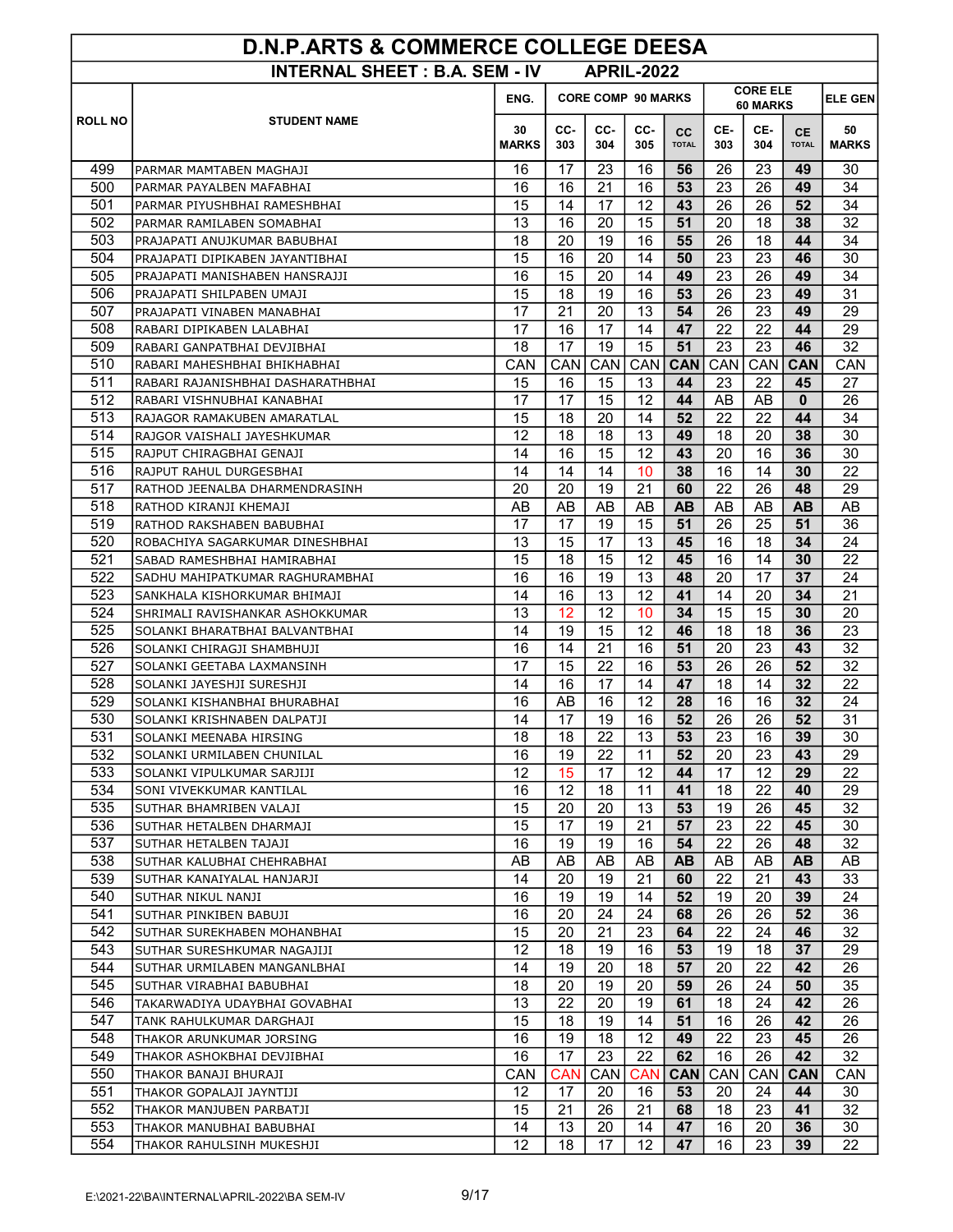| <b>D.N.P.ARTS &amp; COMMERCE COLLEGE DEESA</b> |                                                                 |              |                                                                 |                   |          |              |                 |          |              |                |
|------------------------------------------------|-----------------------------------------------------------------|--------------|-----------------------------------------------------------------|-------------------|----------|--------------|-----------------|----------|--------------|----------------|
|                                                | <b>INTERNAL SHEET: B.A. SEM - IV</b>                            |              |                                                                 | <b>APRIL-2022</b> |          |              |                 |          |              |                |
|                                                |                                                                 | ENG.         | <b>CORE ELE</b><br><b>CORE COMP 90 MARKS</b><br><b>60 MARKS</b> |                   |          |              |                 |          |              | <b>ELE GEN</b> |
| <b>ROLL NO</b>                                 | <b>STUDENT NAME</b>                                             | 30           | CC-                                                             | CC-               | CC-      | <b>CC</b>    | CE-             | CE-      | <b>CE</b>    | 50             |
|                                                |                                                                 | <b>MARKS</b> | 303                                                             | 304               | 305      | <b>TOTAL</b> | 303             | 304      | <b>TOTAL</b> | <b>MARKS</b>   |
| 555                                            | THAKOR ROHITKUMAR PRADHANJI                                     | 14           | 21                                                              | 20                | 13       | 54           | 24              | 26       | 50           | 32             |
| 556                                            | THAKOR VIKRAMKUMAR SHIVAJI                                      | 14           | 19                                                              | 19                | 21       | 59           | 17              | 20       | 37           | 24             |
| 557                                            | VACHHOLA PINTUBHAI JAYANTIBHAI                                  | 15           | 15                                                              | 18                | 13       | 46           | 20              | 16       | 36           | 25             |
| 558                                            | VAGHELA NARESHSING VIKRAMSING                                   | 12           | 17                                                              | 19                | 11       | 47           | 17              | 17       | 34           | 26             |
| 559                                            | VAGHELA PRASANGBA RAJUSING                                      | 14           | 18                                                              | 20                | 14       | 52           | 19              | 23       | 42           | 28             |
| 560                                            | VAGHELA PRAVINKUMAR NARSINHJI                                   | CAN          | CAN                                                             | CAN               | CAN      | <b>CAN</b>   | CAN             | CAN      | <b>CAN</b>   | CAN            |
| 561                                            | VAGHELA RANJUBHA BHAMMARSINH                                    | 17           | 18                                                              | 17                | 15       | 50           | 24              | 20       | 44           | 28             |
| 562                                            | VAGHELA YOGESHKUMAR VISHNUJI                                    | 20           | 18                                                              | 20                | 15       | 53           | 20              | 22       | 42           | 28             |
| 563                                            | VANKAR RAMILABEN RAYCHANDBHAI                                   | 18           | 18                                                              | 18                | 14       | 50           | 24              | 23       | 47           | 27             |
| 564                                            | VEDANCHIYA ASMITABEN BALAVANTJI                                 | 17           | 18                                                              | 20                | 14       | 52           | 26              | 23       | 49           | 27             |
| 565                                            | VEDANCHIYA PAYALBEN NAVAGHANJI                                  | 17           | 20                                                              | 23                | 15       | 58           | 23              | 26       | 49           | 32             |
| 566                                            | ZALA VIJAYBHAI RAJESHJI                                         | CAN          | CAN                                                             | CAN               | CAN      | <b>CAN</b>   | CAN             | CAN      | <b>CAN</b>   | CAN            |
| 567                                            | RABARI MAGASHIBHAI BHIKHABHAI                                   | 18           | 18                                                              | 20                | 14       | 52           | 17              | 15       | 32           | 30             |
| 568                                            | RABARI VIJAYBHAI PANCHABHAI                                     | 14           | 16                                                              | 22                | 10       | 48           | 16              | 16       | 32           | 26             |
| 601                                            | AAL ANILBHAI BABUBHAI                                           | 15           | 21                                                              | 21                | 19       | 61           | 25              | 19       | 44           | 33             |
| 602                                            | AAL DEVABHAI VAHJIBHAI                                          | 16           | 18                                                              | 20                | 17       | 55           | 24              | 17       | 41           | 30             |
| 603                                            | AAL RINKALBEN PANCHABHAI                                        | 17           | 20                                                              | 22                | 22       | 64           | $\overline{25}$ | 18       | 43           | 33             |
| 604                                            | BADHIYA SONALBEN MAFABHAI                                       | 17           | 19                                                              | 17                | 16       | 52           | 22              | 19       | 41           | 27             |
| 605                                            | BADHIYA SUNDARBEN MEVABHAI                                      | 20           | 18                                                              | 21                | 20       | 59           | 24              | 20       | 44           | 35             |
| 606                                            | BAGHEL UMADEVI KAPTANSINH                                       | 18           | 18                                                              | 18                | 15       | 51           | 24              | 16       | 40           | 27             |
| 607                                            | BAVA ASHABEN BACHUPURI                                          | 18           | 20                                                              | 20                | 18       | 58           | 23              | 21       | 44           | 32             |
| 608                                            | BHUMBHALIYA GOVABHAI NARANBHAI                                  | 16           | 17                                                              | 20                | 15       | 52           | 25              | 14       | 39           | 30             |
| 609                                            | BODALA VIKRAMJI VARSANGJI                                       | 17           | 22                                                              | 22                | 20       | 64           | 24              | 17       | 41           | 32             |
| 610                                            | BOKARVADIYA DAXABEN SHRAVANBHAI                                 | 17           | 19                                                              | 19                | 17       | 55           | 23              | 17       | 40           | 25             |
| 611<br>612                                     | BOKARVADIYA NIKITABEN SHRAVANJI                                 | 19<br>15     | 19<br>20                                                        | 20<br>20          | 20<br>20 | 59<br>60     | 25<br>24        | 17<br>18 | 42<br>42     | 32<br>30       |
| 613                                            | CHANDISARA KAJALBEN JAVANSINH<br>CHARAMATA ANKITABEN AMARATBHAI | 19           | 20                                                              | 21                | 21       | 62           | 23              | 15       | 38           | 33             |
| 614                                            | CHAUDHARI LILABEN LAKHAMANBHAI                                  | 16           | 23                                                              | 22                | 20       | 65           | 23              | 17       | 40           | 33             |
| 615                                            | CHAUDHARI MANJULABEN ARJANBHAI                                  | 15           | 19                                                              | 16                | 16       | 51           | 26              | 19       | 45           | 27             |
| 616                                            | CHAUDHARI MANJULABEN DALABHAI                                   | 14           | 18                                                              | 19                | 16       | 53           | 24              | 17       | 41           | 25             |
| 617                                            | CHAUDHARI RAHULBHAI RATANBHAI                                   | 16           | 17                                                              | 18                | 17       | 52           | 23              | 17       | 40           | 25             |
| 618                                            | CHAUDHARI RASILABEN DARGHABHAI                                  | 16           | 21                                                              | 19                | 18       | 58           | $\overline{25}$ | 19       | 44           | 30             |
| 619                                            | CHAUDHARI SONIBEN VAJESINHBHAI                                  | 18           | 19                                                              | 20                | 20       | 59           | 23              | 17       | 40           | 35             |
| 620                                            | CHAUDHARI SUKHIBEN ISHVARBHAI                                   | 17           | 18                                                              | 21                | 17       | 56           | 22              | 19       | 41           | 30             |
| 621                                            | CHAUDHARI SUREKHABEN KALABHAI                                   | 18           | 18                                                              | 22                | 18       | 58           | 21              | 17       | 38           | 33             |
| 622                                            | CHAUDHARI VINODBHAI POPATBHAI                                   | 17           | 19                                                              | 21                | 17       | 57           | 25              | 19       | 44           | 32             |
| 623                                            | CHAUDHARI VIPULKUMAR VAGATABHAI                                 | 16           | 17                                                              | 19                | 15       | 51           | 24              | 20       | 44           | 23             |
| 624                                            | CHAUDHARI VISHNABEN RATNABHAI                                   | 17           | 21                                                              | 22                | 21       | 64           | 25              | 18       | 43           | 32             |
| 625                                            | CHAUDHARY ASHOKBHAI BHEMAJI                                     | 16           | 17                                                              | 22                | 14       | 53           | 22              | 17       | 39           | 27             |
| 626                                            | CHAUDHARY BHAVNABEN NARSEEJI                                    | 16           | 20                                                              | 23                | 21       | 64           | 25              | 17       | 42           | 33             |
| 627                                            | CHAUDHARY DAHYABHAI VARJANGJI                                   | 14           | 15                                                              | 20                | 13       | 48           | 22              | 17       | 39           | 23             |
| 628                                            | CHAUDHARY DAXABEN SHAMALAJI                                     | 16           | 18                                                              | 20                | 15       | 53           | 25              | 18       | 43           | 27             |
| 629                                            | CHAUDHARY HARESHBHAI ISHWARBHAI                                 | 16           | 13                                                              | 16                | 15       | 44           | 20              | 16       | 36           | 22             |
| 630                                            | CHAUDHARY HINABEN BHURAJI                                       | 19           | 25                                                              | 24                | 25       | 74           | 25              | 23       | 48           | 35             |
| 631                                            | CHAUDHARY JAYESHBHAI VALAJI                                     | 14           | 14                                                              | 18                | 15       | 47           | 21              | 17       | 38           | 22             |
| 632                                            | CHAUDHARY JYOTSANABEN SHAMLAJI                                  | 18           | 19                                                              | 20                | 23       | 62           | 25              | 20       | 45           | 33             |
| 633                                            | CHAUDHARY KISHANKUMAR AMARATBHAI                                | 14           | 19                                                              | 22                | 16       | 57           | 20              | 18       | 38           | 27             |
| 634                                            | CHAUDHARY MAHESHBHAI ISHWARBHAI                                 | 15           | 17                                                              | 16                | 13       | 46           | 19              | 15       | 34           | 23             |
| 635                                            | CHAUDHARY MAHESHKUMAR VASTABHAI                                 | 16           | 17                                                              | 20                | 19       | 56           | 20              | 19       | 39           | 27             |
| 636                                            | CHAUDHARY NAGAJIBHAI SHIVABHAI                                  | 16           | 18                                                              | 22                | 19       | 59           | 23              | 19       | 42           | 30             |
| 637                                            | CHAUDHARY PARTHIBHAI AMBABHAI                                   | 15           | 13                                                              | 20                | 17       | 50           | 23              | 17       | 40           | 23             |
| 638                                            | CHAUDHARY PRAVINABEN NAGJIBHAI                                  | 18           | 17                                                              | 21                | 17       | 55           | 24              | 19       | 43           | 32             |
| 639                                            | CHAUDHARY SHARDABEN NANJIBHAI                                   | 17           | 19                                                              | 21                | 20       | 60           | 23              | 17       | 40           | 35             |
| 640                                            | CHAVADA PRAVINBHAI RAMESHBHAI                                   | 17           | 18                                                              | 22                | 19       | 59           | 24              | 19       | 43           | 30             |
| 641                                            | CHHATRALIYA JAYABEN DOLATKUMAR                                  | 20           | 24                                                              | 23                | 20       | 67           | 25              | 20       | 45           | 30             |
| 642                                            | DABHI BHARTIBEN ISHVARBHAI                                      | 15           | 17                                                              | 20                | 20       | 57           | 20              | 19       | 39           | 27             |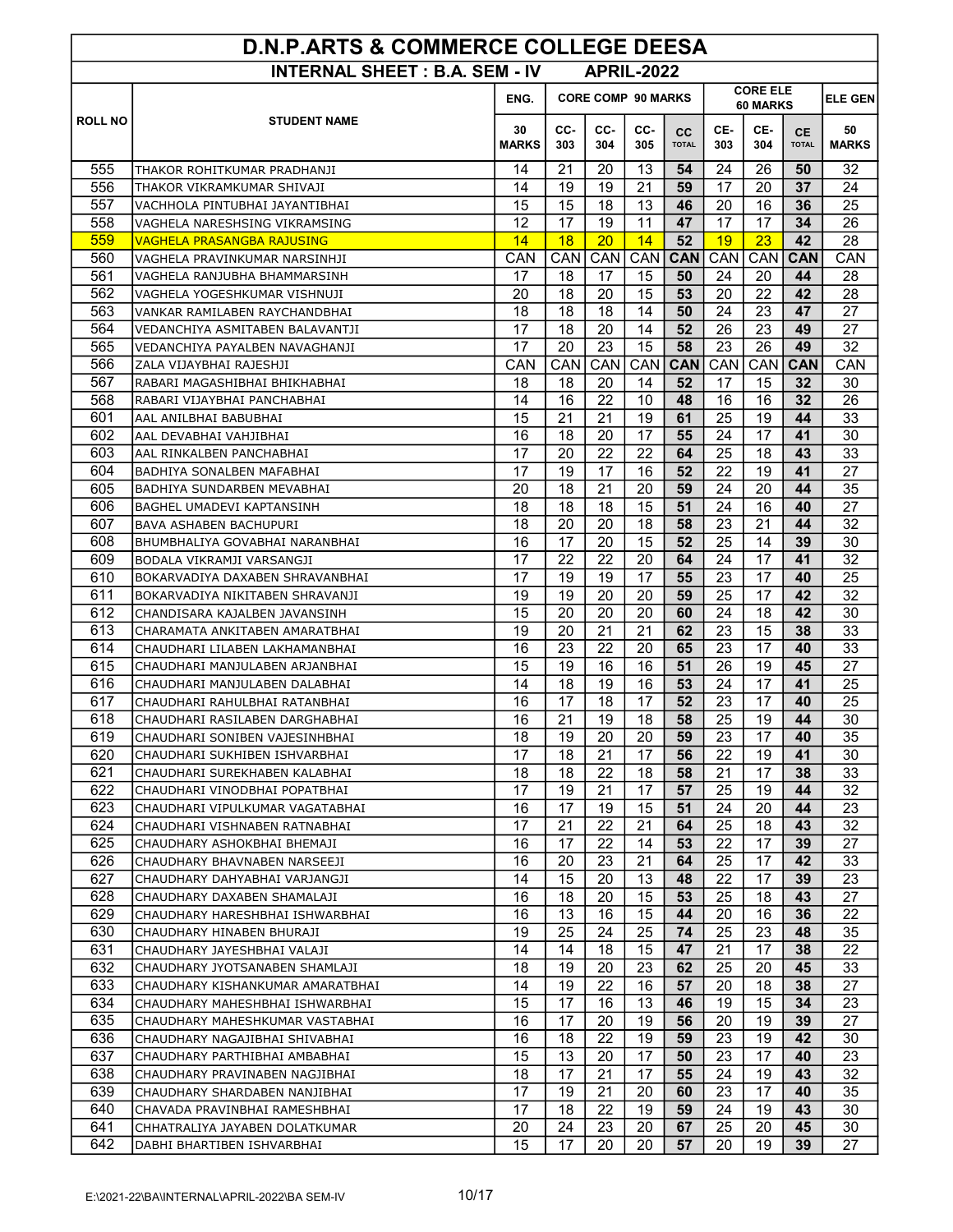| <b>D.N.P.ARTS &amp; COMMERCE COLLEGE DEESA</b>            |                                                                  |                    |            |                           |                  |                    |            |                             |                           |                    |  |
|-----------------------------------------------------------|------------------------------------------------------------------|--------------------|------------|---------------------------|------------------|--------------------|------------|-----------------------------|---------------------------|--------------------|--|
| <b>INTERNAL SHEET: B.A. SEM - IV</b><br><b>APRIL-2022</b> |                                                                  |                    |            |                           |                  |                    |            |                             |                           |                    |  |
|                                                           |                                                                  | ENG.               |            | <b>CORE COMP 90 MARKS</b> |                  |                    |            | <b>CORE ELE</b><br>60 MARKS | <b>ELE GEN</b>            |                    |  |
| <b>ROLL NO</b>                                            | <b>STUDENT NAME</b>                                              | 30<br><b>MARKS</b> | CC-<br>303 | CC-<br>304                | CC-<br>305       | cc<br><b>TOTAL</b> | CE-<br>303 | CE-<br>304                  | <b>CE</b><br><b>TOTAL</b> | 50<br><b>MARKS</b> |  |
| 643                                                       | DABHI VELABHAI NARANJI                                           | 13                 | 13         | 14                        | 13               | 40                 | 16         | 14                          | 30                        | 23                 |  |
| 644                                                       | DARJI CHIRAG DINESHKUMAR                                         | 17                 | 19         | 22                        | 21               | 62                 | 24         | 20                          | 44                        | 32                 |  |
| 645                                                       | DESAI AMARATBHAI PANCHABHAI                                      | 16                 | 19         | 18                        | 20               | 57                 | 23         | 18                          | 41                        | 32                 |  |
| 646                                                       | DESAI AMITABEN MAFABHAI                                          | 18                 | 18         | 22                        | 22               | 62                 | 25         | 17                          | 42                        | 37                 |  |
| 647                                                       | DESAI BHAVIKABEN MAFABHAI                                        | 18                 | 22         | 23                        | 20               | 65                 | 25         | 20                          | 45                        | 30                 |  |
| 648                                                       | DESAI HITESHKUMAR MAVAJIBHAI                                     | 17                 | 15         | 18                        | 14               | 47                 | 20         | 15                          | 35                        | 27                 |  |
| 649                                                       | DESAI JAYESHKUMAR RAJABHAI                                       | 15                 | 19         | 22                        | 19               | 60                 | 24         | 19                          | 43                        | 28                 |  |
| 650                                                       | DESAI MAMTABEN MAFABHAI                                          | 13                 | 19         | 18                        | 16               | 53                 | 23         | 19                          | 42                        | 27                 |  |
| 651                                                       | DESAI MEHULBHAI SARTANBHAI                                       | 16                 | 19         | 22                        | 19               | 60                 | 24         | 19                          | 43                        | 32                 |  |
| 652                                                       | DESAI PRAFULBHAI MAGANBHAI                                       | 16                 | 17         | 20                        | 15               | 52                 | 18         | 17                          | 35                        | 20                 |  |
| 653                                                       | DESAI PRATIK BHARATBHAI                                          | 16                 | 18         | 20                        | 18               | 56                 | 21         | 18                          | 39                        | 28                 |  |
| 654                                                       | DEVDA SURPALSING UDSING                                          | 18                 | 12         | 16                        | 13               | 41                 | 19         | 18                          | 37                        | 22                 |  |
| 655                                                       | <b>GELOT ANILKUMAR VANSHAJI</b>                                  | 14                 | 17         | 19                        | 13               | 49                 | 17         | 15                          | 32                        | 25                 |  |
| 656                                                       | <b>GELOT KHUSHALBHAI PRAHLADJI</b>                               | 18                 | 21         | 20                        | 18               | 59                 | 16         | 16                          | 32                        | 25                 |  |
| 657                                                       | <b>GELOT MITALBEN VASANTBHAI</b>                                 | 16                 | 16         | 22                        | 17               | 55                 | 21         | 16                          | 37                        | 35                 |  |
| 658                                                       | GELOT NIKESHKUMAR AYDANJI                                        | 17                 | 19         | 20                        | 18               | 57                 | 18         | 16                          | 34                        | 33                 |  |
| 659                                                       | GELOT RINKUBEN KHETAJI                                           | 17                 | 21         | 22                        | 17               | 60                 | 21         | 17                          | 38                        | 32                 |  |
| 660                                                       | GHADIYA ALPABEN UKAJEE                                           | 19                 | 23         | 21                        | 19               | 63                 | 20         | 17                          | 37                        | 32                 |  |
| 661                                                       | GHADIYA SHILPABEN RAMESHBHAI                                     | 19                 | 21         | 21                        | 16               | 58                 | 19         | 18                          | 37                        | 27                 |  |
| 662                                                       | GHASURA MAHAMMADTALHA IDRISHMAHAMMAD                             | 10                 | 17         | 18                        | 16               | 51                 | 16         | 14                          | 30                        | 30                 |  |
| 663                                                       | GHATAD SANGEETA MAGANBHAI                                        | 15                 | 12         | 16                        | 13               | 41                 | 18         | 16                          | 34                        | 20                 |  |
| 664                                                       | GOHIL ROHITKUMAR MASHARUBHAI                                     | 16                 | 14         | 18                        | 15               | 47                 | 19         | 17                          | 36                        | 23                 |  |
| 665                                                       | GOTATAR NARESHKUMAR RAMESHJI                                     | 15                 | 21         | 19                        | 20               | 60                 | 19         | 15                          | 34                        | 27                 |  |
| 666                                                       | GOTHADEYA SIDHARAJ ASHOKJI                                       | 17                 | 21         | 19                        | 18               | 58                 | 20         | 17                          | 37                        | 27                 |  |
| 667<br>668                                                | HADIYAL MAHENDRABHAI ARAVINDBHAI                                 | 16                 | 19         | 19                        | 18               | 56<br>50           | 21         | 16                          | 37                        | 30                 |  |
| 669                                                       | JOSHI DHAVAL DAHYABHAI                                           | 16<br>13           | 17<br>15   | 19<br>19                  | 14<br>15         | 49                 | 17<br>18   | 16<br>15                    | 33<br>33                  | 28<br>25           |  |
| 670                                                       | JOSHI RAJ HITENDRABHAI                                           | 16                 | 16         | 20                        | 18               | 54                 | 20         | 17                          | 37                        | 28                 |  |
| 671                                                       | KACHCHHAVA MAHENDRABHAI LAXMICHAND<br>KALOR SURESHBHAI DHEGABHAI | 18                 | 19         | 22                        | 19               | 60                 | 19         | 17                          | 36                        | 33                 |  |
| 672                                                       | KALOTARA JAYDIPKUMAR MAFABHAI                                    | 19                 | 17         | 18                        | 20               | 55                 | 18         | 15                          | 33                        | 37                 |  |
| 673                                                       | KHATANA VISHNUBHAI PARBATBHAI                                    | 17                 | AB         | AB                        | 18               | 18                 | 19         | 19                          | 38                        | 32                 |  |
| 674                                                       | KUMBHAR ARTIBEN PRAVINBHAI                                       | 18                 | AB         | AB                        | 16               | 16                 | 24         | 18                          | 42                        | 28                 |  |
| 675                                                       | LAGOTI AKASHBHAI BHARATJI                                        | 19                 | 21         | 22                        | 19               | 62                 | 23         | 19                          | 42                        | 30                 |  |
| 676                                                       | LAGOTI RAHULBHAI CHENAJI                                         | 17                 | 21         | 22                        | 19               | 62                 | 22         | 19                          | 41                        | 27                 |  |
| 677                                                       | LODHA HETALBEN BHIKHABHAI                                        | 16                 | 17         | 19                        | 15               | 51                 | 20         | 17                          | 37                        | 25                 |  |
| 678                                                       | LODHA SWATIBEN LILABHAI                                          | 15                 | 20         | 21                        | 17               | 58                 | 19         | 16                          | 35                        | 25                 |  |
| 679                                                       | LUHAR MAHESHKUMAR PRAHALADBHAI                                   | 17                 | 20         | 19                        | 17               | 56                 | 21         | 17                          | 38                        | 27                 |  |
| 680                                                       | MAJIRANA HARESHBHAI ISHWARJI                                     | 16                 | 15         | 16                        | 13               | 44                 | 17         | 16                          | 33                        | 25                 |  |
| 681                                                       | MAKAVANA GANAPATBHAI PARAKHAJI                                   | $\overline{17}$    | 18         | 19                        | 17               | 54                 | 19         | 17                          | 36                        | 23                 |  |
| 682                                                       | MAKAWANA ANJALIBEN SURESHBHAI                                    | 20                 | 19         | 20                        | 17               | 56                 | 18         | 17                          | 35                        | 33                 |  |
| 683                                                       | MAKVANA ANANDBHAI REVABHAI                                       | 17                 | 12         | AB                        | AB               | 12                 | AB         | AB                          | $\mathbf{0}$              | AB                 |  |
| 684                                                       | MAKVANA KIRANKUMAR VIRCHANDJI                                    | 18                 | 19         | 22                        | 19               | 60                 | 19         | 17                          | 36                        | 32                 |  |
| 685                                                       | MAKVANA RAHULBHAI SHRAVANJI                                      | 16                 | AB         | 18                        | 13               | 31                 | 17         | 17                          | 34                        | 23                 |  |
| 686                                                       | MALI GAUTAM TEJABHAI                                             | 17                 | 16         | 20                        | 16               | 52                 | 18         | AB                          | 18                        | 23                 |  |
| 687                                                       | MALI KAUSHALYABEN RAMESHBHAI                                     | 17                 | 20         | 22                        | 17               | 59                 | 24         | 16                          | 40                        | 35                 |  |
| 688                                                       | MANGIYATAR ALPESHBHAI SENDHAJI                                   | 15                 | 17         | 20                        | 15               | 52                 | 24         | 17                          | 41                        | 27                 |  |
| 689                                                       | NAI DHAVALKUMAR DASHARATHBHAI                                    | 18                 | 18         | 19                        | 14               | 51                 | 23         | 18                          | 41                        | 30                 |  |
| 690                                                       | NAI JAYSHREEBEN MANUBHAI                                         | 19                 | 22         | 22                        | 18               | 62                 | 23         | 19                          | 42                        | 30                 |  |
| 691                                                       | NAI LILABHAI RASIKBHAI                                           | $\overline{17}$    | 18         | 22                        | 16               | 56                 | 18         | 17                          | 35                        | 28                 |  |
| 692                                                       | NOGOS GANESHBHAI RAMJIBHAI                                       | 16                 | 18         | 20                        | 15               | 53                 | 19         | 15                          | 34                        | 30                 |  |
| 693                                                       | PADHIYAR ANILKUMAR KESHAJI                                       | 17                 | 18         | 20                        | 17               | 55                 | 22         | 18                          | 40                        | 27                 |  |
| 694                                                       | PADHIYAR NITESHKUMAR JAGDISHBHAI                                 | 16                 | 15         | 17                        | 17               | 49                 | 20         | 17                          | 37                        | 27                 |  |
| 695                                                       | PADHIYAR SHILPABEN DIPAJI                                        | 18                 | 20         | 18                        | 16               | 54                 | 19         | 17                          | 36                        | 28                 |  |
| 696                                                       | PARAMAR KOMALBEN PRAKASHJI                                       | CAN                | CAN        | CAN                       | CAN <sup> </sup> | <b>CAN</b>         | CAN        |                             | CAN CAN                   | CAN                |  |
| 697                                                       | PARAMAR PRAKASHBHAI BABUBHAI                                     | 15                 | 15         | 18                        | 13               | 46                 | 19         | 15                          | 34                        | 27                 |  |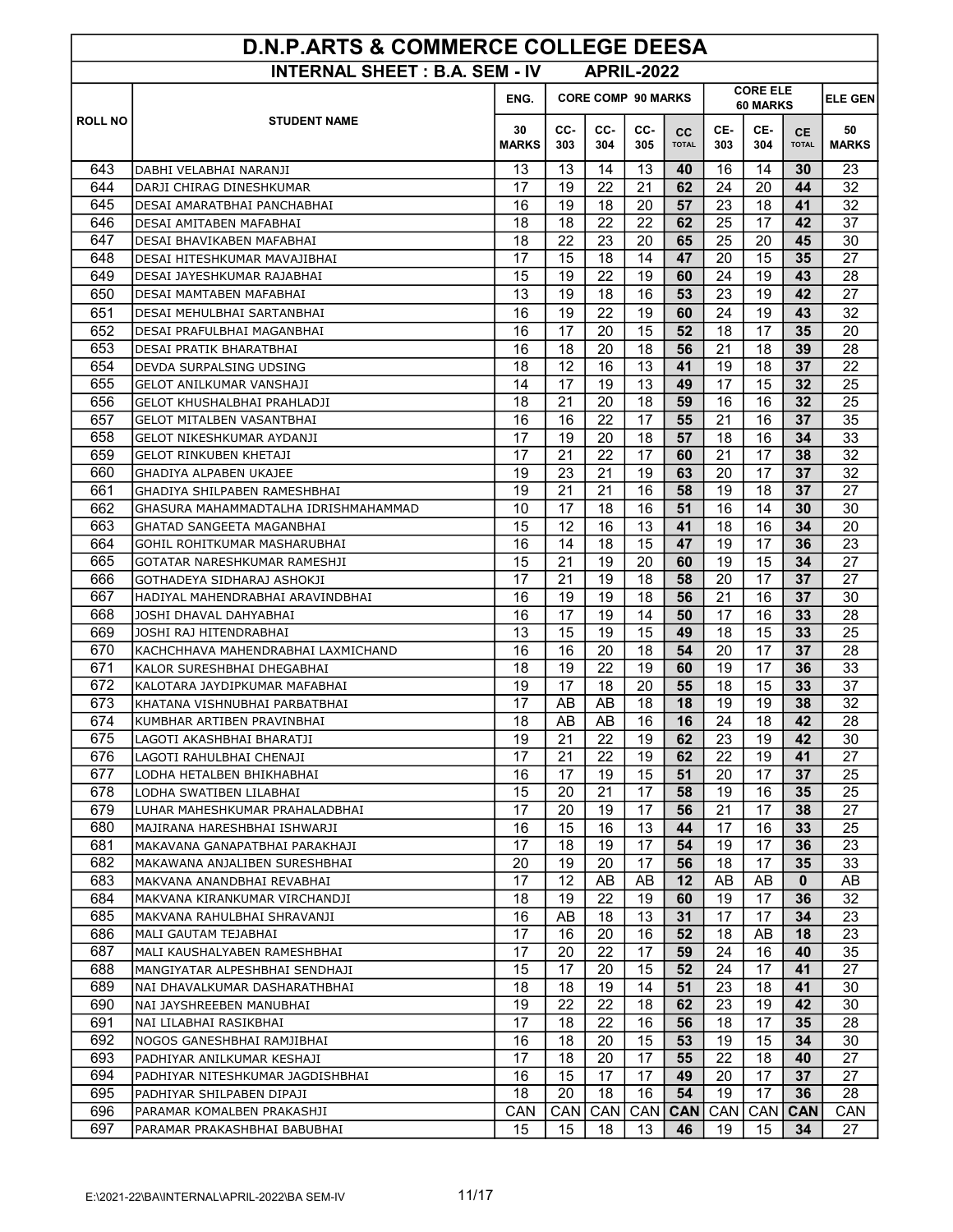| <b>D.N.P.ARTS &amp; COMMERCE COLLEGE DEESA</b>            |                                                               |                    |                                                          |            |                  |                           |                 |                 |                           |                    |  |
|-----------------------------------------------------------|---------------------------------------------------------------|--------------------|----------------------------------------------------------|------------|------------------|---------------------------|-----------------|-----------------|---------------------------|--------------------|--|
| <b>INTERNAL SHEET: B.A. SEM - IV</b><br><b>APRIL-2022</b> |                                                               |                    |                                                          |            |                  |                           |                 |                 |                           |                    |  |
|                                                           |                                                               | ENG.               | <b>CORE ELE</b><br><b>CORE COMP 90 MARKS</b><br>60 MARKS |            |                  |                           |                 |                 |                           |                    |  |
| <b>ROLL NO</b>                                            | <b>STUDENT NAME</b>                                           | 30<br><b>MARKS</b> | CC-<br>303                                               | CC-<br>304 | CC-<br>305       | <b>CC</b><br><b>TOTAL</b> | CE-<br>303      | CE-<br>304      | <b>CE</b><br><b>TOTAL</b> | 50<br><b>MARKS</b> |  |
| 698                                                       | PARMAR AJAYSING BHAVUSING                                     | 16                 | 14                                                       | 16         | 13               | 43                        | 17              | 17              | 34                        | 23                 |  |
| 699                                                       | PARMAR AJITJI BHARATJI                                        | 17                 | 15                                                       | 18         | 14               | 47                        | 19              | 19              | 38                        | 27                 |  |
| 700                                                       | PARMAR ALPESHJI PRAKASHJI                                     | 19                 | 22                                                       | 22         | 17               | 61                        | 19              | 18              | 37                        | 35                 |  |
| 701                                                       | PARMAR ANITABEN BHAGVANJI                                     | 17                 | 20                                                       | 22         | 19               | 61                        | 17              | 19              | 36                        | 32                 |  |
| 702                                                       | PARMAR BHAGVATIBEN GOVABHAI                                   | 19                 | 21                                                       | 24         | 17               | 62                        | 19              | 17              | 36                        | 28                 |  |
| 703                                                       | PARMAR BHARATIBEN LILABHAI                                    | 17                 | 17                                                       | 20         | 17               | 54                        | 20              | 19              | 39                        | 28                 |  |
| 704                                                       | PARMAR DHAVALKUMAR TALAJI                                     | 16                 | 18                                                       | 19         | 15               | 52                        | $\overline{17}$ | $\overline{17}$ | 34                        | 27                 |  |
| 705                                                       | PARMAR HARESHKUMAR DEVCHANDJI                                 | 18                 | 20                                                       | 22         | 17               | 59                        | 19              | 19              | 38                        | 32                 |  |
| 706                                                       | PARMAR KANABHAI BABUBHAI                                      | 19                 | 17                                                       | 19         | 15               | 51                        | 17              | 16              | 33                        | 27                 |  |
| 707                                                       | PARMAR MAHESHBHAI TULSIBHAI                                   | 17                 | 17                                                       | 20         | 15               | 52                        | 19              | 19              | 38                        | 28                 |  |
| 708                                                       | PARMAR MITULBHAI MAHADEVJI                                    | AB                 | AB                                                       | AB         | AB               | <b>AB</b>                 | AB              | AB              | <b>AB</b>                 | AB                 |  |
| 709                                                       | PARMAR MITULKUMAR HITESHBHAI                                  | 17                 | 21                                                       | 16         | 24               | 61                        | 18              | 18              | 36                        | 32                 |  |
| 710                                                       | PARMAR NEHALBEN BHURAJI                                       | 18                 | 18                                                       | 18         | 20               | 56                        | 20              | 16              | 36                        | 32                 |  |
| 711                                                       | PARMAR RAHULKUMAR LAXMICHAND                                  | 13                 | 14                                                       | 15         | 16               | 45                        | 18              | 17              | 35                        | 30                 |  |
| 712                                                       | PARMAR SACHINBHAI BHAVESHBHAI                                 | 16                 | 19                                                       | 20         | 21               | 60                        | 22              | 18              | 40                        | 32                 |  |
| 713                                                       | PARMAR UTTAMKUMAR JAYANTIBHAI                                 | 20                 | 25                                                       | 24         | 21               | 70                        | 22              | 17              | 39                        | 42                 |  |
| 714                                                       | PRAJAAPATI ANILKUMAR JAYANTIBHAI                              | 18                 | 19                                                       | 20         | 20               | 59                        | $\overline{21}$ | 17              | 38                        | 40                 |  |
| 715                                                       | PRAJAPATI ANANDBHAI BHARATKUMAR                               | 18                 | 20                                                       | 20         | 19               | 59                        | 24              | 18              | 42                        | 27                 |  |
| 716                                                       | PRAJAPATI BHARATIBEN JAVANJI                                  | 19                 | 22                                                       | 22         | 19               | 63                        | 19              | 17              | 36                        | 35                 |  |
| 717                                                       | PRAJAPATI HITESHBHAI BABUJI                                   | 18                 | 17                                                       | 20         | 20               | 57                        | 18              | 19              | 37                        | 30                 |  |
| 718                                                       | PRAJAPATI JAGURTIBEN JAYANTIBHAI                              | 15                 | 18                                                       | 18         | 13               | 49                        | 20              | 16              | 36                        | 33                 |  |
| 719                                                       | PRAJAPATI KIRANBEN BHARATBHAI                                 | 17                 | 20                                                       | 22         | 21               | 63                        | 21              | 19              | 40                        | 35                 |  |
| 720                                                       | PRAJAPATI NARESHBHAI DEVAJI                                   | 19                 | 20                                                       | 19         | 20               | 59                        | 22              | 19              | 41                        | 33                 |  |
| 721                                                       | PRAJAPATI NAVIBEN SHANTIBHAI                                  | 20                 | 23                                                       | 22         | 25               | 70                        | 20              | 19              | 39                        | 35                 |  |
| 722<br>723                                                | PRAJAPATI NIKITABEN BACHUBHAI                                 | 18<br>18           | 22<br>21                                                 | 22<br>20   | 26<br>25         | 70<br>66                  | 20<br>20        | 19<br>16        | 39<br>36                  | 33<br>28           |  |
| 724                                                       | PRAJAPATI PANCHABHAI PUNMAJI<br>PRAJAPATI RINKUBEN SHANTIBHAI | 18                 | 19                                                       | 20         | 23               | 62                        | 18              | 19              | 37                        | 30                 |  |
| 725                                                       | PRAJAPATI SHAILESHBHAI JAMABHAI                               | 18                 | 19                                                       | 20         | 18               | 57                        | 20              | 17              | 37                        | 28                 |  |
| 726                                                       | PRAJAPATI USHABEN SHANTIJI                                    | 20                 | 26                                                       | 23         | 26               | 75                        | 19              | 18              | 37                        | 43                 |  |
| 727                                                       | PRAJAPATI VINUBHAI AMRUTBHAI                                  | 17                 | 23                                                       | 21         | 19               | 63                        | 19              | 18              | 37                        | 37                 |  |
| 728                                                       | PRAJAPATI VISHNUKUMAR SHRAVANBHAI                             | 18                 | 20                                                       | 21         | 20               | 61                        | 22              | 18              | 40                        | 30                 |  |
| 729                                                       | PRAJAPATI ZALAKBEN VADANBHAI                                  | 18                 | 20                                                       | 20         | 17               | 57                        | 20              | 16              | 36                        | 30                 |  |
| 730                                                       | PRJAPATI KINJALBEN MANUBHAI                                   | 20                 | 24                                                       | 22         | 22               | 68                        | 20              | 17              | 37                        | 40                 |  |
| 731                                                       | PUROHIT SANDIPKUMAR AMRATBHAI                                 | 19                 | 22                                                       | 21         | 24               | 67                        | 17              | 19              | 36                        | 37                 |  |
| 732                                                       | PUROHIT VISHALKUMAR BABULAL                                   | AB                 | AB                                                       | AB         | AB               | AB                        | AB              | AB              | AB                        | 25                 |  |
| 733                                                       | RABARI ASHABEN RAJABHAI                                       | 16                 | 20                                                       | 20         | 21               | 61                        | 18              | 15              | 33                        | 30                 |  |
| 734                                                       | RABARI BHARATKUMAR ISHWARBHAI                                 | 17                 | 15                                                       | 18         | 13               | 46                        | 19              | 15              | 34                        | 25                 |  |
| 735                                                       | RABARI PARESHBHAI RANABHAI                                    | 16                 | 15                                                       | 17         | 13               | 45                        | 20              | 15              | 35                        | 23                 |  |
| 736                                                       | RABARI VASIBHAI BABUBHAI                                      | 17                 | 21                                                       | 19         | 20               | 60                        | 17              | 17              | 34                        | 30                 |  |
| 737                                                       | RABARI VISHNUBHAI BABUBHAI                                    | 17                 | 20                                                       | 18         | 14               | 52                        | 18              | 15              | 33                        | 32                 |  |
| 738                                                       | RATHOD PRAVINSINH AJAMALJI                                    | 18                 | 19                                                       | 19         | 17               | 55                        | 20              | 18              | 38                        | 25                 |  |
| 739                                                       | RATHOD RAGHUSING SOMAJI                                       | 18                 | 22                                                       | 17         | 16               | 55                        | 20              | 16              | 36                        | 33                 |  |
| 740                                                       | RATHOD RAGHUSINH BHAVSINH                                     | 16                 | 19                                                       | 20         | 17               | 56                        | 19              | 19              | 38                        | 27                 |  |
| 741                                                       | RATHOD RAHULSINH PRAHALADSINH                                 | 16                 | 19                                                       | 18         | 19               | 56                        | 21              | 16              | 37                        | 35                 |  |
| 742                                                       | RAVAL ANKISHKUMAR PRAHLADBHAI                                 | 16                 | 19                                                       | 18         | 19               | 56                        | 22              | 18              | 40                        | 30                 |  |
| 743                                                       | RAVAL RAHULBHAI ASHOKBHAI                                     | CAN                | CAN                                                      | CAN        | CAN              | <b>CAN</b>                | CAN             | CAN             | <b>CAN</b>                | CAN                |  |
| 744                                                       | RAVAL RAJESHKUMAR GOVINDBHAI                                  | 16                 | 15                                                       | 17         | 15               | 47                        | 19              | 14              | 33 <sub>o</sub>           | 27                 |  |
| 745                                                       | SADHU RADHESHYAM SHAMALDAS                                    | 15                 | 14                                                       | 17         | 14               | 45                        | 16              | 16              | 32                        | 20                 |  |
| 746                                                       | SAINI HIMANSHI DEVENDRABHAI                                   | CAN                | CAN                                                      | CAN        | CAN <sup> </sup> | <b>CAN</b>                | CAN             | CAN             | <b>CAN</b>                | CAN                |  |
| 747<br>748                                                | SANKHALA SANJAYKUMAR AMRAJI                                   | 19                 | 18<br>22                                                 | 16<br>21   | 17<br>22         | 51<br>65                  | 17<br>19        | 16              | 33                        | 23                 |  |
| 749                                                       | SANKHALA SEJALBEN MAFAJI                                      | 18<br>17           | 22                                                       | 20         | 20               | 62                        | 21              | 16<br>18        | 35<br>39                  | 33<br>32           |  |
| 750                                                       | SHOBHATAR KIRANKUMAR PRAVINJI<br>SOLANKI ALPESHSING VINUSING  | 17                 | 20                                                       | 20         | 21               | 61                        | 20              | 18              | 38                        | 27                 |  |
| 751                                                       | SOLANKI BHAVUBHA ANADUSINH                                    | 18                 | 21                                                       | 19         | 16               | 56                        | 23              | 18              | 41                        | 25                 |  |
| 752                                                       | SOLANKI GITABA SURSING                                        | 16                 | 17                                                       | 19         | 15               | 51                        | 18              | 16              | 34                        | 25                 |  |
| 753                                                       | SOLANKI KHUSHIYABEN TRIKAMLAL                                 | 17                 | 21                                                       | 24         | 21               | 66                        | 22              | 19              | 41                        | 27                 |  |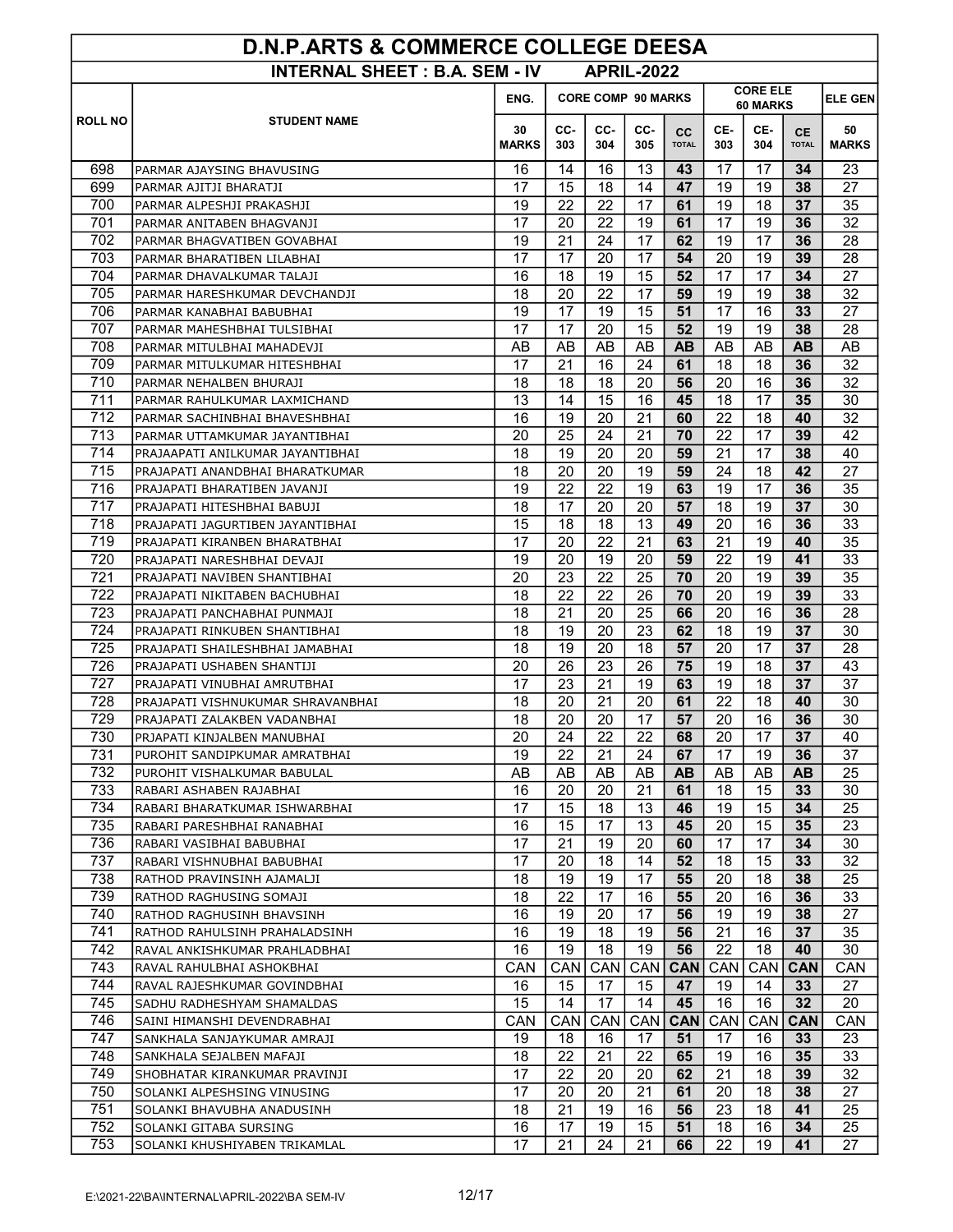| <b>D.N.P.ARTS &amp; COMMERCE COLLEGE DEESA</b> |                                                               |                    |                           |            |                   |                           |                             |            |                           |                    |
|------------------------------------------------|---------------------------------------------------------------|--------------------|---------------------------|------------|-------------------|---------------------------|-----------------------------|------------|---------------------------|--------------------|
|                                                | <b>INTERNAL SHEET: B.A. SEM - IV</b>                          |                    |                           |            | <b>APRIL-2022</b> |                           |                             |            |                           |                    |
|                                                |                                                               | ENG.               | <b>CORE COMP 90 MARKS</b> |            |                   |                           | <b>CORE ELE</b><br>60 MARKS |            |                           | <b>ELE GEN</b>     |
| <b>ROLL NO</b>                                 | <b>STUDENT NAME</b>                                           | 30<br><b>MARKS</b> | CC-<br>303                | CC-<br>304 | CC-<br>305        | <b>CC</b><br><b>TOTAL</b> | CE-<br>303                  | CE-<br>304 | <b>CE</b><br><b>TOTAL</b> | 50<br><b>MARKS</b> |
| 754                                            | SOLANKI SEDHUBHA NAGJIBHAI                                    | 16                 | 20                        | 17         | 14                | 51                        | 19                          | 16         | 35                        | 25                 |
| 755                                            | SONECHA SHAILESHJI DUNGARJI                                   | AB                 | AB                        | AB         | AB                | <b>AB</b>                 | AB                          | AB         | <b>AB</b>                 | AB                 |
| 756                                            | SUNDHESHA CHIRAGKUMAR BACHULAL                                | 16                 | 13                        | 16         | 13                | 42                        | 17                          | 13         | 30                        | 20                 |
| 757                                            | SUTHAR AASHIK NARAYANBHAI                                     | 17                 | 21                        | 18         | 18                | 57                        | 21                          | 17         | 38                        | 30                 |
| 758                                            | SUTHAR HETALBEN RANAJI                                        | 20                 | 17                        | 18         | 15                | 50                        | 20                          | 15         | 35                        | 25                 |
| 759                                            | SUTHAR KINJALBEN JAYANTIBHAI                                  | 21                 | 20                        | 20         | 19                | 59                        | 21                          | 15         | 36                        | 23                 |
| 760                                            | SUTHAR KISNABEN BHUDARABHAI                                   | $\overline{21}$    | 19                        | 22         | 18                | 59                        | 21                          | 17         | 38                        | 30                 |
| 761                                            | SUTHAR KRISHNABEN VASHANTBHAI                                 | 18                 | 18                        | 20         | 17                | 55                        | 21                          | 18         | 39                        | 25                 |
| 762                                            | SUTHAR UMEDJI NARSINHJI                                       | 14                 | 15                        | 18         | 13                | 46                        | 17                          | 15         | 32                        | 20                 |
| 763                                            | SUTHAR ZALAKBEN RAMESHBHAI                                    | 16                 | 21                        | 23         | 19                | 63                        | 20                          | 19         | 39                        | 32                 |
| 764                                            | TANK ALKABEN POPATJI                                          | 18                 | 21                        | 22         | 20                | 63                        | 21                          | 16         | 37                        | 30                 |
| 765                                            | TANK HARESHKUMAR ROMAJI                                       | 18                 | 20                        | 18         | 15                | 53                        | 18                          | 15         | 33                        | 30                 |
| 766                                            | TANK SHIVAJI SOMAJI                                           | CAN                | CAN                       | CAN        | CAN <sup> </sup>  | <b>CAN</b>                | CAN                         | CAN        | <b>CAN</b>                | CAN                |
| 767                                            | THAKOR ALPESHKUMAR DOLAJI                                     | 20                 | 19                        | 20         | 16                | 55                        | 19                          | 15         | 34                        | 23                 |
| 768                                            | THAKOR GANPATBHAI LILAJI                                      | 17                 | 18                        | 22         | 18                | 58                        | 17                          | 14         | 31                        | 28                 |
| 769                                            | THAKOR GANPATJI BALVANTJI                                     | 18                 | 18                        | 22         | 16                | 56                        | 19                          | 18         | 37                        | 23                 |
| 770                                            | THAKOR HETALBEN CHANDUJI                                      | CAN                | CAN                       | CAN        | CAN               | <b>CAN</b>                | CAN                         | CAN        | <b>CAN</b>                | CAN                |
| 771<br>$\overline{772}$                        | THAKOR NEEKEETABEN JOMAJI                                     | 16                 | 20                        | 20         | 16                | 56                        | 18                          | 20         | 38                        | 27                 |
| 773                                            | THAKOR NETALBEN CHANDUJI                                      | 17<br>16           | 21<br>18                  | 21<br>20   | 15<br>19          | 57<br>57                  | 20<br>19                    | 19<br>17   | 39<br>36                  | 30<br>30           |
| 774                                            | THAKOR RAMBHA HIRJI                                           | 17                 | 17                        | 18         | 12                | 47                        | 17                          | 14         | 31                        | 20                 |
| 775                                            | VAGHELA ANKESHSING JESALSING<br>VAGHELA DINESHBHAI PARTHIBHAI | 16                 | AB                        | 16         | 12                | 28                        | 17                          | 13         | 30                        | 20                 |
| 776                                            | VAGHELA JAYPALSING UDESING                                    | 15                 | AB                        | AB         | 15                | 15                        | 23                          | 15         | 38                        | 23                 |
| 777                                            | VAGHELA KARANKUMAR DEVCHANDBHAI                               | 18                 | 21                        | 23         | 23                | 67                        | 24                          | 18         | 42                        | 35                 |
| 778                                            | VAGHELA KIRAPALSINH ANOPSINH                                  | 15                 | 12                        | 18         | 13                | 43                        | 16                          | 14         | 30                        | 25                 |
| 779                                            | VAGHELA KUMARSINH PURANSINH                                   | 16                 | 16                        | 21         | 15                | 52                        | 23                          | 17         | 40                        | 27                 |
| 780                                            | VAGHELA MAHAVIRSINH NARAPATSINH                               | 15                 | 17                        | 18         | 15                | 50                        | 19                          | 15         | 34                        | 23                 |
| 781                                            | VAGHELA RAVINBHAI KURSHIBHAI                                  | 17                 | 15                        | 20         | 19                | 54                        | 21                          | 15         | 36                        | 27                 |
| 782                                            | VAGHELA SUNILKUMAR NATVARBHAI                                 | 17                 | 16                        | 19         | 21                | 56                        | 20                          | 16         | 36                        | 32                 |
| 783                                            | VAGHELA UJAMBHA HARPALSINH                                    | 15                 | 15                        | 20         | 17                | 52                        | 17                          | 13         | 30                        | 20                 |
| 784                                            | VAGHELA VIPULSINH MAHAVIRSINH                                 | 16                 | 12                        | 16         | 17                | 45                        | 19                          | 15         | 34                        | 27                 |
| 785                                            | VAGHELA YUVRAJSINH BONSINH                                    | 16                 | 12                        | 16         | 17                | 45                        | 16                          | 13         | 29                        | 20                 |
| 786                                            | VIRONIYA SHRADDHABEN PUNMABHAI                                | 18                 | 21                        | 22         | 23                | 66                        | 22                          | 19         | 41                        | 38                 |
| 787                                            | MAKAWANA DINESHBHAI SHANKARBHAI                               | 14                 | 15                        | 15         | 17                | 47                        | 19                          | 14         | 33                        | 20                 |
| 788                                            | SOLANKI VIJAYBHAI SHAMALBHAI                                  | 15                 | 15                        | 16         | 22                | 53                        | 19                          | 15         | 34                        | 23                 |
| 801                                            | ANAVADIYA PIYUSHKUMAR HIRABHAI                                | 19                 | 21                        | 20         | 20                | 61                        | 26                          | 23         | 49                        | 30                 |
| 802                                            | BARAD ALPESHKUMAR MAVJIBHAI                                   | 15                 | 20                        | 20         | 20                | 60                        | 24                          | 26         | 50                        | 30                 |
| 803                                            | BAROT PAYALBEN NAGARBHAI                                      | 12                 | 14                        | 16         | 12                | 42                        | 16                          | 22         | 38                        | 22                 |
| 804                                            | BHARVAD MOHANBHAI SAKTABHAI                                   | 15                 | 20                        | 16         | 16                | 52                        | 23                          | 23         | 46                        | 30                 |
| 805                                            | BHATI VINITA UDAYSINH                                         | 19                 | 18                        | 21         | 20                | 59                        | 26                          | 20         | 46                        | 32                 |
| 806                                            | CHARAMATA HETALBEN ISHVARBHAI                                 | 17                 | 20                        | 22         | 21                | 63                        | 22                          | 26         | 48                        | 25                 |
| 807                                            | CHARAMATA KINJALBEN DHEGABHAI                                 | 18                 | 18                        | 20         | 19                | 57                        | 26                          | 26         | 52                        | 28                 |
| 808                                            | CHARAMATA KOMALBEN ISHVARBHAI                                 | 15                 | 18                        | 19         | 19                | 56                        | 23                          | 24         | 47                        | 30                 |
| 809                                            | CHAUDHARI ALPESHBHAI HIRABHAI                                 | 17                 | 17                        | 22         | 20                | 59                        | 22                          | 25         | 47                        | 27                 |
| 810                                            | CHAUDHARY ANJANABEN DUDABHAI                                  | 17                 | 19                        | 21         | 18                | 58                        | 18                          | 24         | 42                        | 27                 |
| 811                                            | CHAUDHARY ARUNABEN BHALAJI                                    | 16                 | 23                        | 23         | 20                | 66                        | 22                          | 26         | 48                        | 40                 |
| 812                                            | CHAUDHARY KIRANBHAI RAYMALBHAI                                | 16                 | 16                        | 19         | 18                | 53                        | 20                          | 23         | 43                        | 25                 |
| 813<br>814                                     | CHAUDHARY MUKESHBHAI BHEMABHAI                                | 17<br>17           | 22<br>17                  | 20<br>18   | 18                | 60<br>53                  | 20<br>17                    | 22         | 42<br>37                  | 32<br>22           |
| 815                                            | CHAUDHARY VINESHBHAI BHURABHAI                                | 14                 | 13                        | 20         | 18<br>12          | 45                        | 17                          | 20<br>19   | 36                        | 25                 |
| 816                                            | CHAUDHARY VISHALKUMAR THANAJI<br>CHAUHAN ARATIBEN DINESHBHAI  | 18                 | 18                        | 19         | 18                | 55                        | 24                          | 22         | 46                        | 32                 |
| 817                                            | CHAUHAN DHAVAL ASHOKBHAI                                      | AB                 | AB                        | AB         | AB                | AB.                       | AB                          | AB         | AB.                       | AB                 |
| 818                                            | CHAUHAN JIGARJI BHARATJI                                      | 16                 | 20                        | 20         | 18                | 58                        | 24                          | 26         | 50                        | 30                 |
| 819                                            | CHAUHAN JIGARJI PRATAPJI                                      | 18                 | 21                        | 24         | 21                | 66                        | 26                          | 26         | 52                        | 33                 |
| 820                                            | CHAUHAN NARSINHBHAI BHATHAJI                                  | 19                 | 18                        | 21         | 19                | 58                        | 23                          | 26         | 49                        | 28                 |
| 821                                            | CHAUHAN VIKRAMJI BHURJIJI                                     | 16                 | 19                        | 23         | 18                | 60                        | 24                          | 24         | 48                        | 30                 |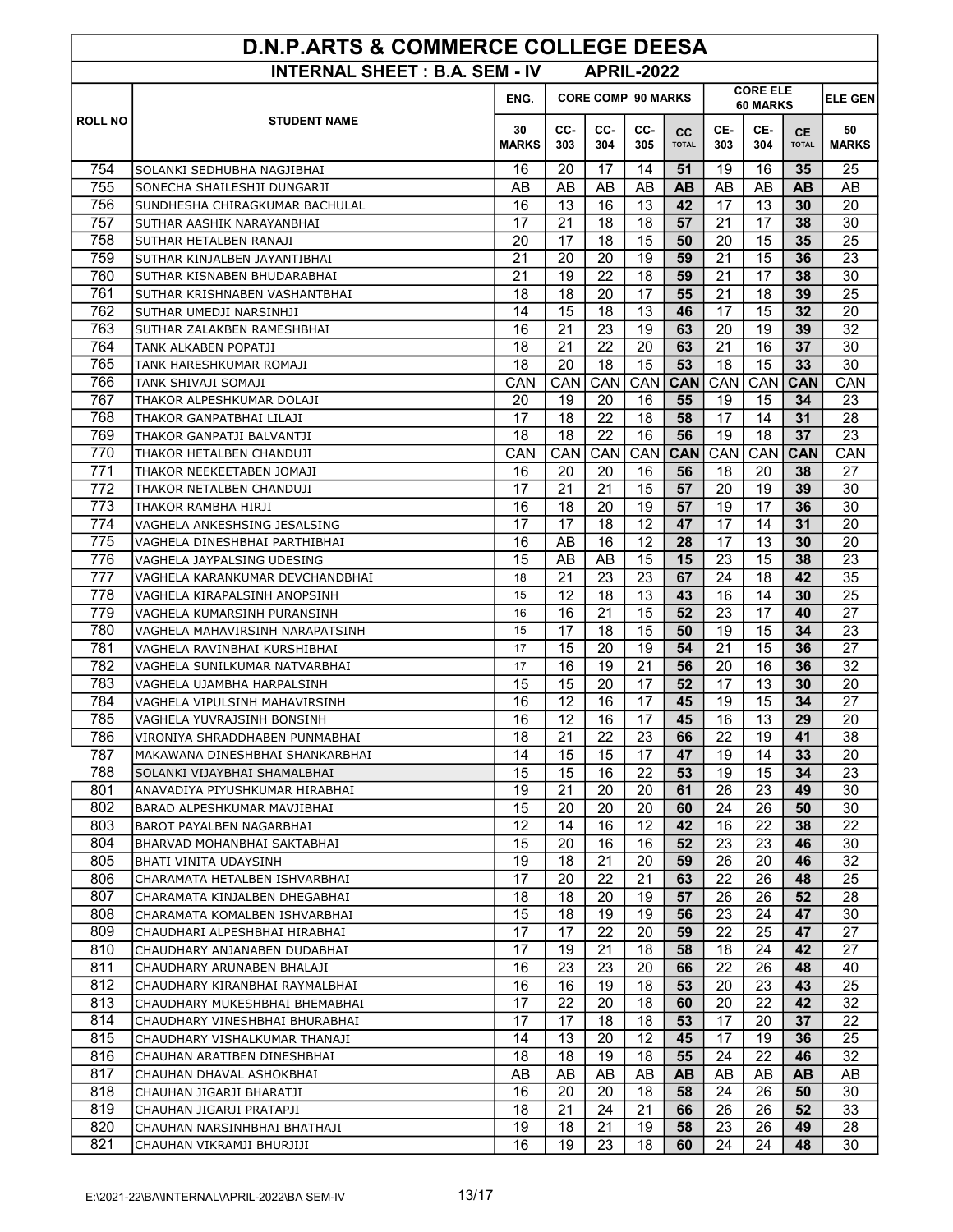| <b>D.N.P.ARTS &amp; COMMERCE COLLEGE DEESA</b>            |                                                      |                    |                           |                 |                 |                    |                             |                  |                           |                    |
|-----------------------------------------------------------|------------------------------------------------------|--------------------|---------------------------|-----------------|-----------------|--------------------|-----------------------------|------------------|---------------------------|--------------------|
| <b>INTERNAL SHEET: B.A. SEM - IV</b><br><b>APRIL-2022</b> |                                                      |                    |                           |                 |                 |                    |                             |                  |                           |                    |
|                                                           |                                                      | ENG.               | <b>CORE COMP 90 MARKS</b> |                 |                 |                    | <b>CORE ELE</b><br>60 MARKS | <b>ELE GEN</b>   |                           |                    |
| <b>ROLL NO</b>                                            | <b>STUDENT NAME</b>                                  | 30<br><b>MARKS</b> | CC-<br>303                | CC-<br>304      | CC-<br>305      | cc<br><b>TOTAL</b> | CE-<br>303                  | CE-<br>304       | <b>CE</b><br><b>TOTAL</b> | 50<br><b>MARKS</b> |
| 822                                                       | CHAVDA ANKITKUMAR MAGANBHAI                          | 17                 | 14                        | 21              | 16              | 51                 | 19                          | AB               | 19                        | 30                 |
| 823                                                       | CHAVDA REKHABEN ISHVARBHAI                           | 18                 | 16                        | 18              | 18              | 52                 | 23                          | 24               | 47                        | 28                 |
| 824                                                       | CHEBADIYA VISHALJI BHOMAJI                           | 14                 | 17                        | 20              | 21              | 58                 | 23                          | 18               | 41                        | 33                 |
| 825                                                       | CHHEPA SHRAVANBHAI MOGHAJI                           | 18                 | 15                        | 20              | 22              | 57                 | 20                          | 17               | 37                        | 30                 |
| 826                                                       | DABHI ANILBHAI MATHURBHAI                            | 17                 | 15                        | 20              | 16              | 51                 | 22                          | 20               | 42                        | 32                 |
| 827                                                       | DABHI SAGARBHAI MOTIBHAI                             | 17                 | 19                        | 18              | 14              | 51                 | 20                          | 22               | 42                        | 33                 |
| 828                                                       | DABHI VALAMJI AJAMALJI                               | 15                 | $\overline{15}$           | 21              | $\overline{22}$ | 58                 | 24                          | 26               | 50                        | 30                 |
| 829                                                       | DAMOR PAVANKUMAR VAKHATSINH                          | 15                 | 15                        | 22              | 18              | 55                 | 24                          | 26               | 50                        | 30                 |
| 830                                                       | DARJI DIMPALBEN AMARATBHAI                           | 12                 | 21                        | 22              | 20              | 63                 | 24                          | 26               | 50                        | 32                 |
| 831                                                       | DAVE AARTIBEN VISHNUBHAI                             | 17                 | 21                        | 21              | 20              | 62                 | 26                          | 26               | 52                        | 33                 |
| 832                                                       | DESAI ALPESHBHAI BABUBHAI                            | 17                 | 22                        | 24              | 19              | 65                 | 26                          | 23               | 49                        | 37                 |
| 833                                                       | DESAI ALPESHBHAI PARBATBHAI                          | 14                 | 17                        | 20              | 16              | 53                 | 19                          | 17               | 36                        | 28                 |
| 834                                                       | DESAI ASHOKBHAI MOHANBHAI                            | 15                 | 15                        | 21              | 16              | 52                 | 23                          | 20               | 43                        | 27                 |
| 835                                                       | DESAI BHAGVATIBEN PANCHABHAI                         | 16                 | 20                        | 24              | 22              | 66                 | 26                          | 26               | 52                        | 38                 |
| 836                                                       | DESAI KIRANBHAI BABUBHAI                             | 14                 | 19                        | 21              | 21              | 61                 | 23                          | 23               | 46                        | 27                 |
| 837                                                       | DESAI MITEN PARABATBHAI                              | 12                 | 13                        | 20              | 12              | 45                 | 24                          | 17               | 41                        | 23                 |
| 838                                                       | DESAI PRAKASHBHAI DHUDABHAI                          | 14                 | 19                        | 20              | 20              | 59                 | 23                          | 24               | 47                        | 30                 |
| 839                                                       | DESAI RAVINKUMAR MAFABHAI                            | 12                 | 17                        | 20              | 21              | 58                 | 20                          | 23               | 43                        | 30                 |
| 840                                                       | DESAI RINKUBEN SENDHABHAI                            | 15                 | 23                        | 23              | 22              | 68                 | 25                          | 26               | 51                        | 40                 |
| 841                                                       | DESAI SAMALBHAI DAHYABHAI                            | 17                 | 22                        | 22              | 22              | 66                 | 26                          | 25               | 51                        | 37                 |
| 842                                                       | DESAI SINALBEN NARSIHBHAI                            | 15                 | 24                        | 24              | 24              | 72                 | AB                          | 26               | 26                        | 37                 |
| 843                                                       | GAUSWAMI ANITABEN GOVINDGAR                          | 17                 | 22                        | 22              | 24              | 68                 | 26                          | 26               | 52                        | 40                 |
| 844                                                       | GELOT JIGNABEN GORDHANJI                             | 15                 | 22                        | 22              | 24              | 68                 | 26                          | 26               | 52                        | 33                 |
| 845                                                       | GELOT KAMLESHKUMAR PRAVINBHAI                        | 15<br>17           | 19                        | 20              | 22              | 61                 | 23                          | 23               | 46                        | 27                 |
| 846<br>847                                                | GELOT NAVINKUMAR RAMESHKUMAR                         | 18                 | 14<br>19                  | 21<br>24        | 19<br>20        | 54<br>63           | 20<br>26                    | 20<br>26         | 40<br>52                  | 27<br>37           |
| 848                                                       | GELOT NIKITABEN DINESHBHAI<br>GELOT RINKUBEN BHANAJI | 17                 | 16                        | 23              | 20              | 59                 | 23                          | 20               | 43                        | 27                 |
| 849                                                       | GELOT SAURAVKUMAR NARSINHJI                          | 12                 | 17                        | 18              | 18              | 53                 | 20                          | 18               | 38                        | 25                 |
| 850                                                       | GHASURA SAMIN MAHAMADRAFIK                           | 20                 | 20                        | 23              | 22              | 65                 | 26                          | 20               | 46                        | 40                 |
| 851                                                       | GHORI MAHMMADKAIF MAHMMADILIYAS                      | 19                 | 13                        | 20              | 16              | 49                 | 20                          | 25               | 45                        | 30                 |
| 852                                                       | GURJAR KULDIP BABABHAI                               | 13                 | 15                        | 19              | 18              | 52                 | 19                          | 20               | 39                        | 28                 |
| 853                                                       | HARIJAN DHIRESHBHAI BALVANTBHAI                      | 14                 | 13                        | $\overline{21}$ | 18              | 52                 | 19                          | 26               | 45                        | 23                 |
| 854                                                       | JADAV KAMLESHBHAI RAMESHBHAI                         | 17                 | 21                        | 22              | 16              | 59                 | 24                          | 25               | 49                        | 38                 |
| 855                                                       | JADAV KIRANBHAI ARAJANBHAI                           | 15                 | 21                        | 23              | 17              | 61                 | 24                          | 25               | 49                        | 40                 |
| 856                                                       | JOSHI BHAMRAJI RUDAJI                                | 14                 | 19                        | 18              | 12              | 49                 | 14                          | 25               | 39                        | 33                 |
| 857                                                       | JOSHI KHUSHIBEN RAMESHBHAI                           | 18                 | 19                        | 24              | 20              | 63                 | 24                          | 25               | 49                        | 42                 |
| 858                                                       | JOSHI KIRANKUMAR HARDEVBHAI                          | 16                 | 20                        | 22              | 23              | 65                 | 26                          | 23               | 49                        | 27                 |
| 859                                                       | JOSHI SENDHABHAI RATNABHAI                           | 17                 | 18                        | 21              | 20              | 59                 | 23                          | 19               | 42                        | 32                 |
| 860                                                       | JOSHI VIPULBHAI BABUBHAI                             | 15                 | 16                        | 23              | 20              | 59                 | 20                          | 20               | 40                        | 35                 |
| 861                                                       | KALOR AMARATBHAI DHEGABHAI                           | 14                 | 18                        | 16              | 16              | 50                 | 18                          | 19               | 37                        | 27                 |
| 862                                                       | KALOTRA RAMESHKUMAR LILABHAI                         | 16                 | 20                        | 22              | 18              | 60                 | 23                          | 23               | 46                        | 30                 |
| 863                                                       | KATHAROTIYA BHAVESHBHAI ASHOKBHAI                    | 16                 | 17                        | 22              | 18              | 57                 | 26                          | 26               | 52                        | 33                 |
| 864                                                       | KHATANA BHAVESHBHAI MAGANBHAI                        | 15                 | 18                        | 20              | 19              | 57                 | 26                          | 26               | 52                        | 30                 |
| 865                                                       | KHATANA SANJAYBHAI RANABHAI                          | 15                 | 18                        | 20              | 18              | 56                 | 23                          | 25               | 48                        | 37                 |
| 866                                                       | LAGOTI RAJESHKUMAR UDAJI                             | 15                 | 17                        | 20              | 21              | 58                 | 23                          | 26               | 49                        | 33                 |
| 867                                                       | LUHAR ARAVINDBHAI AMARABHAI                          | 17                 | 18                        | 22              | 23              | 63                 | 23                          | 25               | 48                        | 33                 |
| 868                                                       | MAHESHWARI DIMPALBEN JAYPRAKASH                      | $\overline{17}$    | 21                        | 22              | 23              | 66                 | 26                          | 26               | 52                        | 42                 |
| 869                                                       | MAJIRANA AARTIBEN NANJIBHAI                          | CAN                | CAN                       | CAN             | CAN             | <b>CAN</b>         | CAN                         | CAN <sup>1</sup> | <b>CAN</b>                | <b>CAN</b>         |
| 870                                                       | MAJIRANA RANJITBHAI BHALUBHAI                        | 14                 | 19                        | 22              | 22              | 63                 | 26                          | 25               | 51                        | 37                 |
| 871                                                       | MAKVANA DASHRATHBHAI TALABHAI                        | 17                 | 17                        | 19              | 19              | 55                 | 26                          | 23               | 49                        | 32                 |
| 872                                                       | MAKVANA MITTALBEN SOMABHAI                           | 16                 | 19                        | 22              | 19              | 60                 | 26                          | 23               | 49                        | 33                 |
| 873                                                       | MALI BHARAT HAKMAJI                                  | 16                 | 15                        | 20              | 19              | 54                 | 18                          | 20               | 38                        | 30                 |
| 874                                                       | MALI MAHESH HEMJIBHAI                                | 12                 | 15                        | 20              | 19              | 54                 | 23                          | 23               | 46                        | 27                 |
| 875                                                       | MALI PARESHBHAI SHIVABHAI                            | 14<br>13           | 16                        | 21              | 17              | 54                 | 24                          | 23               | 47                        | 33                 |
| 876                                                       | MALI RAHULBHAI PRAKASHBHAI                           |                    | 15                        | 20              | 20              | 55                 | 16                          | 22               | 38                        | 23                 |
| 877                                                       | MALI REKHABEN JAYANTIBHAI                            | 17                 | 16                        | 18              | 22              | 56                 | 24                          | 21               | 45                        | 33                 |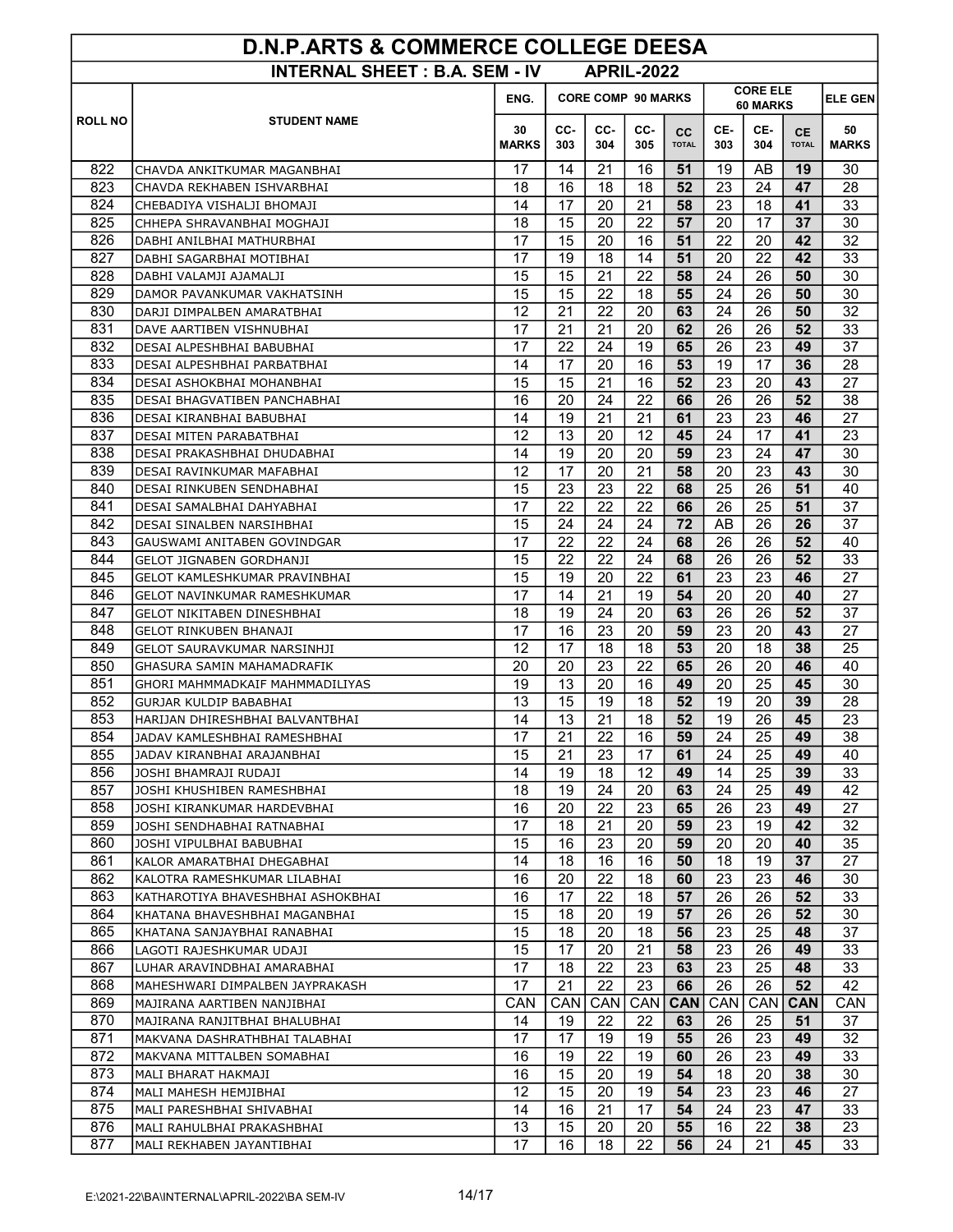| <b>D.N.P.ARTS &amp; COMMERCE COLLEGE DEESA</b> |                                                                        |                    |            |                           |            |                           |            |                             |                           |                    |
|------------------------------------------------|------------------------------------------------------------------------|--------------------|------------|---------------------------|------------|---------------------------|------------|-----------------------------|---------------------------|--------------------|
|                                                | <b>INTERNAL SHEET: B.A. SEM - IV</b>                                   |                    |            | <b>APRIL-2022</b>         |            |                           |            |                             |                           |                    |
|                                                |                                                                        | ENG.               |            | <b>CORE COMP 90 MARKS</b> |            |                           |            | <b>CORE ELE</b><br>60 MARKS | <b>ELE GEN</b>            |                    |
| <b>ROLL NO</b>                                 | <b>STUDENT NAME</b>                                                    | 30<br><b>MARKS</b> | CC-<br>303 | CC-<br>304                | CC-<br>305 | <b>CC</b><br><b>TOTAL</b> | CE-<br>303 | CE-<br>304                  | <b>CE</b><br><b>TOTAL</b> | 50<br><b>MARKS</b> |
| 878                                            | MALI VISHNUBHAI NARSINHBHAI                                            | 16                 | 21         | 21                        | 20         | 62                        | 20         | 22                          | 42                        | 32                 |
| 879                                            | MANAVAR DILIPKUMAR MOHANBHAI                                           | 14                 | 19         | 22                        | 21         | 62                        | 24         | 26                          | 50                        | 37                 |
| 880                                            | MEVADA JIGARBHAI SURESHBHAI                                            | 17                 | 17         | 22                        | 20         | 59                        | 23         | 26                          | 49                        | 30                 |
| 881                                            | MODI EKTABEN PRABHUBHAI                                                | 13                 | 17         | 18                        | 20         | 55                        | 19         | 20                          | 39                        | 30                 |
| 882                                            | MODI SACHINBHAI DINESHBHAI                                             | 14                 | 17         | 20                        | 19         | 56                        | 23         | 13                          | 36                        | 37                 |
| 883                                            | NAI SUMITKUMAR PRAVINBHAI                                              | 17                 | 14         | 17                        | 19         | 50                        | 22         | 16                          | 38                        | 30                 |
| 884                                            | NAYI CHETANKUMAR NATAVARBHAI                                           | 16                 | 16         | 20                        | 20         | 56                        | 20         | 20                          | 40                        | 33                 |
| 885                                            | NOGOS RAVINBHAI RAMJIBHAI                                              | 18                 | 18         | 19                        | 19         | 56                        | 20         | 22                          | 42                        | 27                 |
| 886                                            | PADHIYAR POOJABEN KHENGARJI                                            | 17                 | 22         | 23                        | 22         | 67                        | 26         | 21                          | 47                        | 43                 |
| 887                                            | PANKUTA PRIYANKABEN NARANBHAI                                          | 14                 | 20         | 21                        | 19         | 60                        | 24         | 26                          | 50                        | $\overline{32}$    |
| 888                                            | PARAMAR RAJESHKUMAR BABUBHAI<br>PARMAR ALPESHJI SHRAVNJI               | 16<br>14           | 22<br>20   | 17<br>20                  | 21<br>20   | 60<br>60                  | 22<br>23   | 26<br>22                    | 48<br>45                  | 32<br>27           |
| 889<br>890                                     | PARMAR ANKITABEN NARSINHBHAI                                           | 14                 | 17         | 20                        | 19         | 56                        | 23         | 22                          | 45                        | 30                 |
| 891                                            | PARMAR BHARATKUMAR GANESHAJI                                           | 16                 | 21         | 22                        | 20         | 63                        | 26         | 21                          | 47                        | 32                 |
| 892                                            | PARMAR CHOICE KANTILAL                                                 | 13                 | 14         | 21                        | 18         | 53                        | 23         | 26                          | 49                        | 23                 |
| 893                                            | PARMAR DHAVALKUMAR NARANBHAI                                           | 16                 | 18         | 16                        | 20         | 54                        | 24         | 26                          | 50                        | 33                 |
| 894                                            | PARMAR DINESHJI PRAHLADJI                                              | 15                 | 18         | 20                        | 22         | 60                        | 23         | 23                          | 46                        | 30                 |
| 895                                            | PARMAR HARDIKSINH PRATAPSINH                                           | 17                 | 15         | 18                        | 21         | 54                        | 20         | 26                          | 46                        | 32                 |
| 896                                            | PARMAR JIGARKUMAR AMRUTBHAI                                            | 14                 | 15         | 19                        | 20         | 54                        | 24         | 26                          | 50                        | 30                 |
| 897                                            | PARMAR KAJALBEN VINODJI                                                | 16                 | 16         | 19                        | 20         | 55                        | 24         | 19                          | 43                        | $\overline{32}$    |
| 898                                            | PARMAR KALABHAI PARBATBHAI                                             | 15                 | 19         | 20                        | 20         | 59                        | 20         | 25                          | 45                        | 35                 |
| 899                                            | PARMAR KIRANBHAI NAGJIBHAI                                             | 14                 | 14         | 18                        | 19         | 51                        | 15         | 23                          | 38                        | 30                 |
| 900                                            | PARMAR MANHARSINH PANUSINH                                             | 15                 | 19         | 22                        | 19         | 60                        | 26         | 22                          | 48                        | 32                 |
| 901                                            | PARMAR MEHULKUMAR DASHARATHBHAI                                        | 16                 | 20         | 22                        | 20         | 62                        | 24         | 22                          | 46                        | 33                 |
| 902                                            | PARMAR NITINBHAI RAMESHBHAI                                            | 15                 | 15         | 20                        | 20         | 55                        | AB         | 18                          | 18                        | 32                 |
| 903                                            | PARMAR PAYALBEN KANTIBHAI                                              | 16                 | 19         | 24                        | 21         | 64                        | 26         | 26                          | 52                        | 30                 |
| 904                                            | PARMAR PINKIBEN NARANBHAI                                              | 14                 | 21         | 22                        | 22         | 65                        | 23         | 26                          | 49                        | 32                 |
| 905                                            | PARMAR RAVINDRASINH GULABSINH                                          | 16                 | 17         | 20                        | 20         | 57                        | 23         | 18                          | 41                        | 27                 |
| 906                                            | PARMAR VIJAYKUMAR BABUBHAI                                             | 16                 | 15         | 18                        | 17         | 50                        | 18         | 17                          | 35                        | 28                 |
| 907                                            | PARMAR VINABEN GANPATJI                                                | 15                 | 17         | 23                        | 20         | 60                        | 26         | 26                          | 52                        | $\overline{32}$    |
| 908                                            | PRAJAPATI ALKABEN BABUBHAI                                             | 15                 | 21         | 24                        | 22         | 67                        | 26         | 26                          | 52                        | 32                 |
| 909                                            | PRAJAPATI AMULKUMAR VISHNUBHAI                                         | 14                 | 20         | 19                        | 22         | 61                        | 26         | 23                          | 49                        | 32                 |
| 910                                            | PRAJAPATI APEXABEN BABUBHAI                                            | 14                 | 14         | 19                        | 19         | 52                        | 18         | 18                          | 36                        | 22                 |
| 911                                            | PRAJAPATI CHINTANKUMAR ASHOKBHAI                                       | 12                 | 18         | 20                        | 18         | 56                        | 20         | 20                          | 40                        | 33                 |
| 912                                            | PRAJAPATI DHIRAJBEN DAHYABHAI                                          | 16                 | 19         | 18                        | 19         | 56                        | 22         | 22                          | 44                        | 35                 |
| 913                                            | PRAJAPATI GAUTAMKUMAR ASHOKBHAI                                        | 16                 | 17         | 18                        | 20         | 55                        | 20         | 20                          | 40                        | 27                 |
| 914                                            | PRAJAPATI GOPIBEN VASIBHAI                                             | 18                 | 19         | 21                        | 18         | 58                        | 20         | 17                          | 37                        | 27                 |
| 915                                            | PRAJAPATI HARDIKBHAI LEBABHAI                                          | 16                 | 19         | 22                        | 18         | 59                        | 19         | 19                          | 38                        | 28                 |
| 916<br>917                                     | PRAJAPATI JITENDRAKUMAR NARSUNGBHAI<br>PRAJAPATI MITALIBEN BHAGVANBHAI | 15<br>13           | 20<br>19   | 20<br>20                  | 21<br>20   | 61<br>59                  | 22<br>23   | 20<br>24                    | 42<br>47                  | 37<br>30           |
| 918                                            |                                                                        | 14                 | 21         | 22                        | 22         | 65                        | 26         | 26                          | 52 <sub>2</sub>           | 32                 |
| 919                                            | PRAJAPATI NEHALBEN BHARATBHAI<br>PRAJAPATI NIKITABEN HARGOVANBHAI      | 17                 | 19         | 20                        | 21         | 60                        | 24         | 23                          | 47                        | 33                 |
| 920                                            | PRAJAPATI NITESHKUMAR KANUBHAI                                         | 17                 | 24         | 23                        | 21         | 68                        | 26         | 23                          | 49                        | 38                 |
| 921                                            | PRAJAPATI PRIYANKABEN NATVARBHAI                                       | 19                 | 23         | 22                        | 22         | 67                        | 26         | 24                          | 50                        | 35                 |
| 922                                            | PRAJAPATI RAJESHKUMAR KANUBHAI                                         | 16                 | 22         | 21                        | 22         | 65                        | 26         | 22                          | 48                        | 38                 |
| 923                                            | PRAJAPATI RASIKKUMAR DEVAJI                                            | 17                 | 21         | 23                        | 20         | 64                        | 23         | 16                          | 39                        | 40                 |
| 924                                            | PRAJAPATI ROHITKUMAR LEBABHAI                                          | 12                 | 17         | 20                        | 19         | 56                        | 26         | 23                          | 49                        | 23                 |
| 925                                            | PUROHIT DIMPAL LADHUSINH                                               | 16                 | 23         | 23                        | 20         | 66                        | 26         | 20                          | 46                        | 43                 |
| 926                                            | RABARI ALPESHBHAI NAGJIBHAI                                            | 14                 | 14         | 18                        | 20         | 52                        | 24         | 26                          | 50                        | 28                 |
| 927                                            | RABARI ASMITABEN CHEHRABHAI                                            | 16                 | 19         | 15                        | 20         | 54                        | 23         | 23                          | 46                        | 32                 |
| 928                                            | RABARI BHARATBHAI PUNMAJI                                              | 16                 | 19         | 21                        | 20         | 60                        | 26         | 26                          | 52                        | 30                 |
| 929                                            | RABARI HARSHANBHAI GAMNABHAI                                           | 16                 | 22         | 22                        | 20         | 64                        | 26         | 24                          | 50                        | 30                 |
| 930                                            | RABARI KANABHAI TAGAJI                                                 | 18                 | 19         | 19                        | 19         | 57                        | 26         | 26                          | 52                        | 33                 |
| 931                                            | RABARI KIRANBHAI MOTIBHAI                                              | 18                 | 19         | 21                        | 20         | 60                        | 24         | 23                          | 47                        | 33                 |
| 932                                            | RABARI MUKESHKUMAR BHURABHAI                                           | 14                 | 15         | 20                        | 15         | 50                        | AB         | AB                          | 0                         | AB                 |
| 933                                            | RABARI NITESHBHAI MOHANBHAI                                            | 15                 | 21         | 20                        | 19         | 60                        | 15         | 20                          | 35                        | 27                 |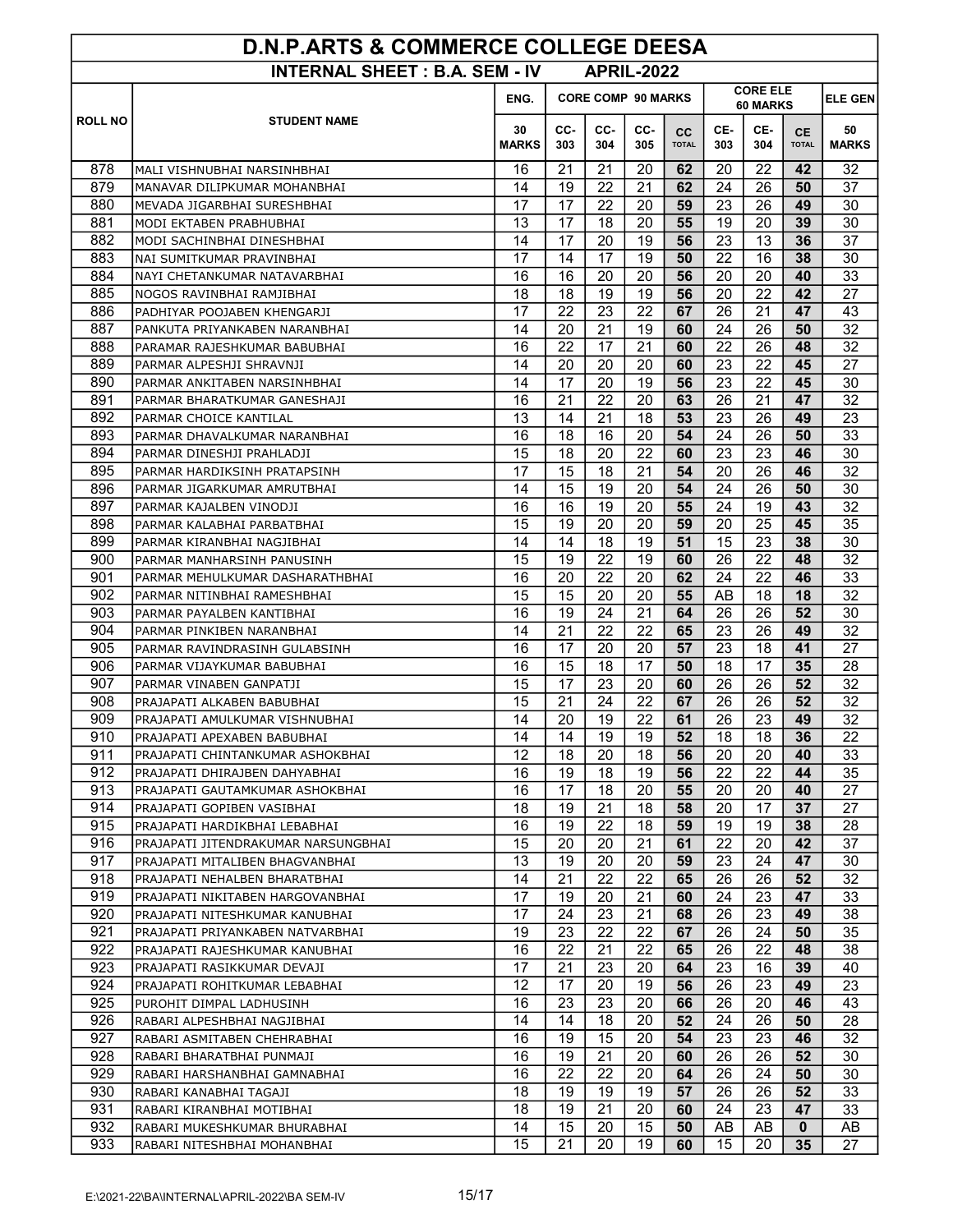| D.N.P.ARTS & COMMERCE COLLEGE DEESA |                                                             |                    |                           |            |                   |                           |                             |                  |                           |                    |
|-------------------------------------|-------------------------------------------------------------|--------------------|---------------------------|------------|-------------------|---------------------------|-----------------------------|------------------|---------------------------|--------------------|
|                                     | <b>INTERNAL SHEET: B.A. SEM - IV</b>                        |                    |                           |            | <b>APRIL-2022</b> |                           |                             |                  |                           |                    |
|                                     |                                                             | ENG.               | <b>CORE COMP 90 MARKS</b> |            |                   |                           | <b>CORE ELE</b><br>60 MARKS | <b>ELE GEN</b>   |                           |                    |
| <b>ROLL NO</b>                      | <b>STUDENT NAME</b>                                         | 30<br><b>MARKS</b> | CC-<br>303                | CC-<br>304 | CC-<br>305        | <b>CC</b><br><b>TOTAL</b> | CE-<br>303                  | CE-<br>304       | <b>CE</b><br><b>TOTAL</b> | 50<br><b>MARKS</b> |
| 934                                 | RABARI RAVIKUMAR KANABHAI                                   | 16                 | 19                        | 22         | 22                | 63                        | 26                          | 26               | 52                        | 37                 |
| 935                                 | RABARI SANDESHKUMAR HARGOVANBHAI                            | AB                 | 14                        | 17         | 15                | 46                        | 19                          | 16               | 35                        | 25                 |
| 936                                 | RABARI UTSAVBHAI PASABHAI                                   | 14                 | 22                        | 18         | 21                | 61                        | 23                          | 23               | 46                        | 25                 |
| 937                                 | RAJGOR NIKULKUMAR NANJIBHAI                                 | 18                 | 18                        | 24         | 23                | 65                        | 26                          | 26               | 52                        | 30                 |
| 938                                 | RAJYA CHEHARABHAI DAHYABHAI                                 | 13                 | 15                        | 19         | 16                | 50                        | 16                          | 18               | 34                        | 23                 |
| 939                                 | RAVAL BHARATBHAI BHURABHAI                                  | 13                 | 18                        | 20         | 17                | 55                        | 23                          | 21               | 44                        | 28                 |
| 940                                 | RAVAL KAMLESHBHAI ASHOKBHAI                                 | 14                 | 17                        | 18         | 22                | 57                        | 24                          | 26               | 50                        | 37                 |
| 941<br>942                          | SANKHALA FORAMBEN JITENDRAKUMAR                             | 16<br>18           | 21<br>16                  | 21<br>19   | 21<br>20          | 63<br>55                  | 26<br>20                    | 26<br>18         | 52                        | 32                 |
| 943                                 | SHEKH MAHAMMADNADIM SALIMBHAI<br>SHEKH SAISTABANU MASUDARJA | 16                 | 18                        | 21         | 20                | 59                        | 20                          | 23               | 38<br>43                  | 25<br>30           |
| 944                                 | SHEKH SAYMABANU RIYAJBHAI                                   | 16                 | 17                        | 17         | 19                | 53                        | 21                          | 20               | 41                        | 22                 |
| 945                                 | SOLANKI ASHISHKUMAR SOMAJI                                  | 17                 | 19                        | 22         | 25                | 66                        | 24                          | 24               | 48                        | 37                 |
| 946                                 | SOLANKI RAHULKUMAR ATULBHAI                                 | 13                 | 16                        | 17         | 19                | 52                        | 14                          | 24               | 38                        | 22                 |
| 947                                 | SOLANKI RASHIYABEN ISHVRABHAI                               | 16                 | 19                        | 21         | 22                | 62                        | 23                          | 24               | 47                        | 33                 |
| 948                                 | SOLANKI ROSHNIBEN VINODBHAI                                 | 15                 | 21                        | 22         | 21                | 64                        | 24                          | 23               | 47                        | 37                 |
| 949                                 | SOLANKI SHAILESHKUMAR JITAJI                                | 15                 | 18                        | 20         | 20                | 58                        | 26                          | 22               | 48                        | 37                 |
| 950                                 | SOLANKI VIPULBHAI NAGJIBHAI                                 | 13                 | 16                        | 20         | 19                | 55                        | 24                          | 20               | 44                        | 32                 |
| 951                                 | SOLANKI VIPULKUMAR SAHDEVJI                                 | $\overline{15}$    | 18                        | 20         | 22                | 60                        | 22                          | 23               | 45                        | 28                 |
| 952                                 | SONECHA MAYABEN PRADHANJI                                   | 16                 | 18                        | 22         | 20                | 60                        | 23                          | 22               | 45                        | 28                 |
| 953                                 | SONI ANMOL RAKESHBHAI                                       | 12                 | 17                        | 22         | 20                | 59                        | 19                          | 22               | 41                        | $\overline{27}$    |
| 954                                 | SONI AYUSHI RAJENDRAKUMAR                                   | 13                 | 13                        | 16         | 14                | 43                        | 18                          | 14               | 32                        | 20                 |
| 955                                 | SONI NANDINIBEN BHARATBHAI                                  | 16                 | 17                        | 22         | 20                | 59                        | 24                          | 20               | 44                        | 32                 |
| 956                                 | SOOBOD KIRANKUMAR PEERABHAI                                 | 14                 | 15                        | 22         | 20                | 57                        | 20                          | 19               | 39                        | 33                 |
| 957                                 | SUTHAR ANTRAJKUMAR ISHWARBHAI                               | CAN                | <b>CAN</b>                | CAN        | CAN               | <b>CAN</b>                | CAN                         | <b>CAN</b>       | <b>CAN</b>                | CAN                |
| 958                                 | SUTHAR HARESHBHAI JAYRAMBHAI                                | 16                 | 19                        | 20         | 20                | 59                        | 20                          | 26               | 46                        | 32                 |
| 959                                 | SUTHAR MAHESHKUMAR DINESHBHAI                               | 16                 | 18                        | 20         | 19                | 57                        | 20                          | 26               | 46                        | 28                 |
| 960                                 | SUTHAR NAYANABEN JAYANTIBHAI                                | 14                 | 16                        | 16         | 17                | 49                        | 20                          | 20               | 40                        | 28                 |
| 961                                 | SUTHAR NITESHBHAI PARBATJI                                  | 13                 | 19                        | 23         | 21                | 63                        | 26                          | 26               | 52                        | 37                 |
| 962                                 | SUTHAR SHIVABHAI VELABHAI                                   | 15                 | 17                        | 19         | 20                | 56                        | 26                          | 18               | 44                        | 35                 |
| 963                                 | SUTHAR VARSHABEN SHANKARJI                                  | 16                 | 19                        | 22         | 20                | 61                        | 26                          | 22               | 48                        | 33                 |
| 964                                 | TAKARVADIYA SANGITABEN HASMUKHBHAI                          | 16                 | 17                        | 21         | 19                | 57                        | 22                          | 24               | 46                        | 27                 |
| 965                                 | THAKOR ASHABEN SARTANJI                                     | 15                 | 18                        | 22         | 21                | 61                        | 26                          | 23               | 49                        | 30                 |
| 966                                 | THAKOR BACHUJI PARBATJI                                     | 14                 | 15                        | 18         | 14                | 47                        | 17                          | 20               | 37                        | 27                 |
| 967                                 | THAKOR KAJALBEN JETAMALJI                                   | <b>CAN</b>         | CAN                       | <b>CAN</b> |                   | CAN CAN                   | CAN                         | CAN <sup>I</sup> | <b>CAN</b>                | CAN.               |
| 968<br>969                          | THAKOR MAMTABEN MAFAJI                                      | 16<br>16           | 25<br>19                  | 21<br>21   | 20<br>16          | 66<br>56                  | 23<br>20                    | 20<br>18         | 43<br>38                  | 40<br>27           |
| 970                                 | THAKOR MONTU NAGJIJI<br>VAGHELA DEVABHAI PARBATJI           | 14                 | 15                        | 21         | 16                | 52                        | 24                          | 18               | 42                        | 30                 |
| 971                                 | VAGHELA DEVUSING KELSING                                    | 14                 | 17                        | 22         | 20                | 59                        | 26                          | 26               | 52                        | 35                 |
| 972                                 | VAGHELA ISHVARSING ANOPSING                                 | 14                 | 17                        | 18         | 19                | 54                        | 20                          | 20               | 40                        | 33                 |
| 973                                 | VAGHELA MITKUMAR PARASJI                                    | 16                 | 20                        | 24         | 21                | 65                        | 26                          | 26               | 52                        | 40                 |
| 974                                 | VARDE SWATI NAROTTAMBHAI                                    | 17                 | 20                        | 22         | 21                | 63                        | 26                          | 22               | 48                        | 30                 |
| 975                                 | VYAS CHAITALIBEN SHANKARLAL                                 | 15                 | 19                        | 23         | 22                | 64                        | 26                          | 26               | 52                        | 33                 |
| 976                                 | ZALA KISMATSHIH HATHISHIH                                   | 16                 | 16                        | 21         | 22                | 59                        | 24                          | AB               | 24                        | 25                 |
| 977                                 | ZALA SANJAYKUMAR VANRAJSINH                                 | 16                 | 19                        | 20         | 19                | 58                        | 26                          | AB               | 26                        | 27                 |
| 978                                 | ZERADIYA BIJOLBHAI BABUBHAI                                 | 15                 | 18                        | 23         | 24                | 65                        | 23                          | 22               | 45                        | 25                 |
| 979                                 | ZERADIYA SAGARBHAI BACHUBHAI                                | 15                 | 16                        | 22         | 17                | 55                        | 24                          | 19               | 43                        | 23                 |
| 980                                 | MAKVANA RAHULBHAI NARANBHAI                                 | 15                 | 13                        | 18         | 12                | 43                        | AB                          | AB               | $\mathbf{0}$              | AB                 |
| 981                                 | VAGHELA KARANBHAI SHOBHABHAI                                | $\overline{15}$    | 18                        | 19         | 17                | 54                        | 20                          | 20               | 40                        | 25                 |
| 982                                 | MALI ANJALIBEN BHAGVANBHAI                                  | 16                 | 21                        | 23         | 19                | 63                        | 22                          | 20               | 42                        | 33                 |
|                                     | <b>INTERNAL A.T.K.T.</b>                                    |                    |                           |            |                   |                           |                             |                  |                           |                    |
|                                     | LODHA HETALBEN AMARATBHAI                                   | 25                 |                           |            |                   |                           |                             |                  |                           |                    |
|                                     | PARMAR VIRAMJIBHAI TEJAJI                                   | 26                 | 23                        | 14         | 12                | 49                        | 22                          | 22               | 44                        | 32                 |
|                                     | THAKOR MANISHABEN SHANKARLAL                                | 23                 |                           |            |                   |                           |                             |                  |                           |                    |
|                                     | CHAUDHARY MAHESHKUMAR DIPABHAI                              | 25                 | 15                        | 22         | 15                | 52                        | 23                          | 22               | 45                        | 28                 |
|                                     | RAJPUTJANAKSINH SUBABHAI                                    | 22                 |                           |            |                   |                           |                             |                  |                           |                    |
|                                     | RABARI MILANBHAI PARABATBHAI                                | 22                 |                           |            |                   |                           |                             |                  |                           |                    |